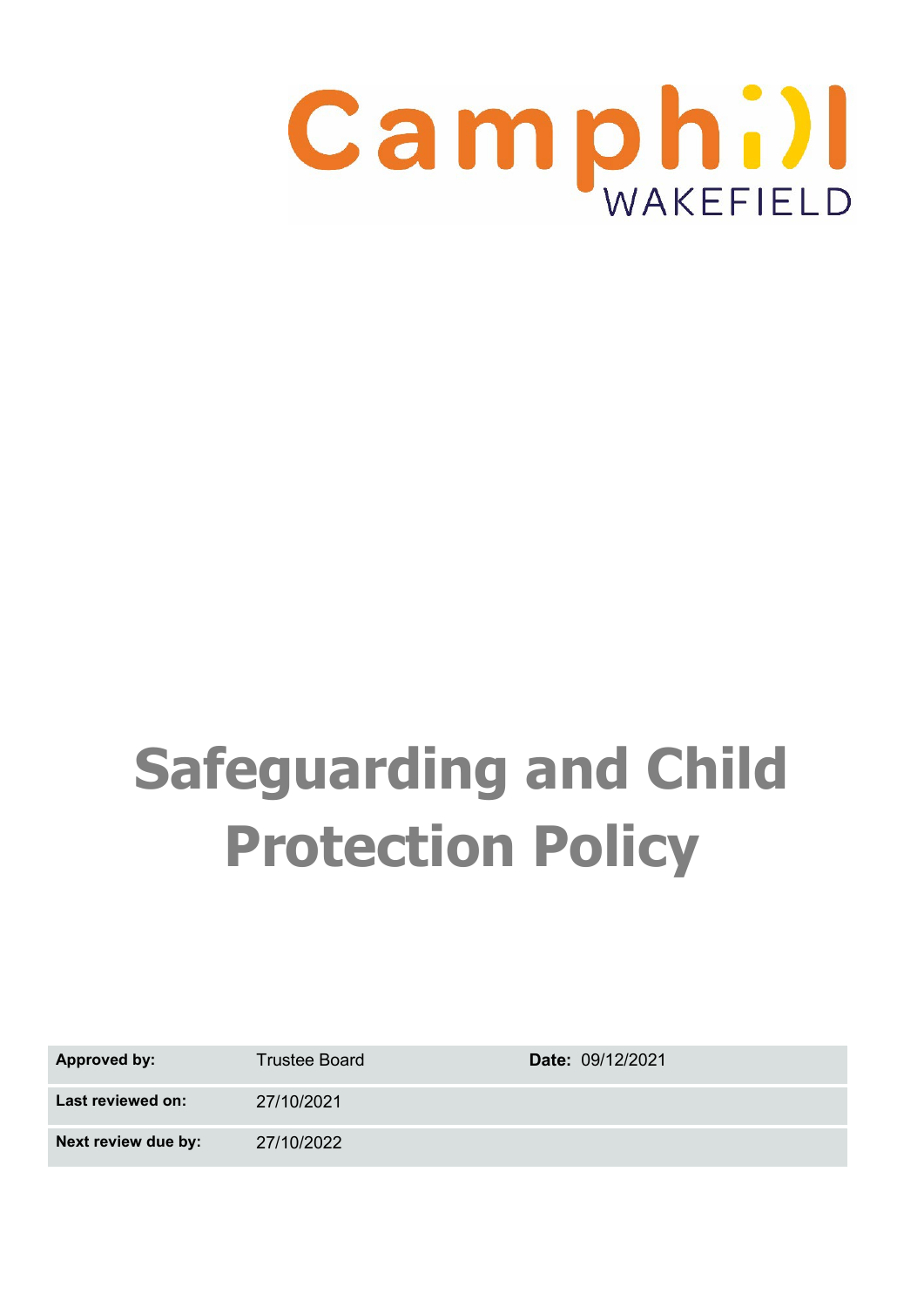## **Camphill Wakefield Safeguarding and Child Protection Policy**

Date of publication: 27<sup>th</sup> October 2021 Review date: 27<sup>th</sup> October 2022 **Contents: Part A** 1. Policy statement, principles and terminology .................................................................................................................................... p 3 2. Safeguarding legislation and guidance .................................................................................................................................... p 7 3. Roles and responsibilities .................................................................................................................................... p 8 4. Good practice guidelines for staff code of conduct (including Safer Working Practice).......................................................................................................................p 11 5. Abuse of position of trust ..................................................................................................................................... p 12 6. Children who may be particularly vulnerable ......................................................................................................................................p 12 7. Emotional Health and wellbeing; (including suicide/death of a student) …………………………………………………………………………………………………p 13 8. Sexual Violence and Sexual Harassment between students and other current issues (incl When to report to police) .................................................................................................................................... p 15 9. Online Safety ………………………………………………………………………………………….p 24 10. Helping children to keep themselves safe/RSHE .................................................................................................................................... p 25 11. Support for those involved in a child protection issue .....................................................................................................................................p 26 12. Complaints procedure .....................................................................................................................................p 26 13. If you have concerns about a colleague or safeguarding practice .....................................................................................................................................p 26 14. Allegations against staff

15. Staff training and induction ......................................................................................................................................p 28

.................................................................................................................................... p 27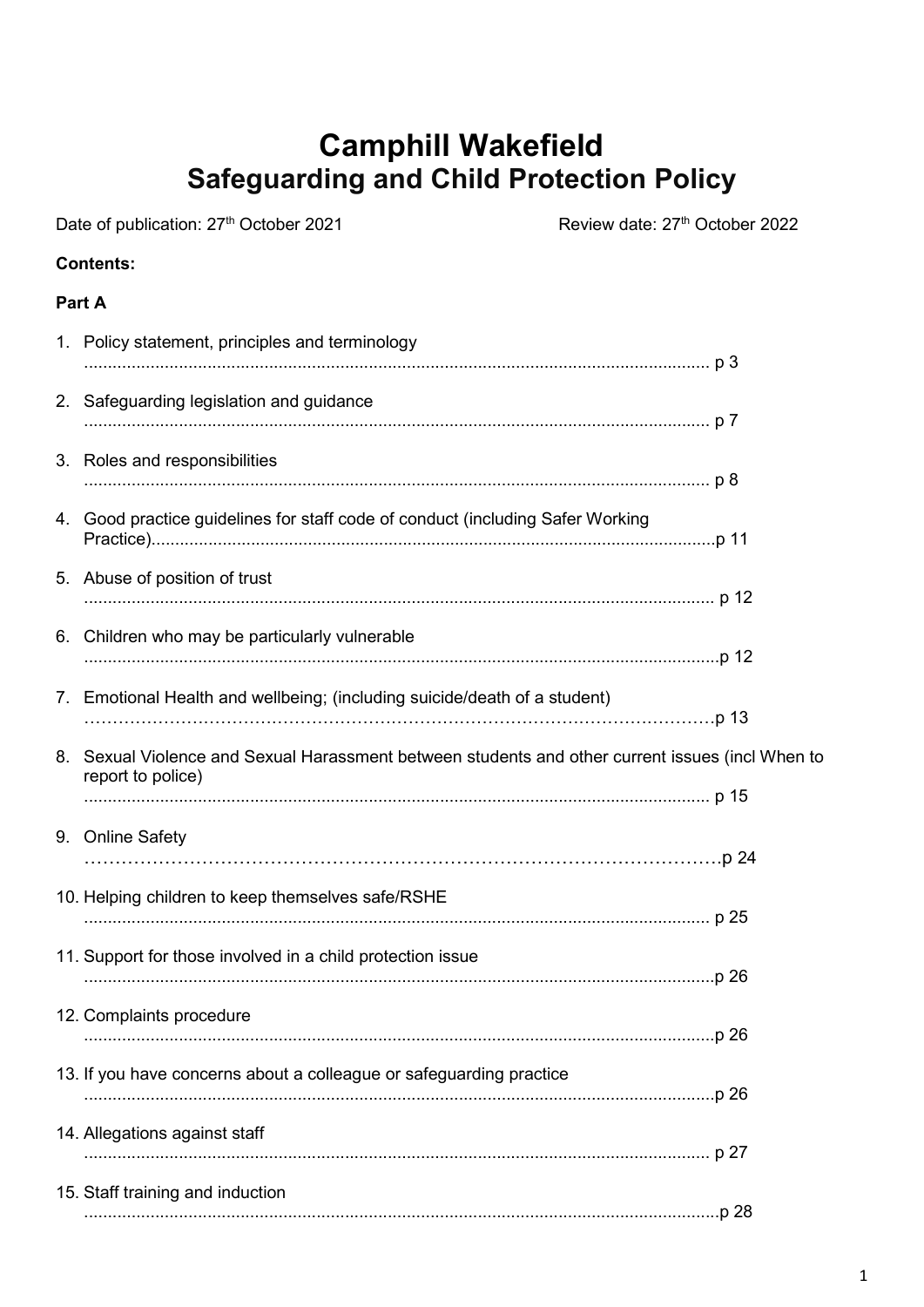| 17. Site security                                                         |  |
|---------------------------------------------------------------------------|--|
| 18. Extended college and off-site arrangements                            |  |
| 19. Photography and images                                                |  |
| 20. Physical intervention and the use of force                            |  |
| 21. Intimate care                                                         |  |
| 22. First Aid and supporting students at college with medical conditions  |  |
| 23. Changing rooms and other sports issues                                |  |
| 24. Special circumstances (to be included as appropriate to your college) |  |
| 25 Remote Learning Safeguarding Considerations                            |  |
|                                                                           |  |

#### **PART B CHILD PROTECTION PROCEDURES**

**Categories and definitions of abuse including grooming, Indicators, Impact, Taking action, Early intervention, Dealing with Disclosures/Allegations, Notifying parents, Recording and monitoring, Referral to social care, Referral to police, Home visits, Confidentiality and Information sharing, Local and National contacts.**

**........................................................................................................................................p** 32

| <b>Reviewed by:</b>                                      |                                                                                                                                                                                                                                |
|----------------------------------------------------------|--------------------------------------------------------------------------------------------------------------------------------------------------------------------------------------------------------------------------------|
| Designated Safeguarding Lead/ Prevent Lead: Jennie Lewty | Date: the contract of the contract of the contract of the contract of the contract of the contract of the contract of the contract of the contract of the contract of the contract of the contract of the contract of the cont |
| Deputy Designated Safeguarding Lead: Lynda Abrahams      | Date:                                                                                                                                                                                                                          |
| Head of College:                                         | Date:                                                                                                                                                                                                                          |
| Nominated Safeguarding Trustee: Jane Barry               | Date:                                                                                                                                                                                                                          |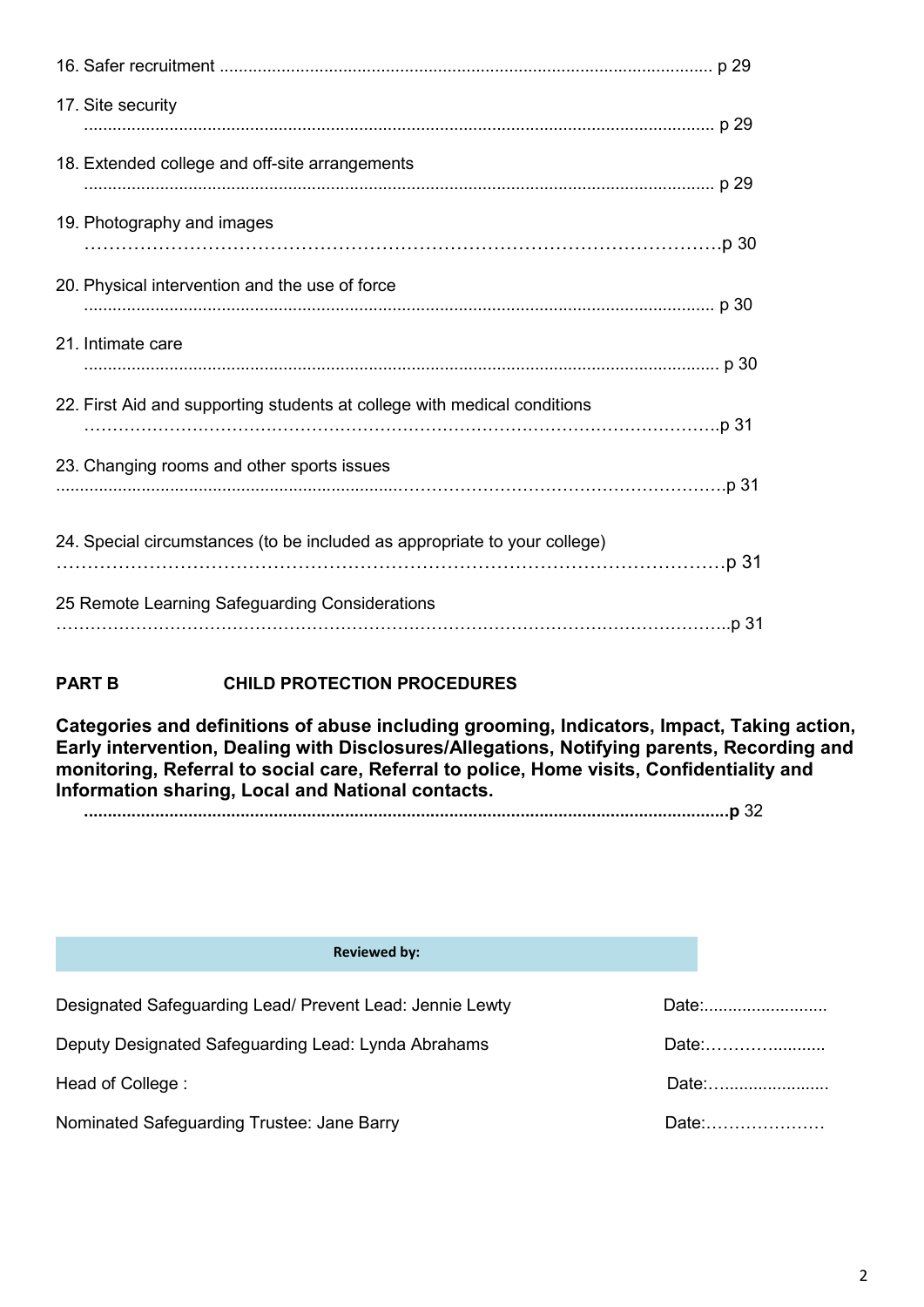## **PART A**

## **1. Policy Statement and Principals**

This policy is one of a series in the College's integrated safeguarding portfolios and approaches

#### Related safeguarding portfolio policies/procedures:

- Staff Code of Conduct
- Safer Recruitment
- **Whistleblowing**
- Allegations Against Staff
- Anti-Bullying
- E-Safety
- Home Working
- Grievance & Disciplinary
- Personal Relationships & Sex Education

It should be considered alongside Health and Safety legislative requirements **<https://www.gov.uk/government/publications/health-and-safety-advice-for-schools>**

The colleges' safeguarding arrangements are inspected by Ofsted & CQC.

#### **Our core safeguarding principles are**:

- The colleges responsibility to safeguard and promote the welfare of young people is of paramount importance.
- Safer young people make more successful learners.
- Representatives of the college community will be involved in policy development and review.
- Policies will be reviewed annually unless an incident or new legislation or guidance suggests the need for an interim review.
- The college will work with other agencies and share information appropriately to ensure the safety and wellbeing of our students.
- Actions will be taken in the best interests of the student / young person.

#### **Child protection statement**

We recognise our moral and statutory responsibility to safeguard and promote the welfare of all children & young people. We endeavour to provide a safe and welcoming environment, maintaining a culture of vigilance, where young people are respected and valued. We will act quickly and follow our procedures to ensure children and young people receive early help and effective support, protection and justice.

#### Safeguarding is;

Protecting young people from maltreatment;

Preventing the impairment of young peoples' mental and physical health or development;

Ensuring that children and young people grow up in circumstances consistent with the provision of safe and effective care; and

Taking action to enable all young people to have the best outcomes.

#### **Policy principles**

- Welfare of the children and young people is paramount; actions will be taken in their best interests.
- All young people, regardless of age, gender, ability, culture, race, language, religion or sexual identity, have equal rights to protection
- All staff have an equal responsibility to identify children & young people who may benefit from early help and to act on any suspicion or allegation that may suggest a young person is at risk of harm.
- There is a culture of vigilance, transparency, openness and, if needed, challenge with regards to maintaining high standards in safeguarding.
- Students and staff involved in child protection issues will receive appropriate support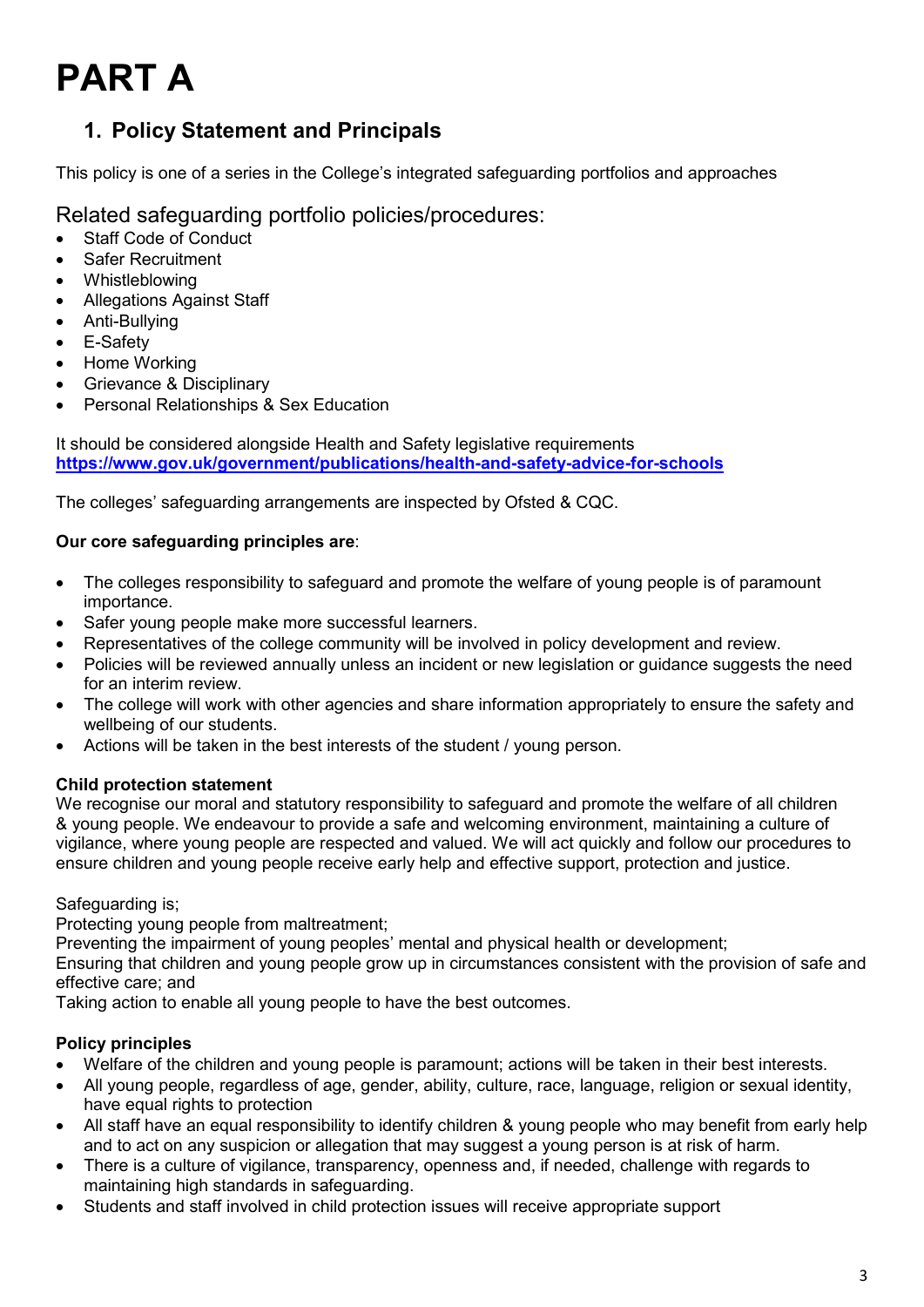#### **Policy aims**

- To provide all staff with the necessary information to enable them to meet their child & young person protection responsibilities
- To ensure consistent good practice
- To demonstrate the colleges' commitment with regard to young people protection to students, parents and other partners
- To contribute to the colleges' safeguarding portfolio

The procedures contained in this policy apply to all staff and Trustees and are consistent with those of the;

West Yorkshire Consortium Procedures **<http://westyorkscb.proceduresonline.com/index.htm>**

WSCP Wakefield Safeguarding Children Partnership **<https://www.wakefieldscp.org.uk/>**

We will engage locally with Wakefield Safeguarding Children Partnership including taking part in the annual safeguarding audit and training offer.

#### Equality Act 2010

**<https://www.gov.uk/government/publications/equality-act-2010-advice-for-schools>** As a college we welcome our duties under the Equality Act 2010. The general duties are to:

- eliminate discrimination,
- advance equality of opportunity
- foster good relations

We will ensure that those with protected characteristics are not discriminated against and are given equality of opportunity. We recognize, welcome and respect diversity.

#### **Coronavirus**

We recognise that the global Covid 19 pandemic has had a significant impact on some of our students and increased pressure on our safeguarding staff. It is recognised that Coronavirus lockdowns have been, and may continue to be**,** a highly vulnerable time for children and families. We understand that poor behaviour may be a sign of trauma. The college outlines the continued support offered in this policy. Guidance for Schools Coronavirus;

**<https://www.gov.uk/government/collections/guidance-for-schools-coronavirus-covid-19>**

Due To Coronavirus we have implemented the following measures in college;

- Promoted social distancing and cleanliness using accessible signage and verbal prompts from staff.
- Limiting visitors to those who are necessary, and asking them to sanitize their hands and wear appropriate PPE before signing in.
- Reporting where necessary to Public Health England / D of E regarding our infection rates and taking actions such as limiting the amount of students on site, while providing a safe environment for our residential students.
- Limiting the amount of students in small areas such as reception when entering and leaving college, ensuring that the areas are ventilated.
- Ensured that all our staff receive refresher training to ensure that they are able to spot the signs of a potential safeguarding issue during these unprecedented times.

Research suggests that between 6-19% of school aged children and young people will suffer severe maltreatment, and disabled young people are three to four times more likely to be abused. Five children in an average classroom have a diagnosable mental health condition. Due to their day-to-day contact with students, college staff are uniquely placed to observe changes in our students' behaviour and the outward signs of abuse and mental health concerns. Children and young people may also turn to a trusted adult in college when they are in distress or at risk. It is vital that college staff are alert to the signs of abuse, both inside (e.g. bullying or staff grooming behaviours) and outside the college and understand the procedures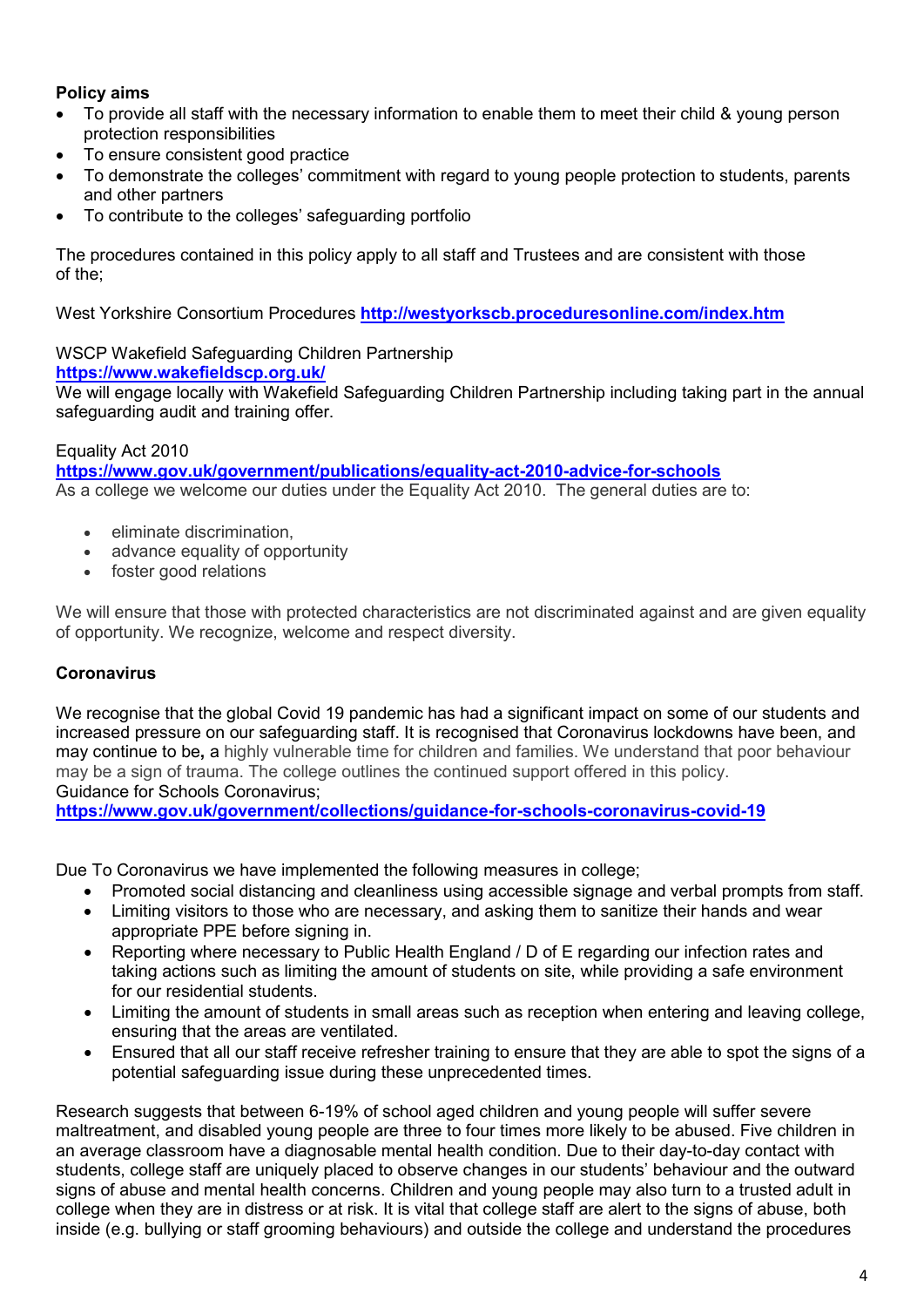for reporting their concerns. We will create an open transparent culture and environment where staff and students feel safe and can raise any issues. Staff will be supported to be professionally curious with regards to safeguarding matters and to use a restorative approach when working with children and young people, families and other agencies. The college will act on identified concerns and provide early help, or support others to do so, to prevent concerns from escalating.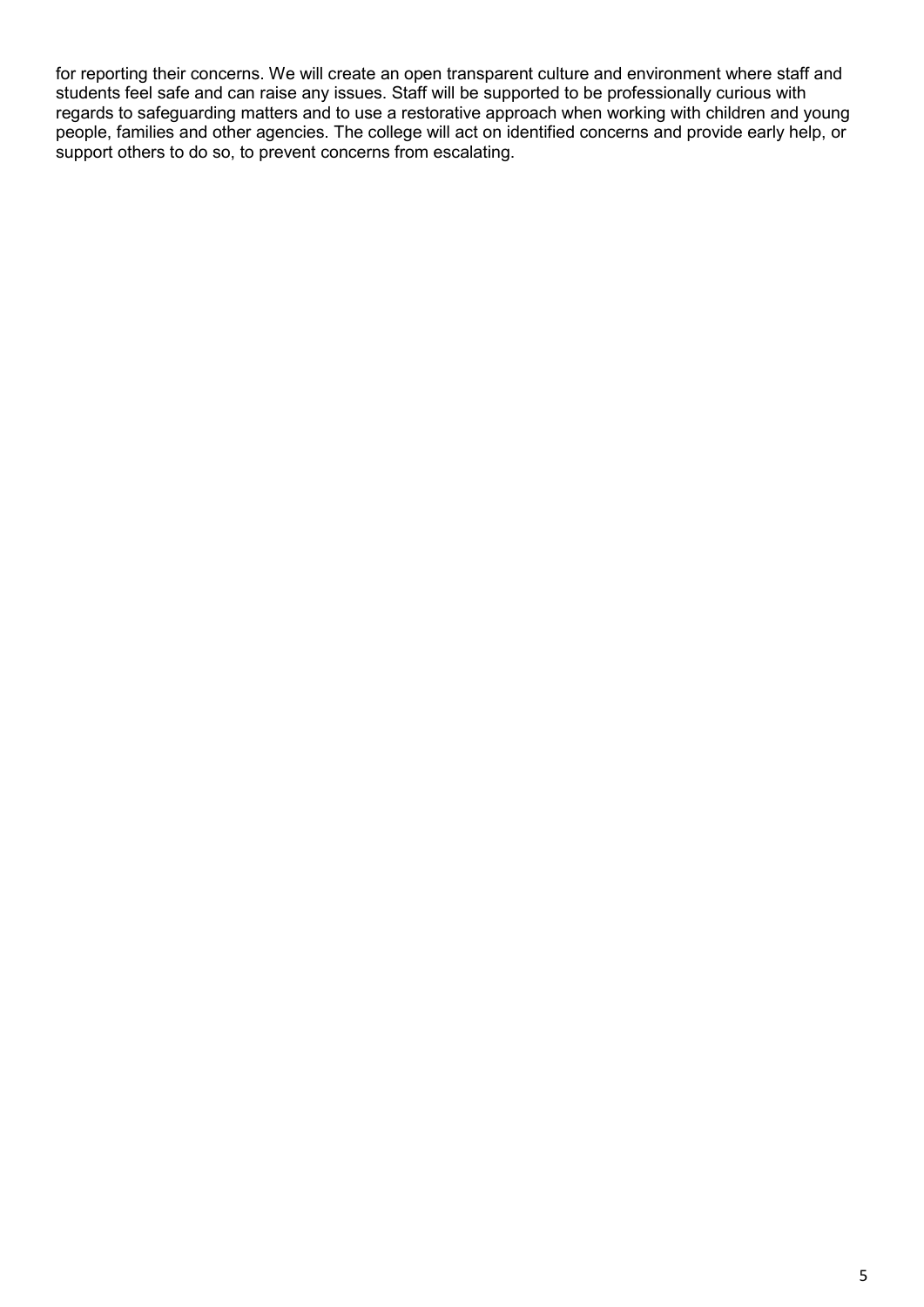## **Terminology**

**Child/Children** includes everyone under the age of 18.

**Safeguarding** Protecting children from maltreatment. Preventing the impairment of their mental and physical health or development, ensuring that they grow up in circumstances consistent with the provision of safe and effective care, taking action to enable the best outcomes.

**Child protection** refers to the processes undertaken to protect children who have been identified as suffering, or being at risk of suffering significant harm.

**Early Help** providing support as soon as a problem emerges at any point in a child's life, from the foundation years through to the teenage years. It is about providing support quickly whenever difficulties emerge to reduce the impact of problems.

**Early help Assessment** all Early Help Assessments offer a basis for early identification of children's additional needs, the sharing of this information between organisations and the coordination of service provision. Early Help Assessments require consent and should identify what help the child and family require to prevent needs escalating to a point where intervention would be needed via a statutory assessment under the Children Act 1989. The findings from Early Help Assessments may give rise to concerns about the child's safety and welfare. In these circumstances, it should be used to support a Referral to Children's Social Care: however this is not a pre-requisite for making a referral in emergency circumstances. **CAF –** Common Assessment Framework is one form of early help inter-agency assessment. Signs of Safety -3 column and scaling is another example. Any Early help assessment can be used in Wakefield.

#### **TAC/F/S/EY** Team around Child/Family/School/Early Years

**Staff** refers to all those working for or on behalf of the school, full time or part time, temporary or permanent, in either a paid or voluntary capacity.

**Parent** refers to birth parents and other adults who are in a parenting/carer role, for example step-parents, foster carers and adoptive parents.

**LADO – Local Authority Designated Officer/Designated Officer** a post in the local authority, to coordinate and manage allegations against staff.

**Social Care MASH** – Wakefield's children social care/Family services/Integrated Front Door/Multi Agency Safeguarding Hub

**CAMHS** Child and adolescent mental health service

**WSCP** Wakefield Safeguarding Children Partnership. This has replaced WDSCB Wakefield District Safeguarding Children Board.

**Signs Of Safety** – an approach to family intervention work, used across the Continuum of Need. This has been incorporated into **Wakefield Families Together – Connecting Practice Approach** now used in Wakefield.

**Restorative Approach** – using language and skills to reduce conflict and foster relationships in order to help people reach sustainable solutions to problems. This is the overarching aim of any work and training in Wakefield district.

**Continuum of Need** – outlines the difference levels of support for children and families in Wakefield District.

**DSL -** Designated Safeguarding Lead. School will have a team or at least two DSL's.

**FIM** – Future in Mind. Program to help in promoting, protecting and improving our children and young people's mental health and wellbeing

**MARF –** Multi Agency Referral Form used in Wakefield District

**MACE panel** Multi Agency Child Exploitation panel.

**ACES** Adverse Childhood Experiences

**CiC** Child in Care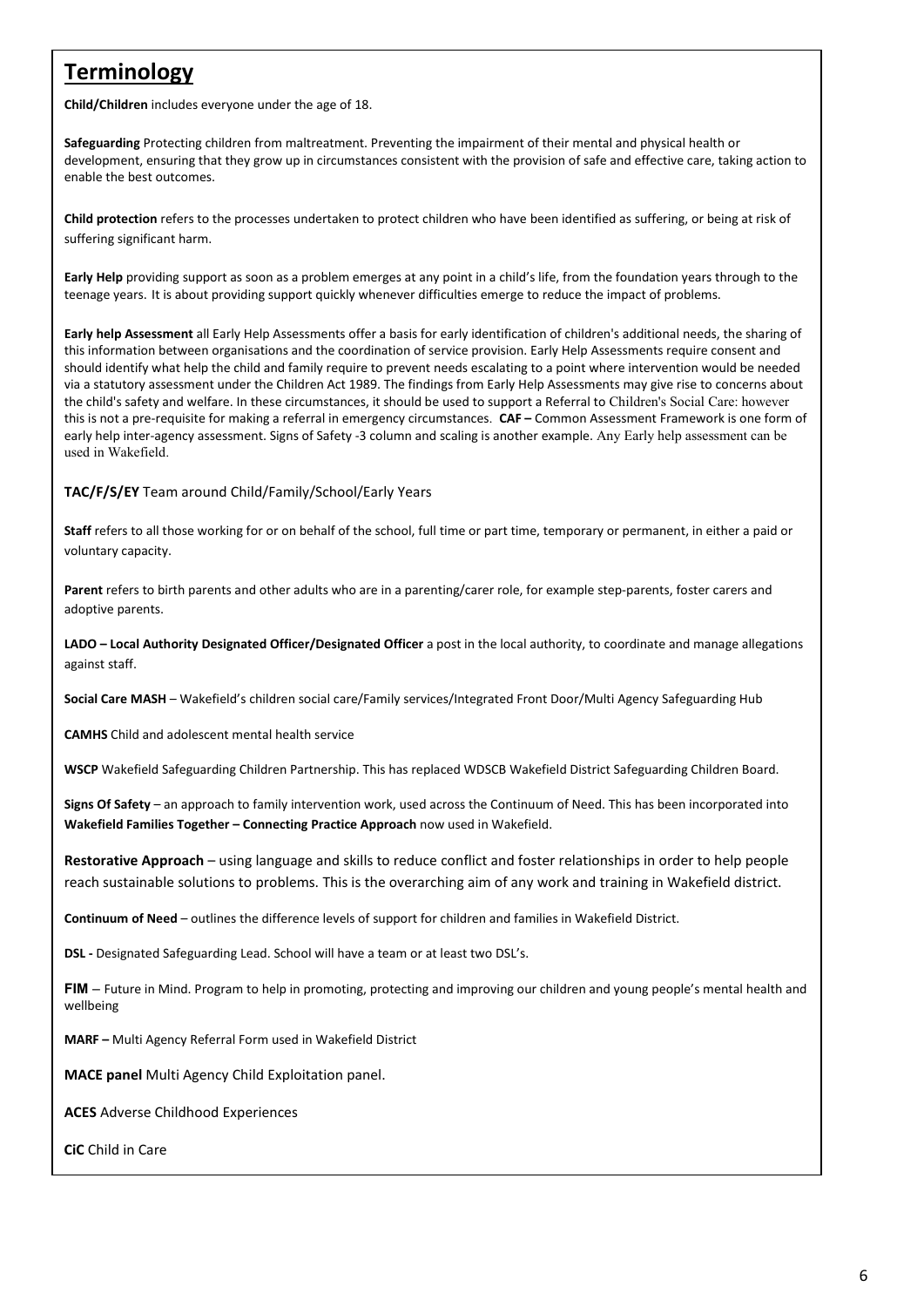## **2. Safeguarding Legislation and Guidance**

#### **Education Act 2002**

Section 175 of the Education Act 2002 requires local education authorities and the governors of maintained schools and further education (FE) colleges to make arrangements to ensure that their functions are carried out with a view to safeguarding and promoting the welfare of children.

Education (Independent Schools Standards) Regulations 2014 require independent schools to have arrangements to safeguard and promote the welfare of children who are students at the college. The same applies through the Non Maintained Special Schools (England) Regulations 2015

#### **Counter Terrorism and Security Act 2015**,

Section 26 Applies to schools and other providers; To have due regard to the need to prevent people being drawn into terrorism.

#### **Serious Crime Act 2015**

Includes the mandatory reporting of FGM.

**Working Together to Safeguarding Children (2018)** covers the legislative requirements and expectations on all services working with children to safeguard and promote the welfare of Children. The three safeguarding Partners of Health, Police and Local Authority will make arrangements for education to be fully engaged in their local area arrangements.

<https://www.gov.uk/government/publications/working-together-to-safeguard-children--2>

#### **Keeping Children Safe in Education (2021)**

Schools and colleges must have regard to this guidance when carrying out their duties to safeguard and promote the welfare of children.

#### <https://www.gov.uk/government/publications/keeping-children-safe-in-education--2>

**All staff should read Part One and Annex B (or Annex A for those not working directly with students) and staff can find a copy on the safeguarding noticeboard. These are located in Reception, opposite the finance office, in Boyne Hill House Conservatory and in the Education Hub. Also the Staff Handbook links to the Safeguarding Policy.**

**Sexual Violence and Sexual Harassment between children in schools and colleges;** [Sexual violence and sexual harassment between children in schools and colleges - GOV.UK \(www.gov.uk\)](https://www.gov.uk/government/publications/sexual-violence-and-sexual-harassment-between-children-in-schools-and-colleges)

#### **Prevent Duty Guidance – England and Wales**

Covers the duty of schools and other providers in section 29 Counter Terrorism and Security Act 2015, to have due regard to the need to prevent people being drawn into terrorism. <https://www.gov.uk/government/publications/prevent-duty-guidance> <https://www.gov.uk/government/publications/protecting-children-from-radicalisation-the-prevent-duty>

#### **Teaching Standards**

The Teacher Standards 2012 state that teachers, including head teachers should safeguard children's wellbeing and maintain public trust in the teaching profession as part of their professional duties.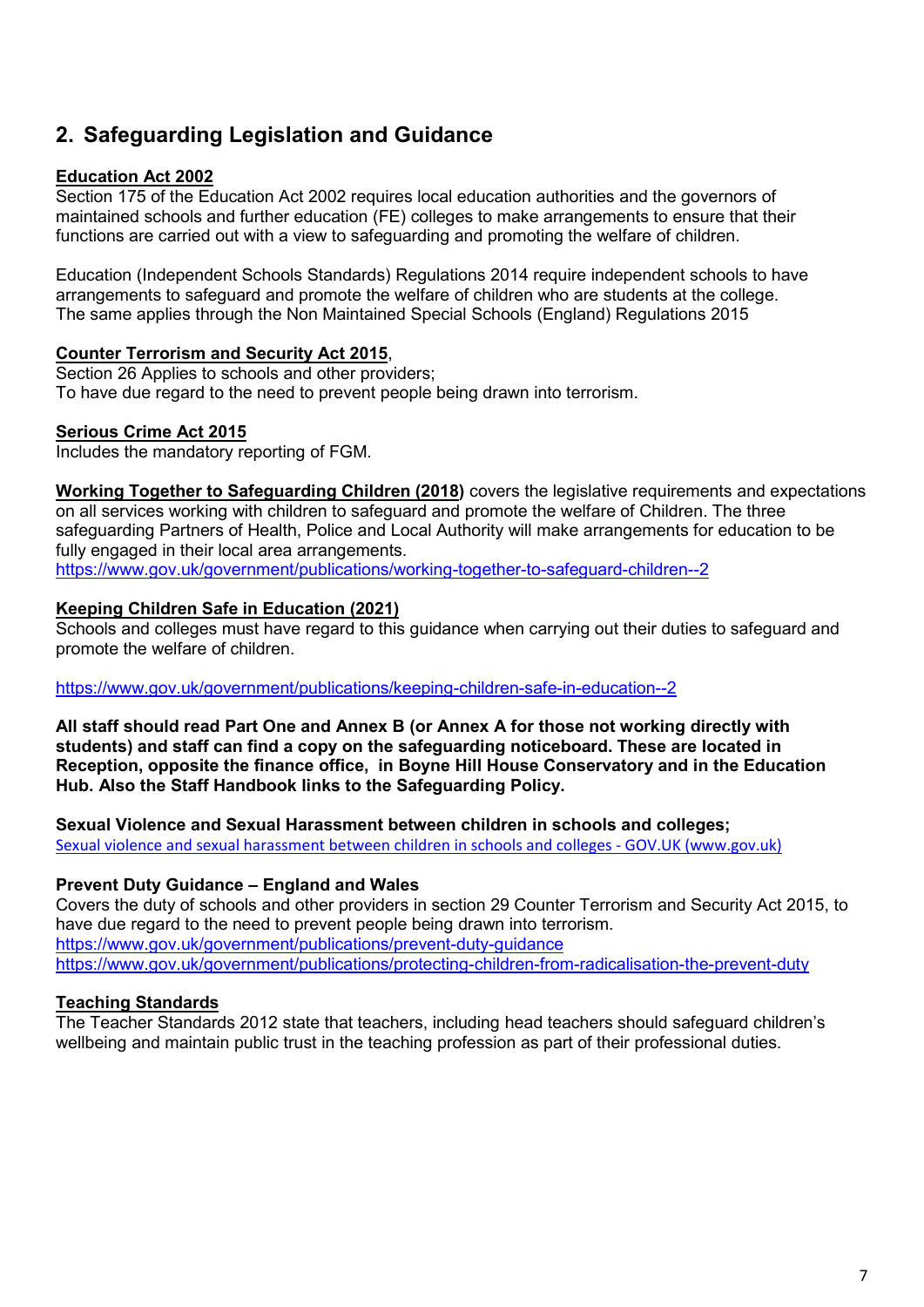## **3. Roles and Responsibilities**

| Key personnel                                                                                          |  |  |
|--------------------------------------------------------------------------------------------------------|--|--|
| The Designated Safeguarding Lead (DSL) (member of senior management) is :                              |  |  |
| Jennie Lewty                                                                                           |  |  |
| Contact details: email: jennie.l@camphill.ac.uk<br>tel 01924 255284 (ext 220)                          |  |  |
| The Deputy DSL's are                                                                                   |  |  |
| Lynda Abrahams (Registered House Manager)                                                              |  |  |
| Katrina Lyons (Support Cordinator)<br>$\bullet$                                                        |  |  |
| Contact details: email: lynda@camphill.ac.uk / Katrina.l@camphill.ac.uk<br>tel 01924 255284 (ext 7322) |  |  |
| The Safeguarding Trustee is: Jane Barry<br>$\bullet$                                                   |  |  |
| Contact details: email: janeebarry@icloud.com<br>tel 07706 077071                                      |  |  |
| Chair of Trustees is Austin McIntyre<br>$\bullet$                                                      |  |  |
| Contact details: email: <b>osmcintyre@aol.com</b><br>tel 07505433110                                   |  |  |
| <b>The Head of College</b><br>$\bullet$                                                                |  |  |
| Contact details: email:<br>tel 01924 255281 (ext 240)                                                  |  |  |
|                                                                                                        |  |  |
|                                                                                                        |  |  |

All staff have a responsibility for Safeguarding no matter what their role. These are outlined clearly in Keeping Children Safe in Education 2021 of which appropriate sections will be issued to all staff.

We will ensure that an appropriate **senior member** of staff, from college **leadership team**, is appointed to the role of designated safeguarding lead. The designated safeguarding lead will take **lead responsibility**  for safeguarding and child protection (including online safety). This will be explicit in the role holder's job description. We recognise this role carries a significant level of responsibility and they will have the appropriate status and authority within the college to carry out the duties of the post. They will be given the time, funding, training, resources and support to provide advice and support to other staff on child welfare and child protection matters, to take part in strategy discussions and inter-agency meetings, and/or to support other staff to do so, and to contribute to the assessment of children.

#### **Voice of the child / young person**

We will always seek and record the voice of the child or young person and take this into consideration when taking decisions. However there may be circumstances where we override the students' wishes and feelings to act in their best interests.

#### **Equality and Diversity**

All members of the college staff and Trustee body will uphold the ethos of the Equality Act and any prejudicial related incidents will be recorded and actioned immediately.

#### **Deputy designated safeguarding leads**

Any deputies will be trained to the same standard as the designated safeguarding lead and the role will be explicit in their job description.

Whilst the activities of the designated safeguarding lead can be delegated to appropriately trained deputies, the ultimate **lead responsibility** for young person protection, as set out, remains with the designated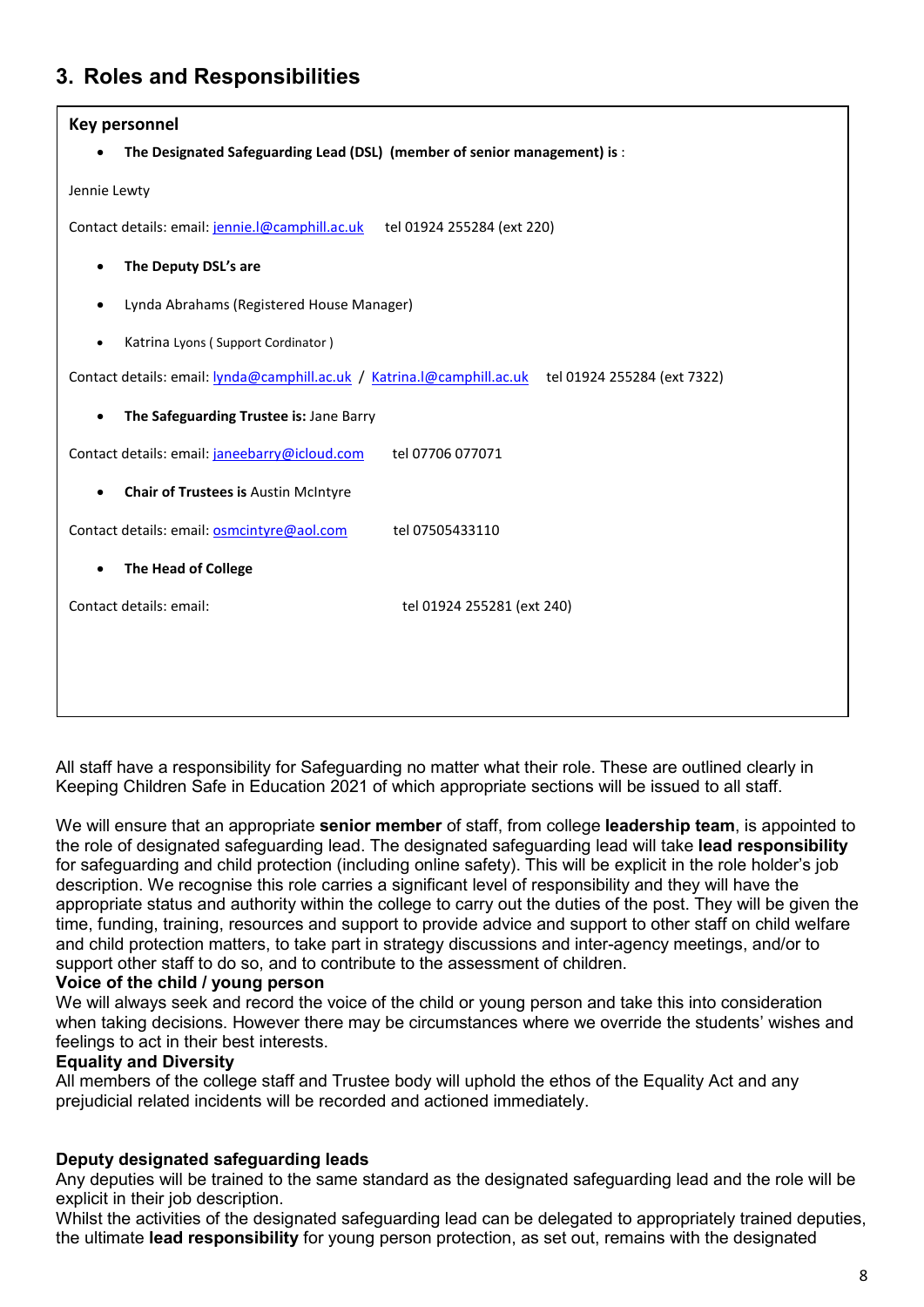#### safeguarding lead, this **lead responsibility** should not be delegated.

#### Availability

During term time the designated safeguarding lead (or a deputy) will always be available (during college or college hours) for staff in the school or college to discuss any safeguarding concerns. Whilst generally we would hope that the DSL was available in person on occasion phone or skype etc may be appropriate. We will arrange adequate and appropriate DSL cover for any out of hours/out of term activities.

#### **DSL responsibilities;**

- Refer cases of suspected abuse to the local authority children's social care as required/ support staff who make referrals to local authority children's social care.
- Refer cases to the Channel programme where there is a radicalisation concern as required/support staff who make referrals to the Channel programme.
- Refer cases where a person is dismissed or left due to risk/harm to a child or young person to the Disclosure and Barring Service as required.
- Refer cases where a crime may have been committed to the Police as required. 2491596 C&YP [schools guides.indd \(npcc.police.uk\)](https://www.npcc.police.uk/documents/Children%20and%20Young%20people/When%20to%20call%20the%20police%20guidance%20for%20schools%20and%20colleges.pdf)
- Act as a source of support, advice and expertise for all staff
- Act as a point of contact with the three safeguarding partners
- Liaise with the Head of College to inform him or her of issues especially ongoing enquiries under section 47 of the Children Act 1989 and police investigations.
- As required, liaise with the "case manager" (as per Part four) and the LADO Local Authority Designated Officer(s) for child protection concerns in cases which concern a staff member.
- Liaise with staff (especially teachers, pastoral support staff, college nurses, IT Technicians, senior mental health leads and SENCOs or the named person with oversight for SEN in a college) on matters of safety and safeguarding (including online and digital safety) and when deciding whether to make a referral by liaising with relevant agencies so the needs are considered holistically.
- Liaise with the senior mental health lead and, where available, the Mental Health Support Team, where safeguarding concerns are linked to mental health;
- Promote supportive engagement with parents and/or carers in safeguarding and promoting the welfare of children and young people, including where families may be facing challenging circumstances;
- Work with the head and relevant strategic leads, taking lead responsibility for promoting educational outcomes by knowing the welfare, safeguarding and child protection issues that children and young people in need are experiencing, or have experienced, and identifying the impact that these issues might be having on students' attendance, engagement and achievement at school or college. This includes:

Ensure that college knows who its cohort of students who have or have had a social worker are, understanding their academic progress and attainment, and maintaining a culture of high aspirations for this cohort; and support teaching staff to provide additional academic support or reasonable adjustments to help children and young people who have or have had a social worker reach their potential, recognising that even when statutory social care intervention has ended, there is still a lasting impact on students' educational outcomes.

- The designated safeguarding lead is responsible for ensuring that child protection files are kept up to date. Information should be kept confidential and stored securely. It is good practice to keep concerns and referrals in a separate child protection file for each student. Records should include:
- A clear and comprehensive summary of the concern
- Details of how the concern was followed up and resolved;
- A note of any action taken, decisions reached and the outcome.

They should ensure the file is only accessed by those who need to see it and where the file or content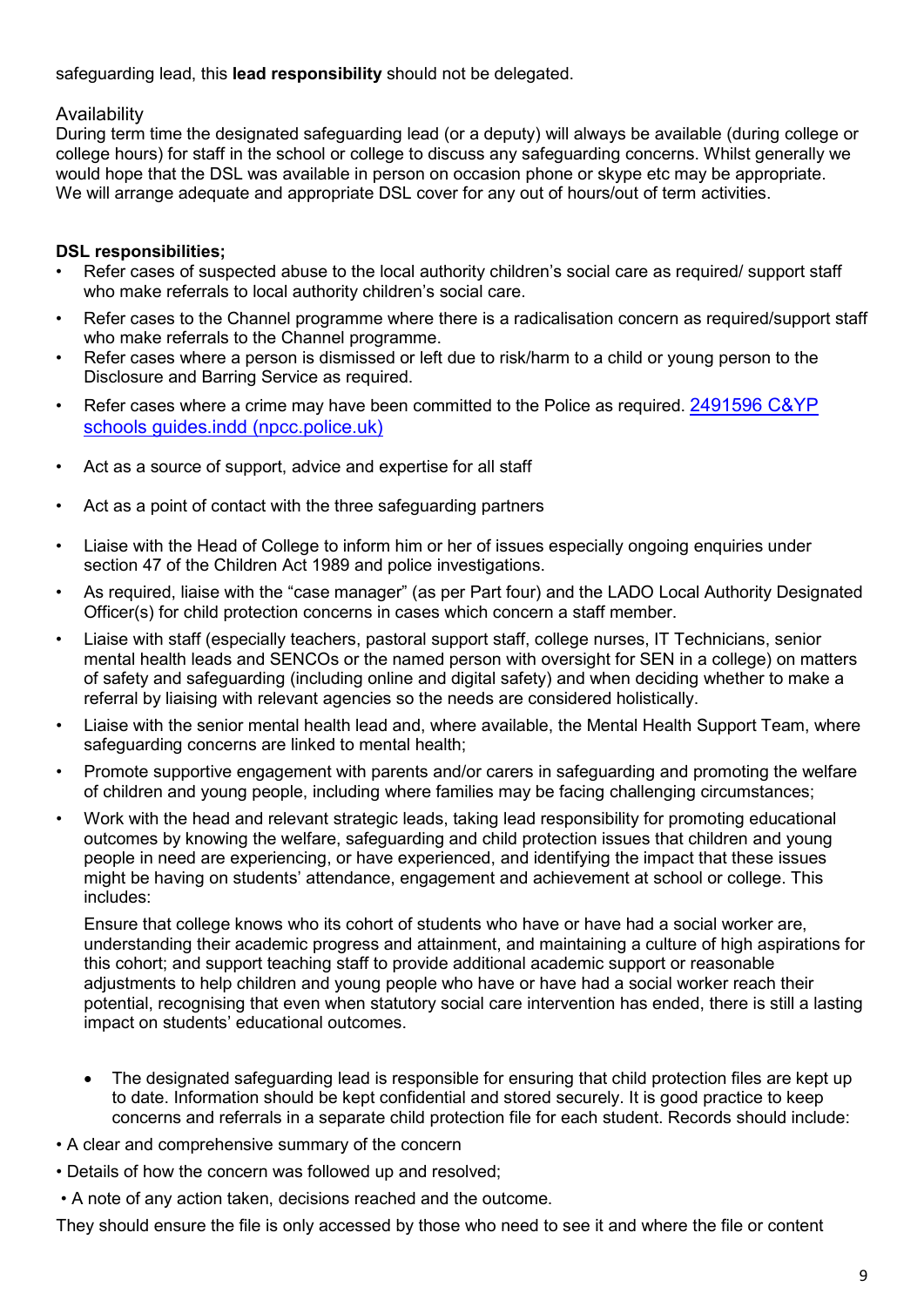within it is shared, this happens in line with information sharing advice as set out in Part one and Part two of KCSIE 21. Where a young person leaves college (including in year transfers) the designated safeguarding lead should ensure their child protection file is transferred to the new school or college as soon as possible, and **within 5 days** for an in-year transfer or within **the first 5 days** of the start of a new term. This should be transferred separately from the main student file, ensuring secure transit, and confirmation of receipt should be obtained. Receiving schools and colleges should ensure key staff such as designated safeguarding leads and SENCOs or the named person with oversight for SEN in colleges, are aware as required. Lack of information about their circumstances can impact on the child or young persons' safety, welfare and educational outcomes. In addition to the child protection file, the designated safeguarding lead should also consider if it would be appropriate to share any additional information with the new school or college in advance of a student leaving to help them put in place the right support to safeguard this young person and to help them thrive in the college. For example, information that would allow the new school or college to continue supporting young people who have had a social worker and been victims of abuse and have that support in place for when the student arrives.

The designated safeguarding lead should:

- Ensure each member of staff has access to, and understands, college's child protection policy and procedures, especially new and part-time staff.
- Ensure the college's young person protection policy is reviewed annually (as a minimum) and the procedures and implementation are updated and reviewed regularly, and work with governing bodies or proprietors regarding this.
- Ensure the young person protection policy is available publicly and parents are aware of the fact that referrals about suspected abuse or neglect may be made and the role of the school or college in this.
- Link with the safeguarding partner arrangements to make sure staff are aware of any training opportunities and the latest local policies on local safeguarding arrangements.
- Help promote educational outcomes by sharing the information about the welfare, safeguarding and child protection issues that children or young people who have or have had a social worker are experiencing with teachers and school and college leadership staff.

The designated safeguarding lead (and any deputies) should undergo training to provide them with the knowledge and skills required to carry out the role. This training should be updated at least every two years. The designated safeguarding lead should undertake Prevent awareness training. Training should provide designated safeguarding leads with a good understanding of their own role, how to identify, understand and respond to specific needs that can increase the vulnerability of children and young people, as well as specific harms that can put children and young people at risk, and the processes, procedures and responsibilities of other agencies, particularly children's social care, so they:

- Understand the assessment process for providing early help and statutory intervention, including local criteria for action and local authority children's social care referral arrangements.
- Have a working knowledge of how local authorities conduct a child protection case conference and a child protection review conference and be able to attend and contribute to these effectively when required to do so.
- Understand the importance of the role the designated safeguarding lead has in providing information and support to children and young peoples' social care in order to safeguard and promote the welfare of children and young people.
- Understand the lasting impact that adversity and trauma can have, including on children's behaviour, mental health and wellbeing, and what is needed in responding to this in promoting educational outcomes.
- Are alert to the specific needs of children and young people in need, those with special educational needs and disabilities (SEND), those with relevant health conditions and young carers.
- Understand the importance of information sharing, both within the school and college, and with the safeguarding partners, other agencies, organisations and practitioners.
- Understand and support the school or college with regards to the requirements of the Prevent duty and are able to provide advice and support to staff on protecting children and young people from the risk of radicalisation;
- Are able to understand the unique risks associated with online safety and be confident that they have the relevant knowledge and up to date capability required to keep children and young people safe whilst they are online at school or college.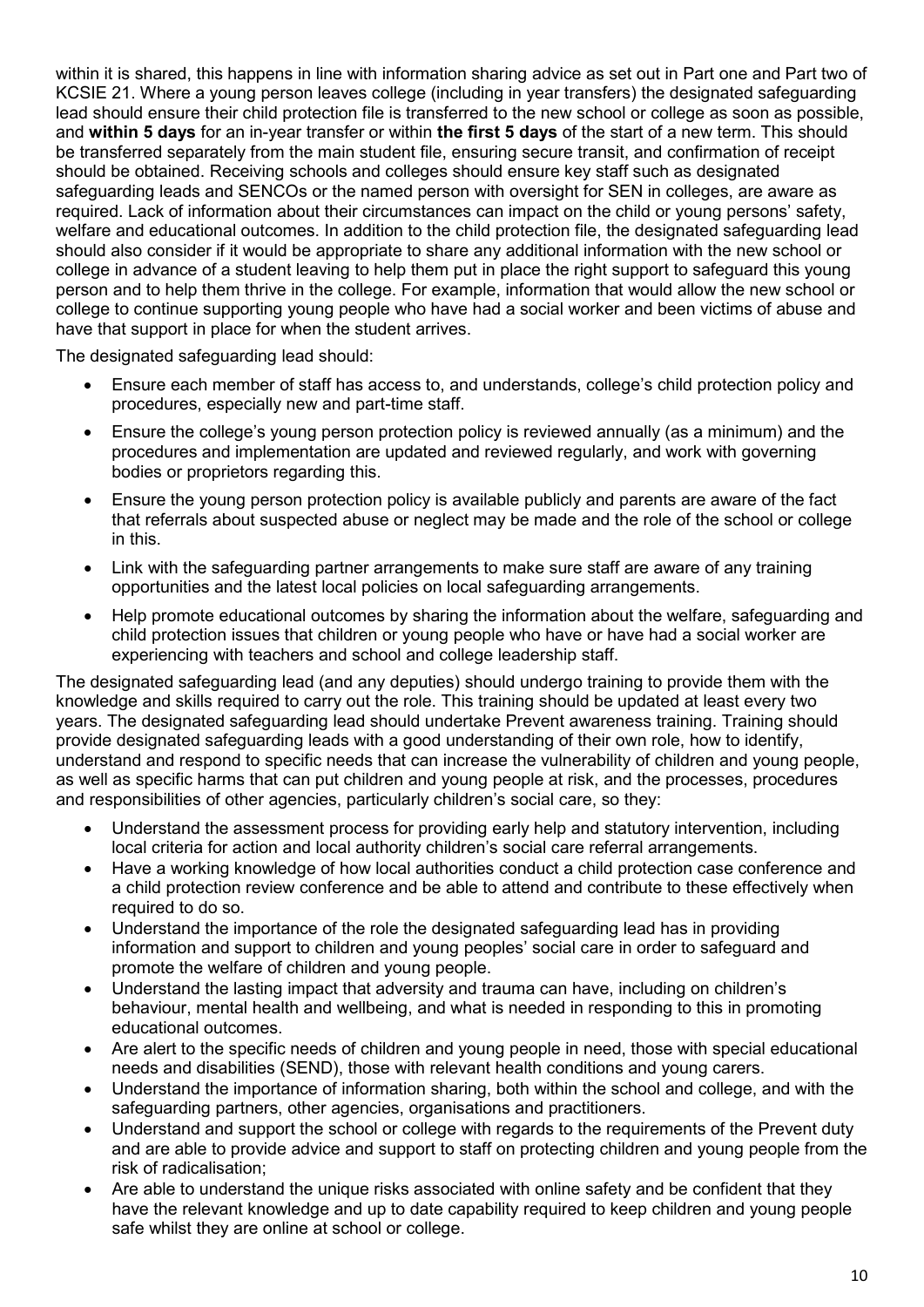- Can recognise the additional risks that children and young people with special educational needs and disabilities (SEND) face online, for example, from online bullying, grooming and radicalisation and are confident they have the capability to support children and young people with SEND to stay safe online;
- Obtain access to resources and attend any relevant or refresher training courses; and,
- Encourage a culture of listening to children and young people and taking account of their wishes and feelings, among all staff, in any measures the school or college may put in place to protect them. In addition to the formal training set out above, their knowledge and skills should be refreshed (this might be via e-bulletins, meeting other designated safeguarding leads, or simply taking time to read and digest safeguarding developments) at regular intervals, as required, and at least annually, to allow them to understand and keep up with any developments relevant to their role.

Training should support the designated safeguarding lead in developing expertise, so they can support and advise staff and help them feel confident on welfare, safeguarding and child protection matters. This includes specifically to:

- Ensure that staff are supported during the referrals processes; and
- Support staff to consider how safeguarding, welfare and educational outcomes are linked, including to inform the provision of academic and pastoral support.

It is important that young people feel heard and understood. Therefore, designated safeguarding leads should be supported in developing knowledge and skills to:

- Encourage a culture of listening to children and young people and taking account of their wishes and feelings, among all staff, and in any measures the school or college may put in place to protect them; and, understand the difficulties that children and young people may have in approaching staff about their circumstances and consider how to build trusted relationships which facilitate communication
- The critical importance of recording, holding, using and sharing information effectively is set out in Parts one, two and five of KSCIE, and therefore the designated safeguarding lead should be equipped to:
- Understand the importance of information sharing, both within the school and college, and with other schools and colleges on transfer including in-year and between primary and secondary education, and with the safeguarding partners, other agencies, organisations and practitioners;
- Understand relevant data protection legislation and regulations, especially the Data Protection Act 2018 and the UK General Data Protection Regulation (UK GDPR); and,
- Be able to keep detailed, accurate, secure written records of concerns and referrals and understand the purpose of this record-keeping

The Trustee Board and Head of College ensures that the College complies by addressing all aspects of Part 2 of KCSIE 2021.

## **4. Good Practice Guidelines and Staff Code of Conduct**

To meet and maintain our responsibilities towards students we need to agree standards of good practice which form a code of conduct for all staff. Good practice includes:

- Treating all students with respect.
- Being alert to changes in students' behaviour and to signs of abuse and neglect.
- **Recognising that challenging behaviour may be an indicator of abuse.**
- Setting a good example by conducting ourselves appropriately, including online.
- Involving students in decisions that affect them.
- Encouraging positive, respectful and safe behaviour among students including challenging inappropriate, sexual or discriminatory language or behaviour.
- Avoiding behaviour or language which could be seen as favouring students.
- Avoiding any behaviour which could lead to suspicions of anything other than a professional relationship with students.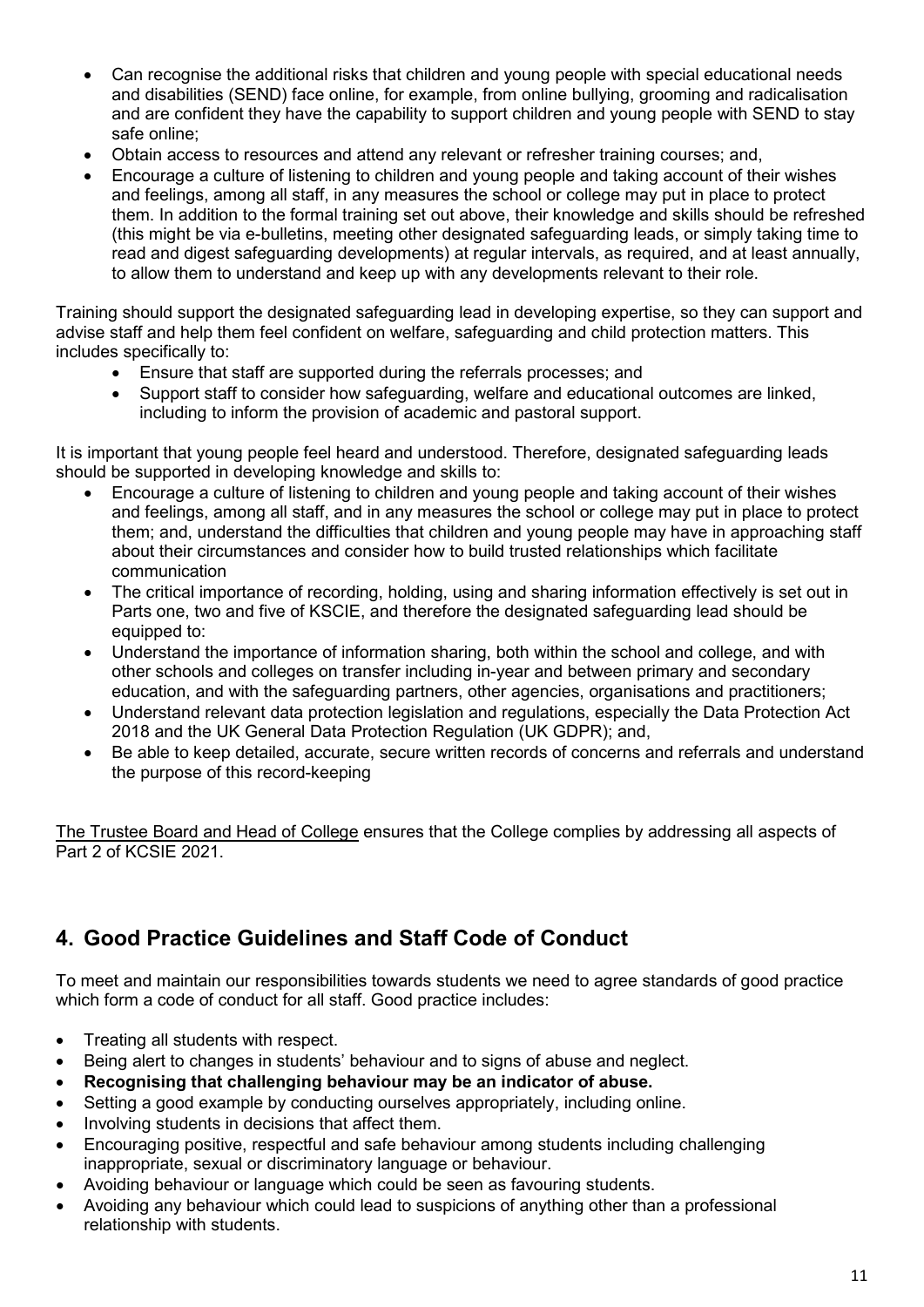- Reading and understanding the College's child protection policy and guidance documents on wider safeguarding issues, for example bullying, behaviour, missing education and appropriate IT/social media use.
- Asking the students' permission before initiating physical contact, such as assisting with dressing, physical support during PE or administering first aid.
- Maintaining appropriate standards of conversation and interaction with and between students.
- Avoiding the use of sexualised or derogatory language, even in joke.
- Being clear on professional boundaries and conduct with other staff when students are present.
- Being aware that the personal, family circumstances and lifestyles of some students lead to an increased risk of abuse.
- Applying the use of reasonable force only as a last resort and in compliance with college procedures.
- Dealing with student infatuations in an open and transparent way e.g. informing the correct managers and managing the situation in a way which is sensitive to the feelings of the student.
- Referring all concerns about a students' safety and welfare to a DSL, or, if necessary directly to police or children's social care.
- Following the colleges' rules with regard to communication with students and use of social media and online networking.
- Avoiding unnecessary time alone with students and risk manage any time alone or 1:1 working.
- Avoiding sharing excessive personal information with students.

#### **Transporting Students**

• In general staff will not transport students in their own vehicles. If it is necessary staff will ensure they have business insurance, ensure student is in the back seat wearing a seatbelt and that other staff and parents are informed of departure and estimated arrival times.

All of our staff are regularly reminded of codes of conduct and safer working practice and aware of and follow:

Safer Working Practices in Education guidance 2019 **<https://www.saferrecruitmentconsortium.org/>**

## **5. Abuse of Position of Trust**

All College staff are aware that inappropriate behaviour towards students is unacceptable and that their conduct towards students must be beyond reproach. Disciplinary and, in some cases, legal action can be taken if professional standards are not upheld.

In addition, staff should understand that, under the Sexual Offences Act 2003, it is an offence for a person over the age of 18 to have a sexual relationship with a person under the age of 18, where that person is in a position of trust, even if the relationship is consensual. This means that any sexual activity between a member of the college staff and a student may be a criminal offence, even if that student is over the age of consent.

Camphill Wakefield students are considered vulnerable young people/adults due to the nature of their needs/disability and therefor any relationship between staff/volunteers and students are unacceptable and may lead to criminal proceedings.

## **6. Children & Young People Who May Be Particularly Vulnerable**

Some children and young people may have an increased risk of abuse. It is important to understand that this increase in risk is due more to societal attitudes and assumptions, and child protection procedures that fail to acknowledge children's diverse circumstances, rather than the individual child or young persons' personality, impairment or circumstances. Many factors can contribute to an increase in risk, including prejudice and discrimination, isolation, social exclusion, communication issues and reluctance on the part of some adults to accept that abuse can occur.

To ensure that all of our students receive equal protection, we will give special consideration to children and young people who are: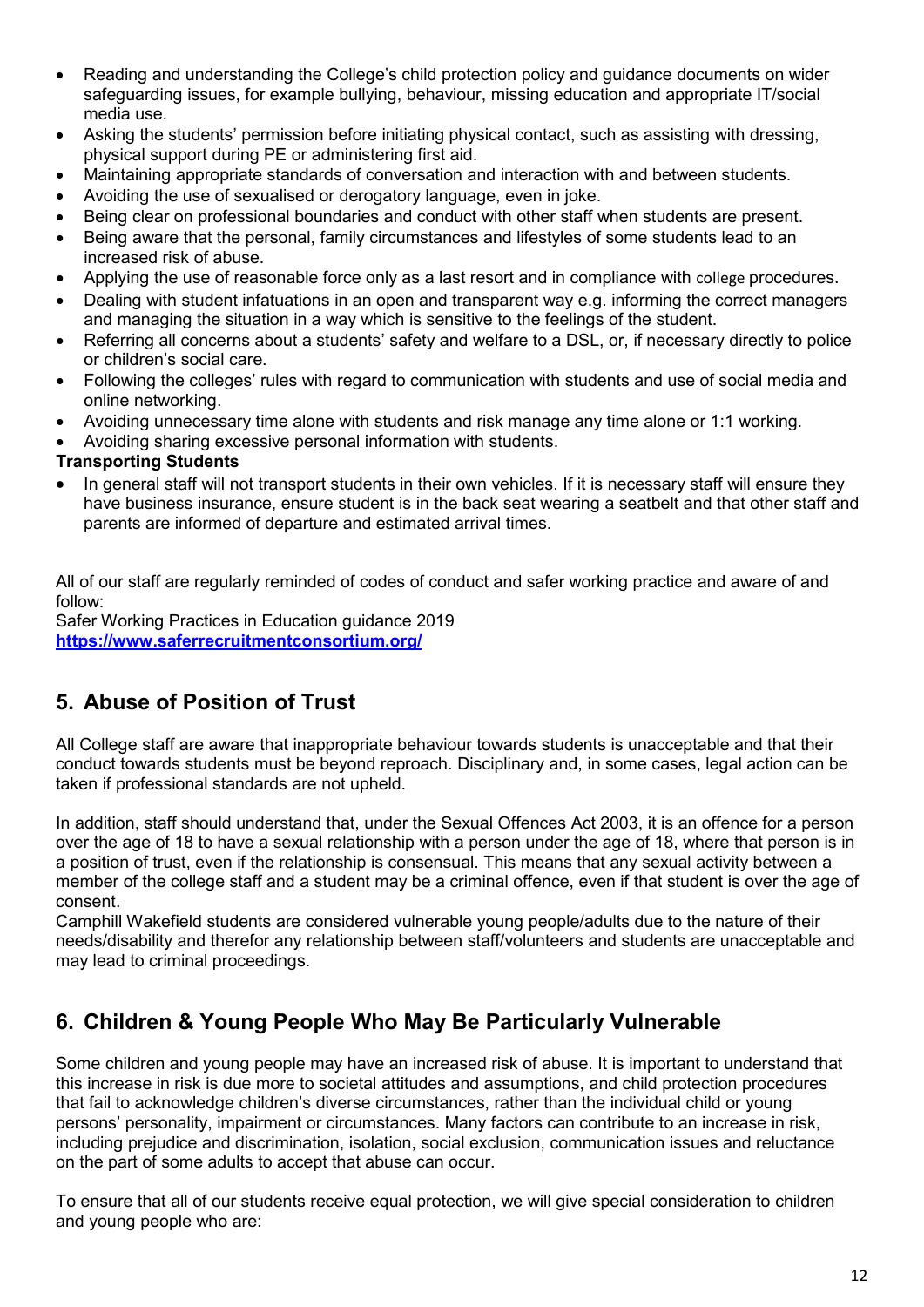- Disabled or have special educational needs SEND.
- Young Carers.
- Young people who need a social worker.
- Young people in Care/ those recently returned to family from care.
- Children Missing Education CME and young people missing from college.
- Privately fostered.
- LGBT (lesbian gay bisexual trans)
- Asylum seekers.
- Living transient lifestyles.
- Do not have English as a first language.
- Affected by domestic abuse/substance misuse/drug use/parental mental health issues.
- Affected by mental health issues including self-harm and eating disorders.
- Affected by poor parenting.
- At risk of Fabricated or Induced Illness.
- At risk of gang and youth violence.
- Living away from home.
- Vulnerable to being bullied, or engaging in bullying including cyber, homophobic, racist etc.
- Missing from home or care.
- Living in chaotic and unsupportive home situations.
- Vulnerable to discrimination and maltreatment on the grounds of race, ethnicity, religion, disability or sexuality.
- Vulnerable to extremism or radicalisation.
- Vulnerable to faith abuse.
- Involved directly or indirectly in child sexual exploitation CSE,CCE or trafficking.
- At risk of Honour Based Violence/Abuse (HBV/A) including;
	- Female genital mutilation (FGM) ,forced marriage and breast ironing.

This list provides examples of additional vulnerable groups and is not exhaustive.

#### **SEND Students**

We know disabled young people are 3-4 times more likely to suffer abuse than those without disabilities and can be disproportionally impacted by bullying. Our staff are alert to this and do not ignore signs and indicators nor dismiss them as 'part of the disability'. Additional time and communication means will be in place to allow young people to communicate effectively with staff and extra consideration will be given if using restraint.

**<https://www.gov.uk/government/publications/safeguarding-disabled-children-practice-guidance>**

Wakefield SEND local offer;

**<http://wakefield.mylocaloffer.org/Home>**

## **7. Emotional Health and Wellbeing**

*Mental health is a state of well-being in which every individual realises his or her own potential, can cope with the normal stresses of life, can work productively and fruitfully, and is able to make a contribution to her or his community. (World Health Organization)*

In an average classroom 5 students will be suffering from a diagnosable mental health condition. All staff are aware that mental health problems can, in some cases, be an indicator that a child or young person has suffered or is suffering abuse. Only appropriately trained professionals can diagnose mental health problems but staff in college are well placed to identify behaviour that may suggest an issue. If staff have concerns about the mental health of a student they will speak to relevant staff within the college including, if necessary, the DSL. If a student presents with a medical emergency then this is actioned immediately. Where a CAMHS referral is necessary then Lynda Abrahams will action this.

Our mental health lead is our Support Coordinator & Senior Support.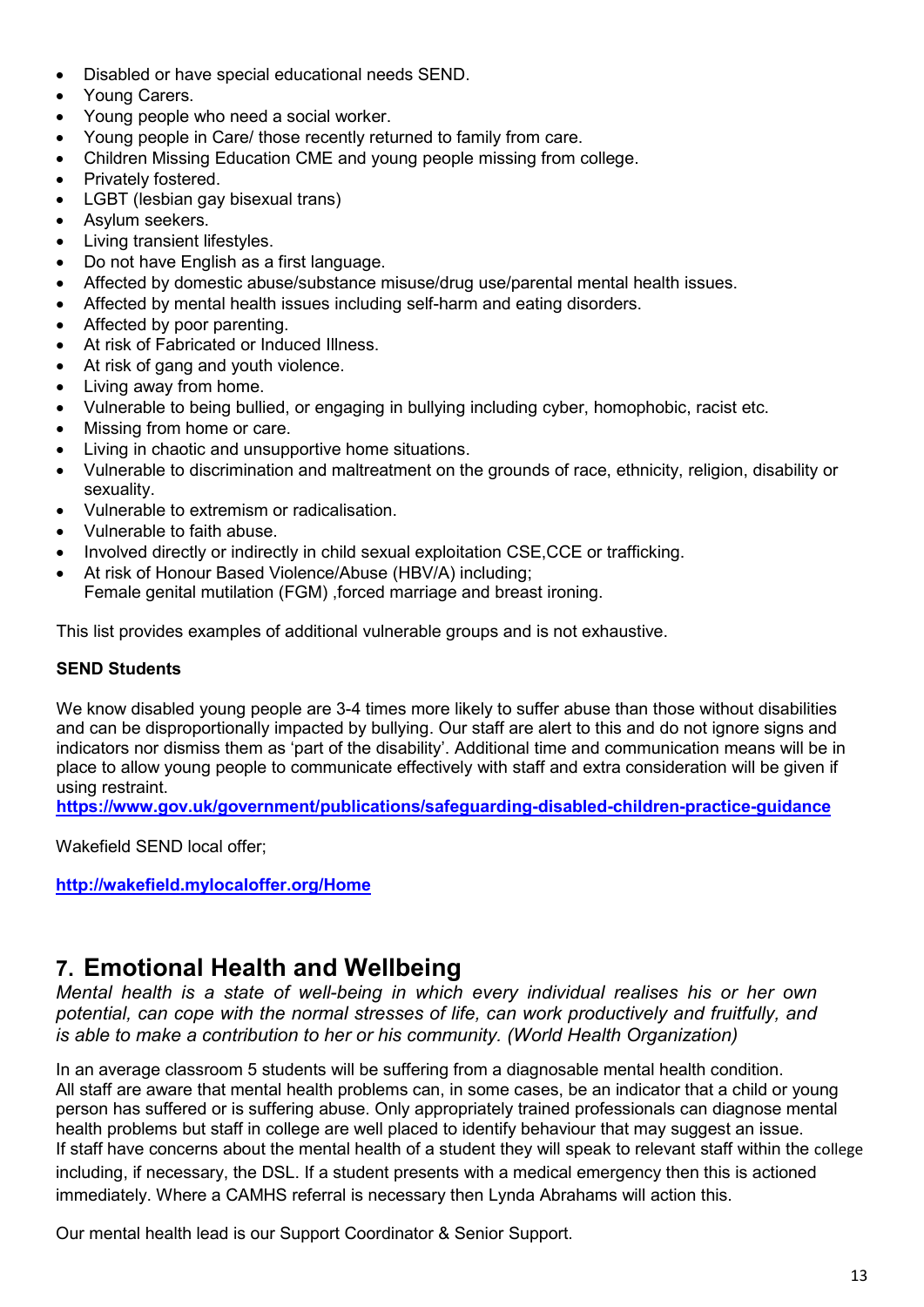If individual care plans are required this should be drawn up involving the student, the parents and relevant health professionals. This can include:

- Details of a students' condition.
- Special requirements and precautions.
- Medication and any side effects.
- What to do and who to contact in an emergency.
- The role the college can play.

We understand the impact that the global pandemic of coronavirus will have on our staff and students. At our college, we aim to promote positive mental health for every member of our staff and student body as well as respond to mental ill health. We will ensure emotional support is provided especially during stressful time e.g. exams.

Possible warning signs of mental health issues can include:

- Physical signs of harm that are repeated or appear non-accidental
- Changes in eating or sleeping habits
- Increased isolation from friends or family, becoming socially withdrawn
- Changes in activity and mood
- Lowering of academic achievement
- Talking or joking about self-harm or suicide
- Abusing drugs or alcohol
- Expressing feelings of failure, uselessness or loss of hope
- Changes in clothing  $-$  e.g. long sleeves in warm weather
- Secretive behaviour
- Skipping PE or getting changed secretively
- Lateness to or absence from college
- Repeated physical pain or nausea with no evident cause
- An increase in lateness or absenteeism

We understand that taking a listening and empathetic approach is important when talking to students about their mental health issues. This can sometimes be what is initially needed by the student rather than advice or direction. If there are any safeguarding concerns discussion with the DSL will take place.

We do this by;

#### **Regular tutorials for students with SEND. Tutors, effective support from our education and senior support workers.**

All students have personal, social and health education as part of their study programme and personal relationships education. Students are encouraged to access local support via WF-I-Can website.

**<https://wf-i-can.co.uk/>**

We use Wakefield Resilience framework to build resilience in our students. **<https://www.riskandresilience.org.uk/>**

[Promoting and supporting mental health and wellbeing in schools and colleges - GOV.UK](https://www.gov.uk/guidance/mental-health-and-wellbeing-support-in-schools-and-colleges)  [\(www.gov.uk\)](https://www.gov.uk/guidance/mental-health-and-wellbeing-support-in-schools-and-colleges)

**<https://youngminds.org.uk/youngminds-professionals/> <https://www.selfharm.co.uk/>**

**<https://www.beateatingdisorders.org.uk/types/do-i-have-an-eating-disorder>**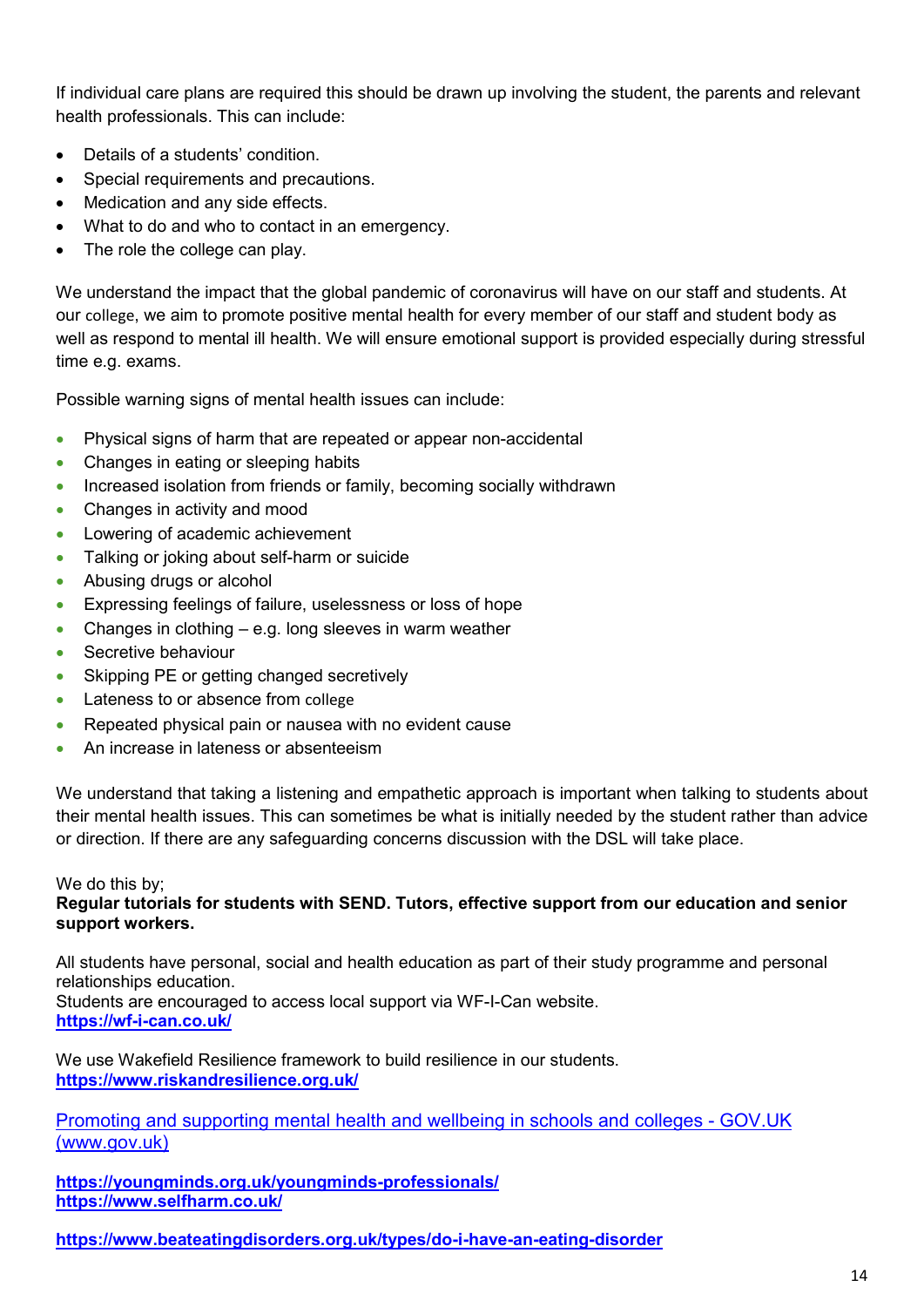## **Suicide**

We recognise that suicide is one of the biggest killers of children and young people in the UK. We are working towards the national guidance document 'Building a Suicide Safer College' by Papyrus; advice on policy, prevention, postvention etc.

**<https://papyrus-uk.org/wp-content/uploads/2018/10/400734-Schools-guide-PAPYRUS.pdf>**

**We have issued all of our staff with Wakefield Public Health 'Supporting a young person with suicidal thoughts'. Which provides staff with practical tips on how to talk to young people about suicide.** [Supporting a child or young person with stress, depression or suicidal thoughts - Wakefield Council](https://www.wakefield.gov.uk/health-care-and-advice/public-health/mental-health-wellbeing/childrens-mental-health/suicide-prevention)

#### **Local support can be found;**

**[http://www.wakefield.gov.uk/health-care-and-advice/public-health/mental-health](http://www.wakefield.gov.uk/health-care-and-advice/public-health/mental-health-wellbeing/childrens-mental-health)[wellbeing/childrens-mental-health](http://www.wakefield.gov.uk/health-care-and-advice/public-health/mental-health-wellbeing/childrens-mental-health)**

**Samaritans step by step guide responding to a suicide; <https://www.samaritans.org/how-we-can-help/schools/step-step/step-step-resources/>**

If a serious incidents happens involving one of our students we will immediately inform the Local Authority by contacting social care/MASH.

Managing a sudden death in the college community; [Rebuilding Lives Together \(lgfl.org.uk\)](https://bereavement.lgfl.org.uk/default.html)

## **8. Sexual Violence and Sexual Harassment (SVSH) & other Current Issues**

There are many issues of concern affecting children and young people today and not all can be listed here. For a guidance list, see Part 1 and Annex B in Keeping Children Safe in Education. The issues are often complex and overlap. For resources on a wide range of safeguarding topics locally **<https://www.wakefieldscp.org.uk/education/>**

We will have a consistent approach of following a robust sequential RSHE program, following our procedures and consulting with other agencies if there are any concerns with any of our students.

**When to report to police** the following guidance will be followed;

**[https://www.npcc.police.uk/documents/Children%20and%20Young%20people/When%20to%20call%](https://www.npcc.police.uk/documents/Children%20and%20Young%20people/When%20to%20call%20the%20police%20guidance%20for%20schools%20and%20colleges.pdf) [20the%20police%20guidance%20for%20schools%20and%20colleges.pdf](https://www.npcc.police.uk/documents/Children%20and%20Young%20people/When%20to%20call%20the%20police%20guidance%20for%20schools%20and%20colleges.pdf)**

Online safety is exceptionally important and will continue to receive a high priority as an issue, as it is often how issues are facilitated such as sexual harassment, CCE, CSE, radicalisation, bullying etc. Appropriate filters and monitoring are in place, as well as education of staff and students. See later section.

**Peer on Peer/Child on Child Abuse** – sharing nudes & semi nudes/bullying/racism/sexual assaults/physical assault/hazing or initiating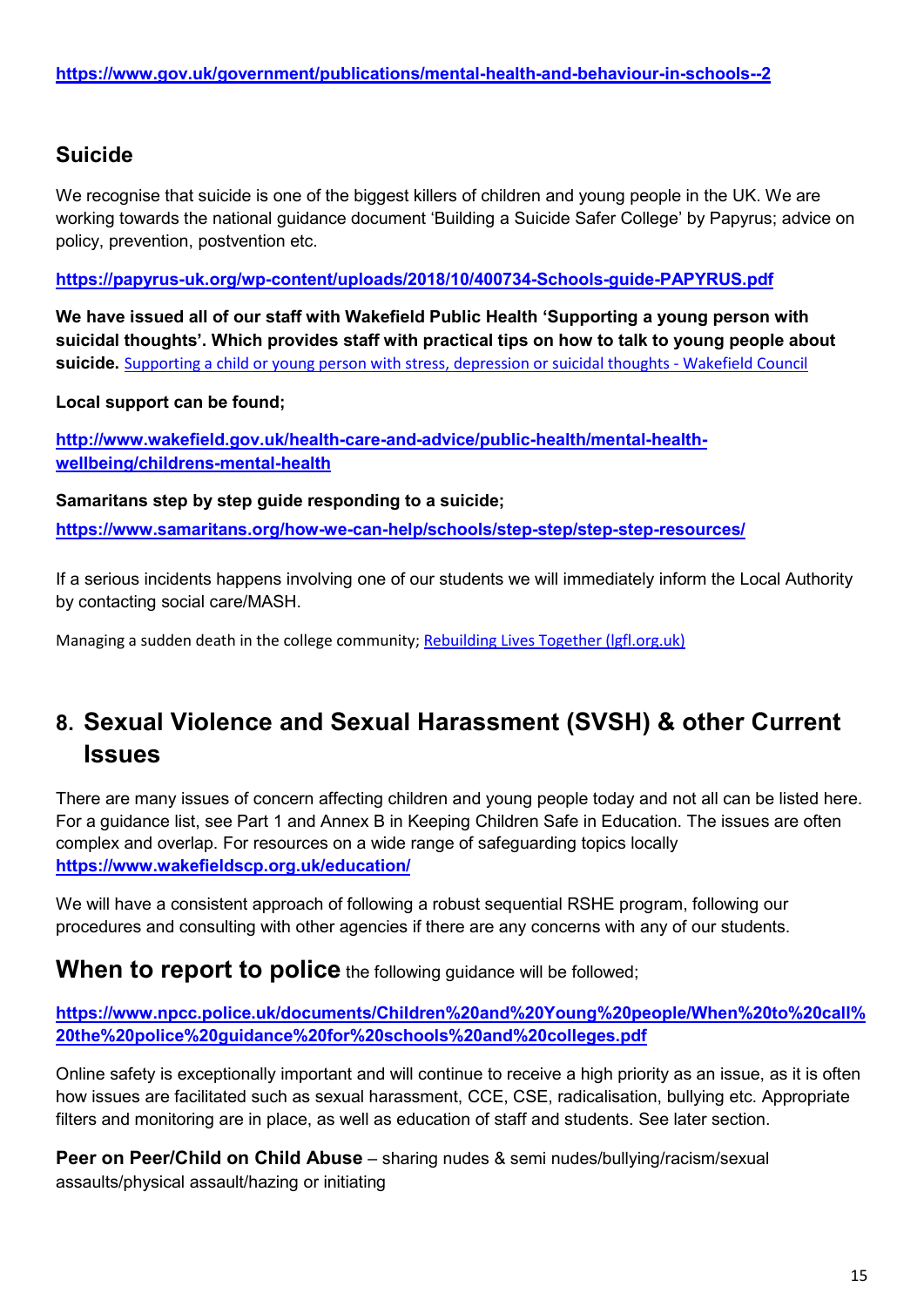Peer on peer or child on child abuse, will always be taken seriously and swiftly acted upon, under the appropriate policy e.g. safeguarding, behaviour, bullying and a risk assessment completed as required. Students will be encouraged to report any concerns freely.

It will not dismissed as 'banter' or 'part of growing up'. These issues will be part of PSHE /RSHE lessons and discussions. Victims will be supported through the college's pastoral system and external agencies if required.

**Sexual Violence and Harassment** Sexual violence and sexual harassment can occur between two children and young people of any age and sex, from primary through to secondary stage and into colleges. It can occur through a group of children or young people sexually assaulting or sexually harassing a single child / young person or group of children / young people. Sexual violence and sexual harassment exist on a continuum and may overlap; they can occur online and face to face (both physically and verbally) and are never acceptable.

Like with all safeguarding issues our staff will recognise that 'it could happen here' and be vigilant to signs and indicators that a student could be suffering.

Addressing inappropriate behaviour (even if it appears to be relatively innocuous) can be an important intervention that helps prevent problematic, abusive and/or violent behaviour in the future. Girls are especially vulnerable to this type of abuse.

**Sexual Violence** includes rape, assault by penetration and sexual assault.

**Sexual Harassment** is unwanted conduct of a sexual nature and can include lewd comments/sexual jokes, physical behaviour e.g. showing sexual pictures, deliberately touching/brushing up against someone, online sexual harassment, upskirting.

We will;

- Never tolerate or normalise this behaviour and are very clear is not an inevitable part of growing up.
- Not tolerate or dismiss sexual violence or sexual harassment as "banter", "part of growing up", "just having a laugh" or "boys being boys".
- Challenge behaviour (potentially criminal in nature), such as grabbing bottoms, breasts and genitalia and flicking bras/pulling down trousers and lifting up skirts.
- Understand that all of the above can be driven by wider societal factors beyond the school and college, such as everyday sexist stereotypes and everyday sexist language.
- Ensure this is addressed through our sequential RSHE program.
- Ensure all incidents are recorded and acted upon swiftly.

**Consent** is about having the freedom and capacity to choose. Consent can be withdrawn at any time.

We recognise children and young peopls with Special Educational Needs and Disabilities (SEND) are three times more likely to be abused than their peers. Additional barriers can sometimes exist when recognising abuse in SEND children and young people. These can include:

- Assumptions that indicators of possible abuse such as behaviour, mood and injury relate to the persons' disability without further exploration.
- The potential for children or young people with SEND being disproportionately impacted by behaviours such as bullying and harassment, without outwardly showing any signs.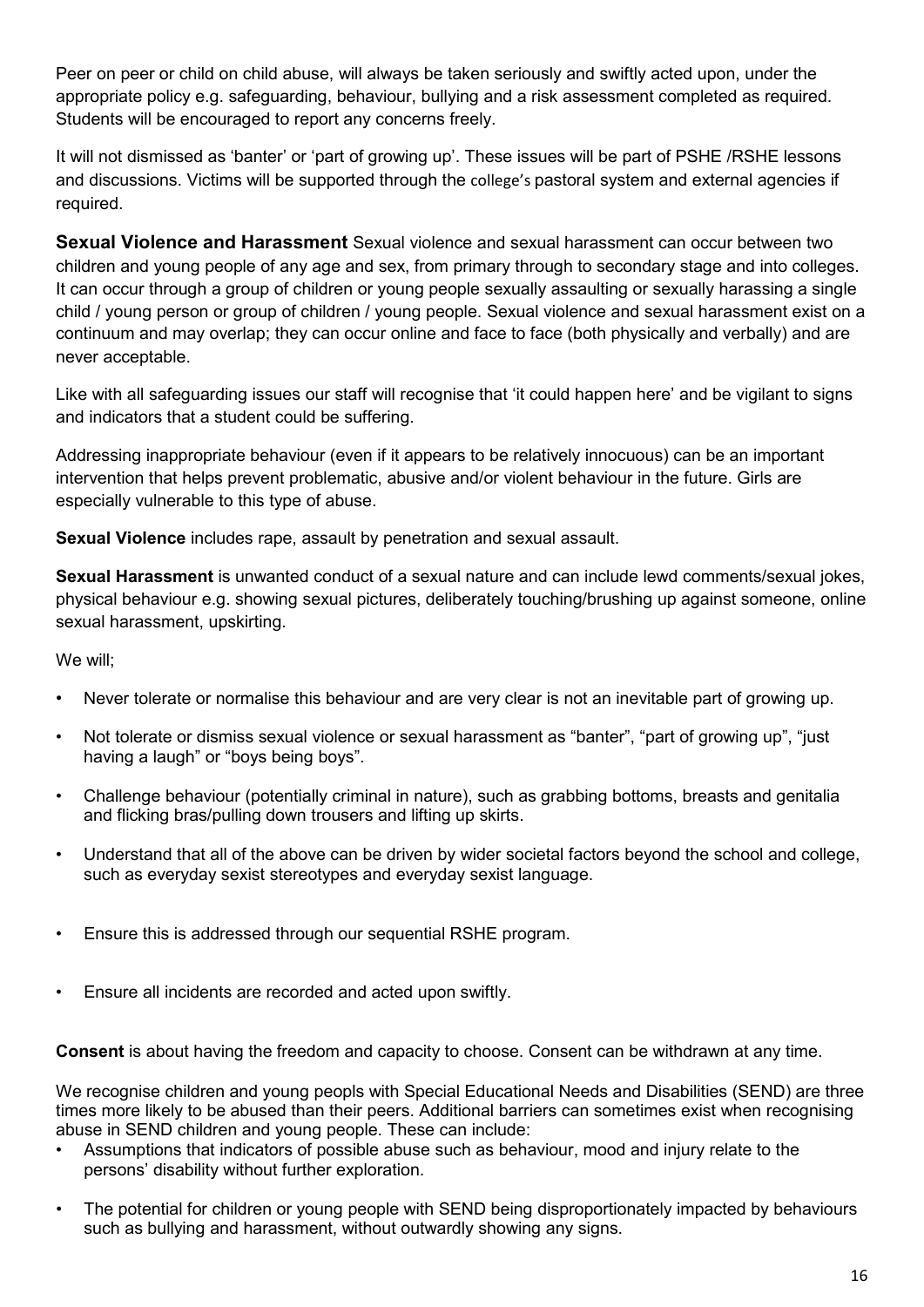• Communication barriers and difficulties overcoming these barriers.

Therefore any reports of abuse involving children or young people with SEND will involve liaison with the Designated Safeguarding Lead (or deputy) and the SENCO

Children or young people who are lesbian, gay, bi, or trans (LGBT) can be targeted by their peers. In some cases, a child or young person who is perceived by their peers to be LGBT (whether they are or not) can be just as vulnerable as children or young people who identify as LGBT.

We will follow outlined guidance and risk assessment on any cases of sexual violence and harassment between our students.

**[https://www.gov.uk/government/publications/sexual-violence-and-sexual-harassment-between](https://www.gov.uk/government/publications/sexual-violence-and-sexual-harassment-between-children-in-schools-and-colleges)[children-in-schools-and-colleges](https://www.gov.uk/government/publications/sexual-violence-and-sexual-harassment-between-children-in-schools-and-colleges)**

#### **Part 5 of Keeping Children Safe in Education.**

Victim's will never be blamed or made to feel ashamed for coming forward. We will ensure support for the alleged perpetrator as well as the alleged victim throughout the process. Support can run alongside any sanctions for perpetrator as we realise perpetrators may be victims themselves.

We will seek advice from other agencies such as police or social care if the case is above early help or internal management.

Any incidents of sexual violence will be reported to police.

Students are encouraged to report any incidents ideally to their senior support or DSL, however students may feel comfortable coming forward to another member of staff. Camphill Wakefield supports this, and will advise the student that what has been disclosed will need to be documented and it will need to be reported to the relevant people.

Sexual Assault Referral Centre SARC;

#### **<https://www.hazlehurstcentre.org/>**

See victim support services in Wakefield (on webpage).

#### **In April 2021 in response to 'Everyone's Invited' website testimonies the NSPCC set up a Report Abuse in Education Helpline 0800 136 663. For children/adults/professionals and parents.**

#### **Upskirting**

Upskirting is a term used to describe the act of taking a sexually intrusive photograph under a persons' clothing without their permission/knowledge with the intention of viewing to obtain sexual gratification or to cause the victim humiliation, distress or alarm. This is a criminal offence. We will take police advice on any cases of this in college.

#### **Sharing Nudes and Semi Nudes (previously known as Sexting/Youth Produced Sexual Imagery)**

This is defined as the sending or posting of nude or semi-nude images, videos or live streams online by young people under the age of 18. This could be via social media, gaming platforms, chat apps or forums. It could also involve sharing between devices via services like Apple's AirDrop which works offline. Alternative terms used by children and young people may include 'dick pics' or 'pics'. The motivations for taking and sharing nude and semi-nude images, videos and live streams are not always sexually or criminally motivated.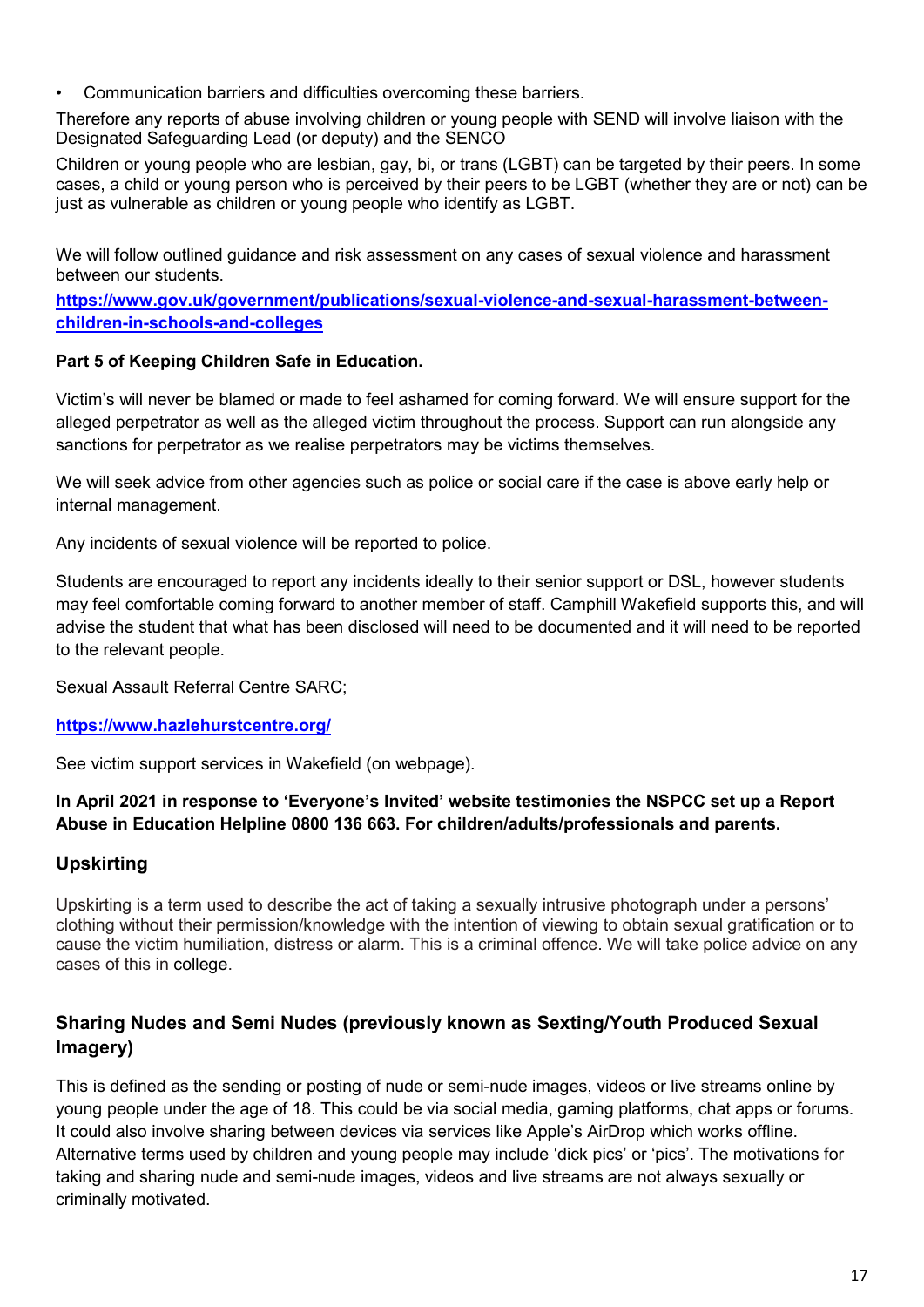This advice does not apply to adults sharing nudes or semi-nudes of under 18-year olds. This is a form of child sexual abuse and must be referred to the police as a matter of urgency. Nor does it apply to children or young people sharing adult pornography, which depending on its nature and other circumstances, may be handled through the colleges behaviour policy.

college will follow the below guidance to define (aggravated or experimental), risk assess and respond to any incident; and staff will avoid viewing, saving or forwarding any images or videos. Agencies such as police and social care will be involved if required.

The incident will be referred to DSL ASAP.

DSL team will hold an initial review meeting.

Children or young people involved will be spoken to.

Parents will be informed to support child or young person (unless this places them at risk).

Referral made to other agencies if necessary.

**Sharing nudes and semi nudes guidance for school/college** [Sharing nudes and semi-nudes: advice for education](https://www.gov.uk/government/publications/sharing-nudes-and-semi-nudes-advice-for-education-settings-working-with-children-and-young-people)  [settings working with children and young people - GOV.UK \(www.gov.uk\)](https://www.gov.uk/government/publications/sharing-nudes-and-semi-nudes-advice-for-education-settings-working-with-children-and-young-people)

**Remove a nude image online** [Remove a nude image shared online | Childline](https://www.childline.org.uk/info-advice/bullying-abuse-safety/online-mobile-safety/remove-nude-image-shared-online/)

Searching screening and confiscation guidance for schools; **<https://www.gov.uk/government/publications/searching-screening-and-confiscation>**

#### **Children with Harmful Sexual Behaviour HSB/Wakefield HSB panel**

Research suggests that up to 40 per cent of child sexual abuse is committed by someone under the age of 18.

Harmful sexual behaviour (HSB) is developmentally inappropriate sexual behaviour which is displayed by children and young people and which may be harmful or abusive (derived from Hackett, 2014). It may also be referred to as sexually harmful behaviour or sexualised behaviour.

HSB encompasses a range of behaviour, which can be displayed towards younger children, peers, older children or adults. It is harmful to the children and young people who display it, as well as the people it is directed towards

The management of children and young people with sexually harmful behaviour is complex and the college will work with other agencies to risk assess and maintain the safety of the whole college community. Young people who display such behaviour may be victims of abuse themselves and the child protection procedures will be followed for both victim and perpetrator. Staff who become concerned about a students' sexual behaviour should speak to a DSL as soon as possible. We will consider the Brook Traffic Light tool when making judgements. This is available to staff from reception.

#### **Wakefield HSB panel**

The support offered by this panel will be accessed via MASH if necessary. This will ensure a coordinated response for perpetrator as well as victim.

Panel members include; Police Social care Forensic CAMHS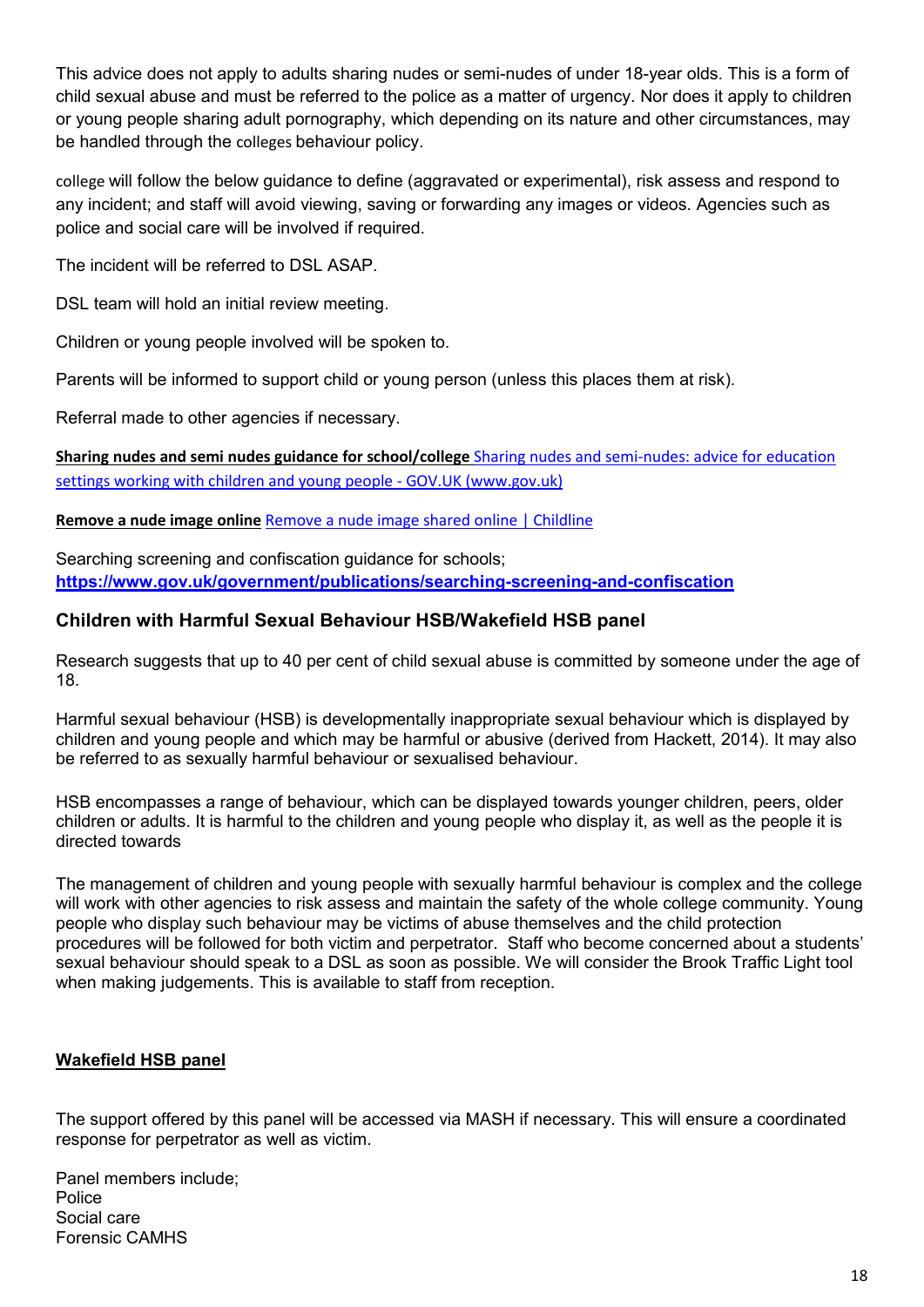#### **Bullying**

Is usually defined as behaviour that is:

- Repeated.
- Intended to hurt someone either physically or emotionally.
- Where there is an imbalance of power.
- Is a very serious issue that can cause considerable anxiety and distress.
- At its most serious level, bullying can have a disastrous effect on a child or young persons' wellbeing and in very rare cases has been a feature in the suicide of some young people.

#### **<https://www.gov.uk/government/publications/preventing-and-tackling-bullying>**

#### **For info on sexual and sexist bullying;**

#### [Sexual and sexist bullying \(anti-bullyingalliance.org.uk\)](https://anti-bullyingalliance.org.uk/tools-information/all-about-bullying/sexual-and-sexist-bullying?mc_cid=750788cf8d&mc_eid=5f242682cd)

All incidences of bullying, including cyber-bullying, sexual bullying and prejudice-based bullying will be recorded and reported and will be managed through our behaviour and tackling-bullying procedures. All students and parents receive a copy of the procedures on joining the college and the subject of bullying is addressed at regular intervals in PSHE/RSHE education**.** If the bullying is particularly serious, or the tackling bullying procedures are deemed to be ineffective, the Principal and the DSL's will consider implementing young person protection procedures.

Bullying incidents including discriminatory and prejudicial behaviour e.g. sexual, racist, disability and homophobic bullying and use of derogatory language will be recorded, analysed and swiftly responded to.

[Anti Bullying Policy - Camphill Wakefield](https://camphill.ac.uk/anti-bullying-policy/)

#### **<https://www.childnet.com/resources/cyberbullying-guidance-for-schools>**

#### **Contextual Safeguarding/ Extra Familial abuse**

Contextual Safeguarding/Extra Familial abuse is an approach to understanding, and responding to, young people's experiences of significant harm beyond their families. It recognizes that the different relationships that young people form in their neighborhoods, colleges and online can feature violence and abuse. Parents and carers have little influence over these contexts, and young people's experiences of extra-familial abuse can undermine parent-child relationships. Extra Familial abuse, therefore, expands the objectives of child protection systems in recognition that young people are vulnerable to abuse in a range of social contexts. For example online safety, drug use, CCE, CSE, Mental Health issues, knife crime. Radicalization.

Contextual Safeguarding Network

**<https://contextualsafeguarding.org.uk/>**

#### **Hate Crime**

Any hate crime/incident will be reported through local reporting mechanisms – Hate Crime/incident is any behavior that anyone thinks was caused by hatred of:

Race, sexual orientation, gender identification, disability, religion or faith

A hate crime could be name calling, arson/fire, attacks or violence, damage such as to your house or car, graffiti or writing. Police will be involved if necessary.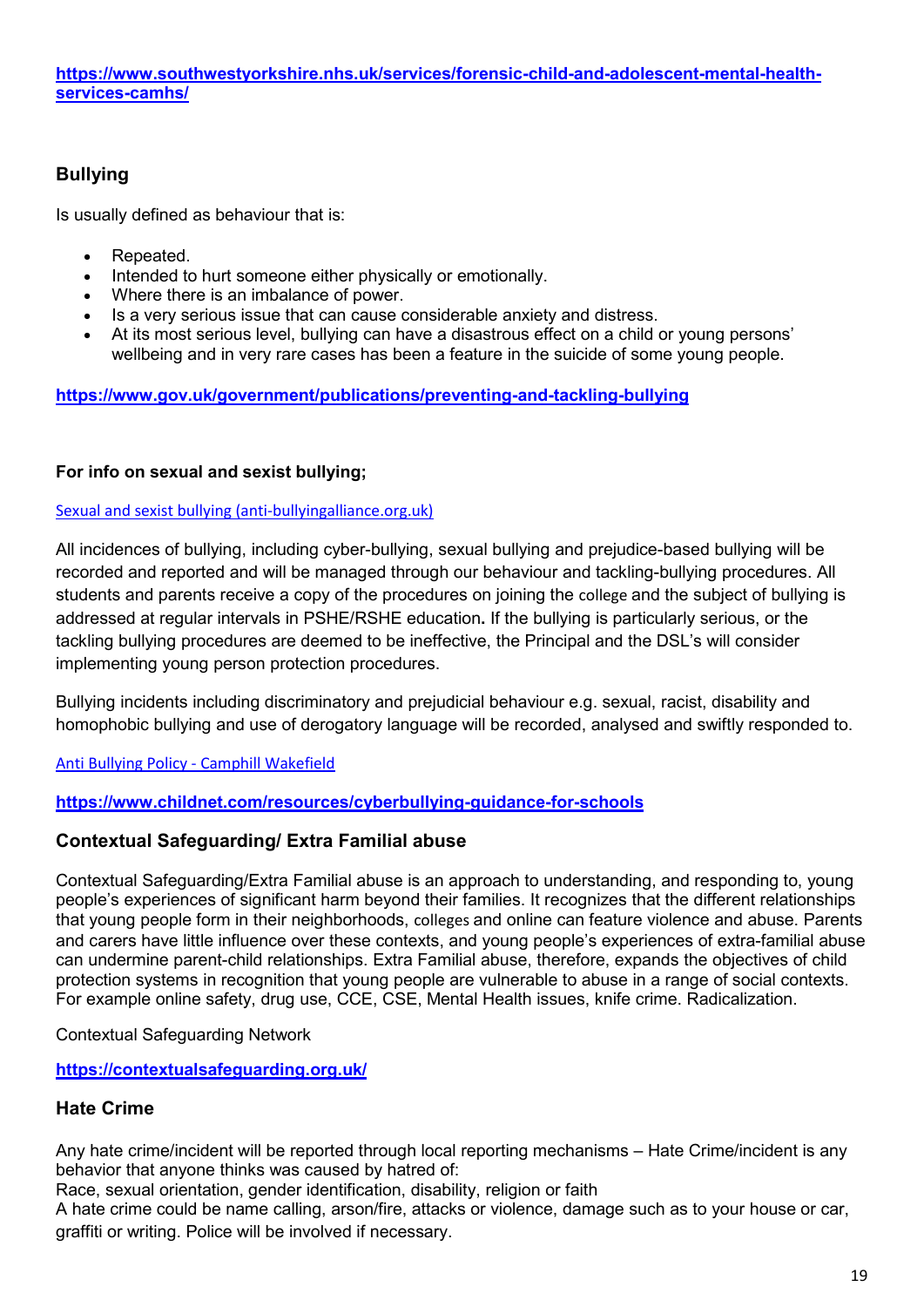#### **Prejudice Related Incidents**

This college is opposed to all forms of prejudice and any incidents of prejudice will be addressed immediately under the appropriate policy. Advice will be sought from other agencies if appropriate.

#### **Children Missing Education CME – At Camphill Wakefield, our students are post 16**

CME is defined as children of compulsory college age who are not registered students at a college and are not receiving suitable education otherwise that at college e.g. home schooling. However at any stage any child or young person going missing from college, which includes within the college day, is a potential indicator of abuse and neglect, including exploitation, mental health concerns, risk of forced marriage etc. Unauthorised absences will be monitored and followed up in line with procedures, particularly where children or young people go missing on repeated occasions. All staff will be aware of the signs of risk and individual triggers including travelling to conflict zones, FGM and forced marriage.

All students will be placed and removed from admission and attendance registers as required by law.

We will collect, where possible, more than one emergency contact number for each student.

We will inform the local authority of any young person removed from our admission register. We will inform the local authority of any student who fails to attend for a continuous period in line with local Wakefield procedures. Missing Officer – details in appendix.

Local procedures;

**[http://www.wakefield.gov.uk/schools-and-children/supporting-families/education-welfare](http://www.wakefield.gov.uk/schools-and-children/supporting-families/education-welfare-service/children-missing-education)[service/children-missing-education](http://www.wakefield.gov.uk/schools-and-children/supporting-families/education-welfare-service/children-missing-education)**

#### **Child Sexual Exploitation CSE**

CSE is a form of sexual abuse. It occurs where an individual or group takes advantage of an imbalance of power to coerce, manipulate or deceive a child or young person (male or female) into sexual activity (a) in exchange for something the victim wants or needs, and/or (b) for the financial advantage or increased status of the perpetrator of facilitator. The victim may have been sexually exploited even if the sexual activity appears consensual. CSE does not always involve physical contact; it can occur through the use of technology. CSE can affect 16 and 17 year olds who can legally consent to have sex. It includes contact and non-contact sexual activity e.g. copying images and posting on social media.

This is a serious crime and is never the victim's fault even if there is some form of exchange. Staff will be careful to use appropriate language that does not victim blame; [Appropriate language: Child sexual and/or criminal exploitation guidance for professionals - Tackling Child](https://tce.researchinpractice.org.uk/appropriate-language-child-sexual-and-or-criminal-exploitation-guidance-for-professionals/)  [Exploitation \(researchinpractice.org.uk\)](https://tce.researchinpractice.org.uk/appropriate-language-child-sexual-and-or-criminal-exploitation-guidance-for-professionals/)

The police team can be contacted for extra support and information. (details in appendix) NB they do not take the place of your usual reporting procedures.

**[https://www.gov.uk/government/publications/child-sexual-exploitation-definition-and-guide-for](https://www.gov.uk/government/publications/child-sexual-exploitation-definition-and-guide-for-practitioners)[practitioners](https://www.gov.uk/government/publications/child-sexual-exploitation-definition-and-guide-for-practitioners)**

#### **Child Criminal Exploitation CCE / County Lines**

In a similar way to sexual exploitation CCE is when there is a power imbalance where children or young people are used by individuals or gangs to take part in criminal activity, this can include drug running, stealing, threatening other young people etc. The child or young person often believes they are in control of the situation. High levels of violence, coercion and intimidation are common. Staff will be careful to not use language that blames the victim – see above guidance.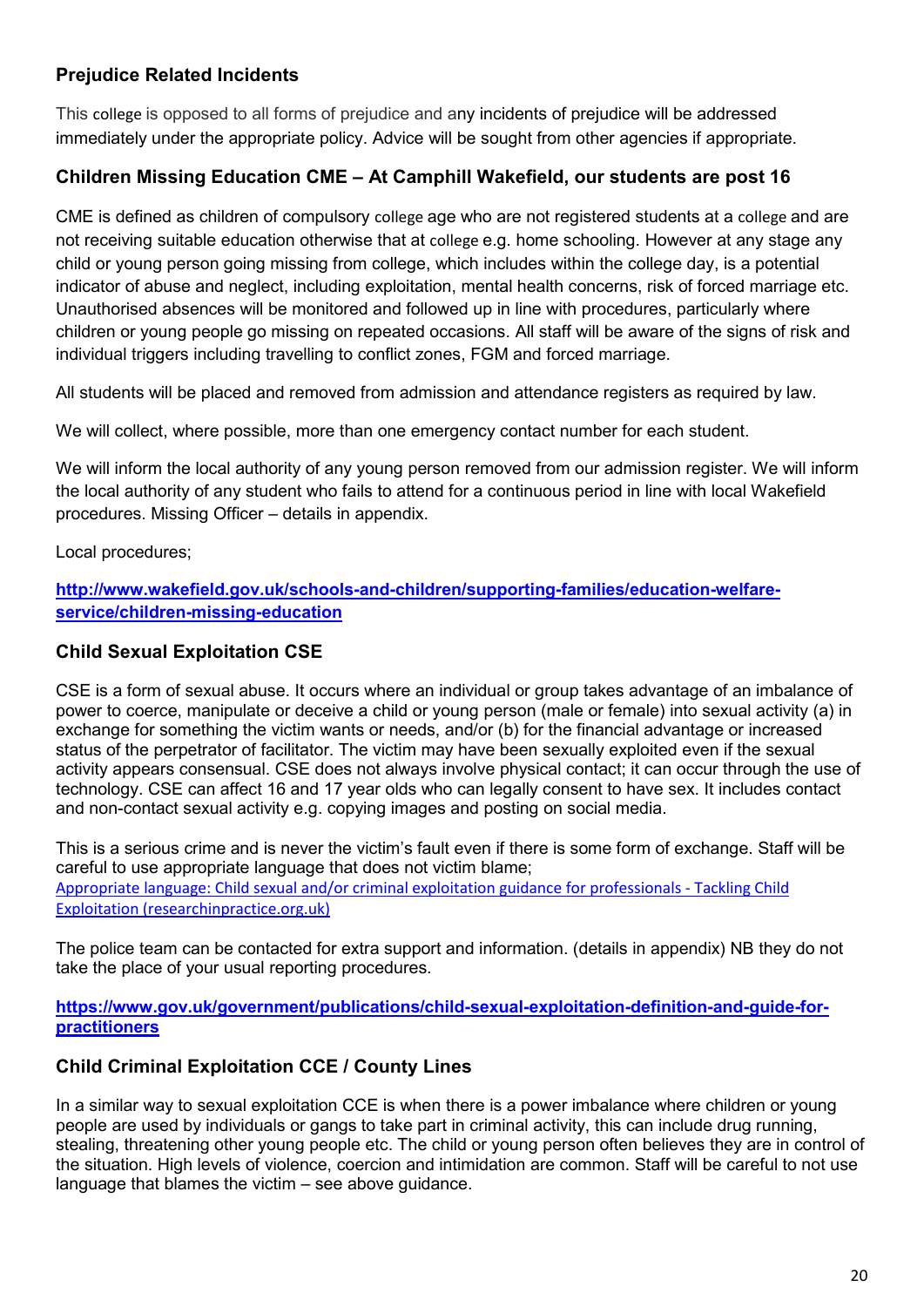County lines is a term used to describe

gangs supplying drugs to suburban areas and market and coastal towns using dedicated mobile phone lines or "deal lines". It involves child criminal exploitation (CCE) as gangs use children and vulnerable people to move and store drugs and money. Gangs establish a base in the market location, typically by taking over the homes of local vulnerable adults by force or coercion in a practice referred to as 'cuckooing'.

County lines is a major, cross-cutting issue involving drugs, violence, gangs, safeguarding, criminal and sexual exploitation, modern slavery, and missing persons; and the response to tackle it involves the police, the National Crime Agency, a wide range of Government departments, local government agencies and VCS (voluntary and community sector) organisations. County lines activity and the associated violence, drug dealing and exploitation have a devastating impact on young people, vulnerable adults and local communities.

#### **[https://www.gov.uk/government/publications/criminal-exploitation-of-children](https://www.gov.uk/government/publications/criminal-exploitation-of-children-and-vulnerable-adults-county-lines)[and-vulnerable-adults-county-lines](https://www.gov.uk/government/publications/criminal-exploitation-of-children-and-vulnerable-adults-county-lines)**

#### **Serious Violence**

Staff will look out for signs that indicate that a student may be at risk of or involved in serious crime, including criminal networks or gangs and follow the appropriate referral pathways for help and support.

Practical advice for schools/colleges;

#### **[https://assets.publishing.service.gov.uk/government/uploads/system/uploads/at](https://assets.publishing.service.gov.uk/government/uploads/system/uploads/attachment_data/file/418131/Preventing_youth_violence_and_gang_involvement_v3_March2015.pdf)** tachment\_data/file/418131/Preventing\_vouth\_violence\_and\_gang\_involvement\_v **[3\\_March2015.pdf](https://assets.publishing.service.gov.uk/government/uploads/system/uploads/attachment_data/file/418131/Preventing_youth_violence_and_gang_involvement_v3_March2015.pdf)**

Searching screening and confiscation guidance for schools **<https://www.gov.uk/government/publications/searching-screening-and-confiscation>**

#### **Domestic Abuse**

This does not have to include violence to be classed as abuse.

Any incident or pattern of incidents of controlling, coercive, threatening behaviour, violence or abuse between those aged 16 or over who are, or have been, intimate partners or family members regardless of gender or sexuality. The abuse can encompass, but is not limited to:

- psychological
- physical
- sexual
- financial
- emotional

1:4 women and 1:6 men will experience Domestic abuse at some time in their lifetime. We will be mindful of the abusive affect this has on children and young people, even when they are not directly involved in incidents and that our staff may themselves be victims.

**This college is taking part in Operation Encompass.** Where we receive information, the next day, if police have been called out to a domestic abuse incident and any of our students were present. The purpose of this information sharing is to make the next day better for the child or young person.

#### **<http://www.operationencompass.org/>**

**[http://www.wakefield.gov.uk/health-care-and-advice/adults-and-older-people-services/domestic](http://www.wakefield.gov.uk/health-care-and-advice/adults-and-older-people-services/domestic-abuse)[abuse](http://www.wakefield.gov.uk/health-care-and-advice/adults-and-older-people-services/domestic-abuse)**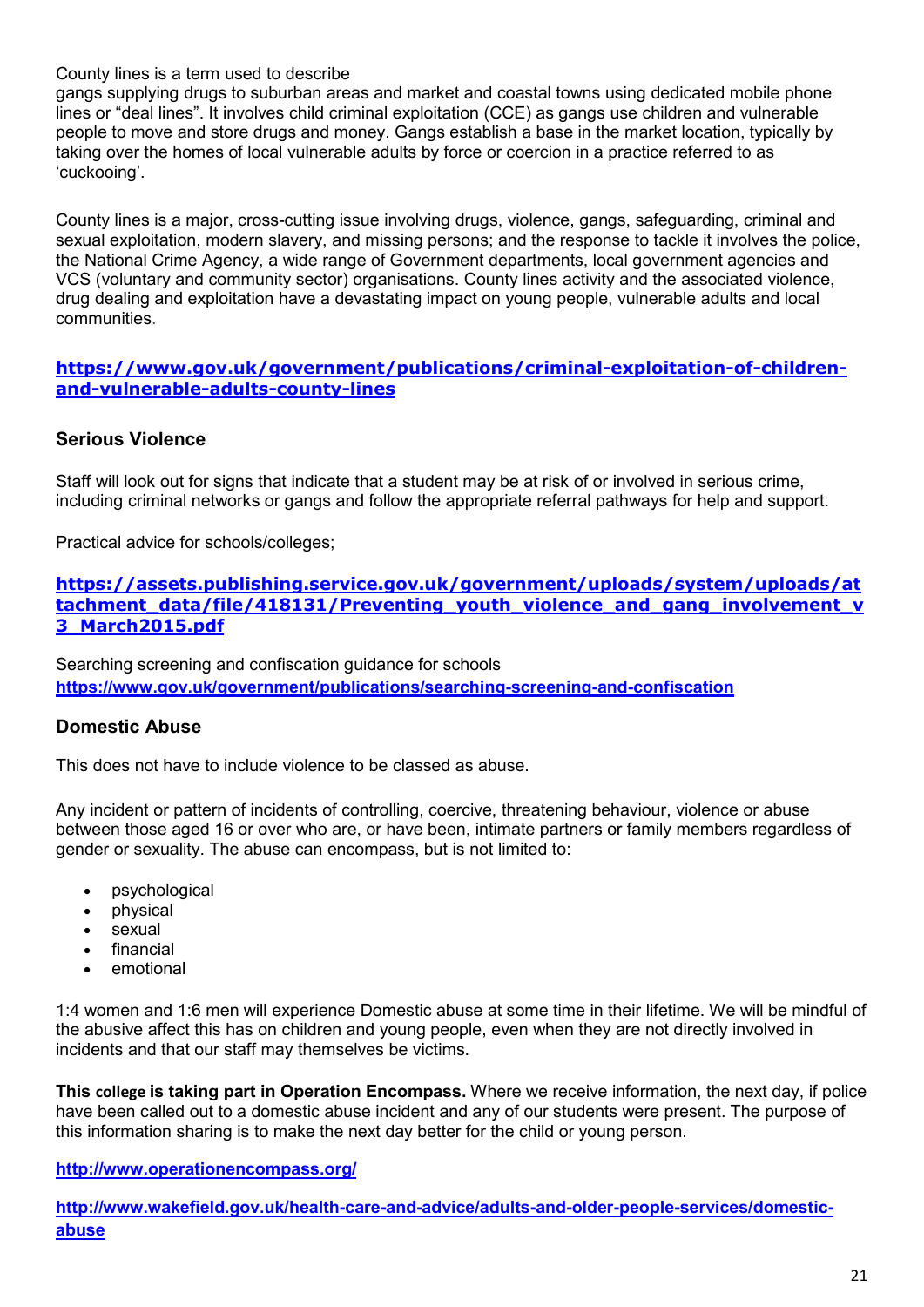Parental Conflict advice website; **<https://relationshipmatters.org.uk/>**

#### **Honour Based Violence/Abuse HBV/A – e.g. FGM/Forced Marriage/Breast Ironing.**

#### **Female Genital Mutilation FGM**

This is illegal and a form of child abuse. It involves a procedure to remove all or some of the female genitalia or any other injury to these organs. Staff will be aware of the signs and indicators of this and their legal duty to report *known cases* on under 18's to the police. Reporting form is available on the wscp website – education- templates.

Multi agency guidelines;

[https://www.gov.uk/government/publications/multi-agency-statutory-guidance-on-female-genital](https://www.gov.uk/government/publications/multi-agency-statutory-guidance-on-female-genital-mutilation)**[mutilation](https://www.gov.uk/government/publications/multi-agency-statutory-guidance-on-female-genital-mutilation)**

**[http://nationalfgmcentre.org.uk/wp-content/uploads/2019/06/FGM-Schools-Guidance-National-FGM-](http://nationalfgmcentre.org.uk/wp-content/uploads/2019/06/FGM-Schools-Guidance-National-FGM-Centre.pdf)[Centre.pdf](http://nationalfgmcentre.org.uk/wp-content/uploads/2019/06/FGM-Schools-Guidance-National-FGM-Centre.pdf)**

#### **Forced Marriage**

Is illegal and a form of child abuse. A marriage entered into without the full and free consent of one or both parties, where violence, threats or coercion is used.

Multi agency guidelines;

**[https://www.gov.uk/government/publications/handling-cases-of-forced-marriage-multi-agency](https://www.gov.uk/government/publications/handling-cases-of-forced-marriage-multi-agency-practice-guidelines-english)[practice-guidelines-english](https://www.gov.uk/government/publications/handling-cases-of-forced-marriage-multi-agency-practice-guidelines-english)**

National Charity – Karma Nirvana;

#### **<https://karmanirvana.org.uk/>**

**Breast ironing**, also known as **breast** flattening, is the pounding and massaging of a pubescent girl's breasts, using hard or heated objects, to try to make them stop developing or disappear.

#### **Preventing Radicalisation**

This is part of our wider safeguarding duty. We recognise that college plays a significant part in the prevention of this type of harm. We will include education through our PSHE/RSHE curriculum and encourage 'British Values' and critical thinking.

We are aware extremism spans many topics including misogynistic e.g. Incel. However in Wakefield right wing extremism is most common.

An incel, an abbreviation of "involuntary celibate", is a member of an online subculture of people who define themselves as unable to find a romantic or sexual partner despite desiring one. Discussions in incel forums are often characterised by resentment and hatred, misogyny, misanthropy, self-pity and self-loathing, racism, a sense of entitlement to sex, and the endorsement of violence against women and sexually active people.

We will intervene where possible to prevent vulnerable children and young people being radicalised. The internet has become a major factor in radicalisation and recruitment.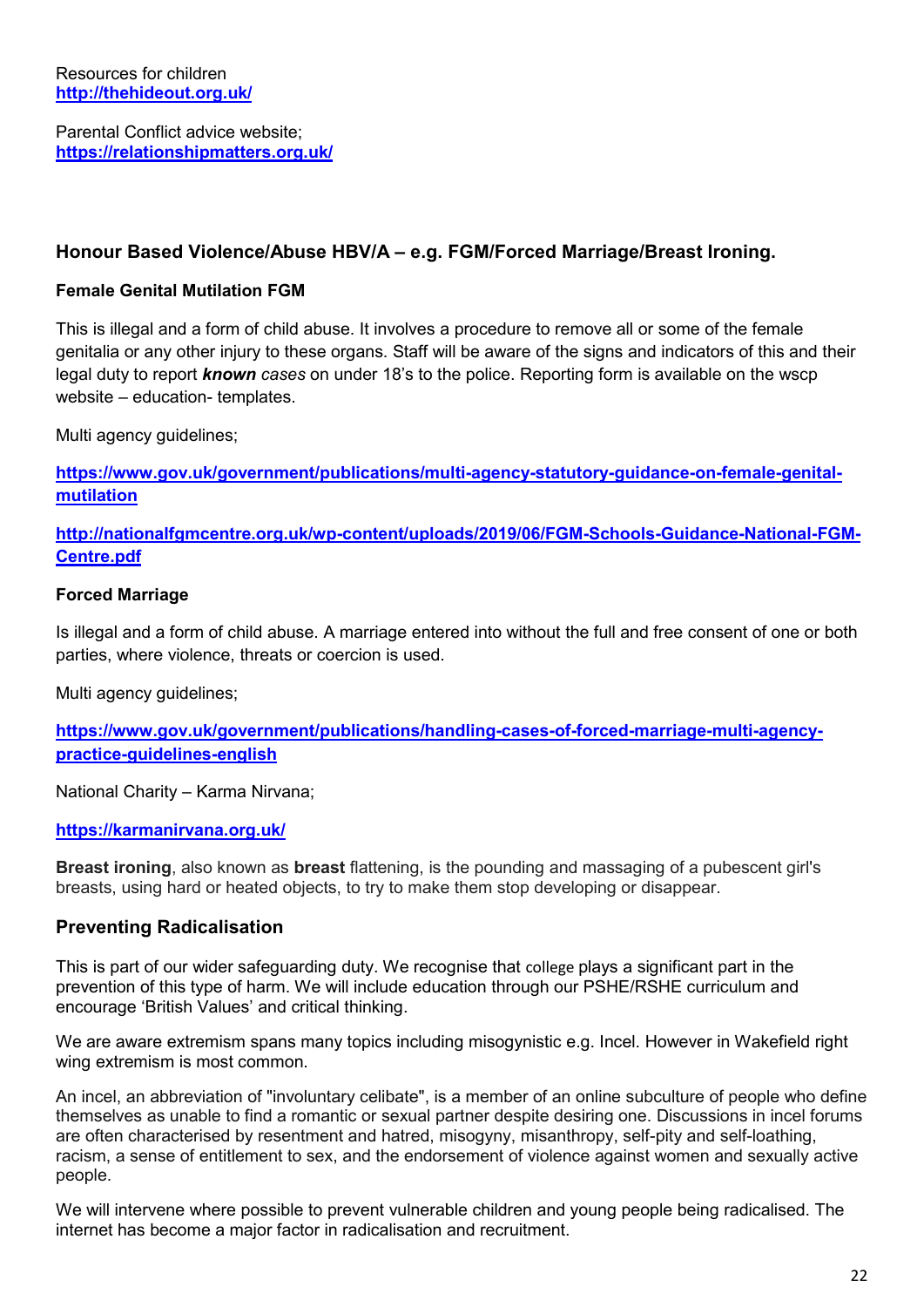Extremism – vocal or active opposition to our fundamental values, including democracy, rule of law, individual liberty and mutual respect and tolerance of different faiths and beliefs. This also includes calling for the death of members of the armed forces.

Radicalisation – refers to the process by which a person comes to support terrorism and extremist ideologies associated with terrorist groups.

Terrorism – an action that endangers or courses serious violence to a person/people; causes serious damage to property; or seriously interferes or disrupts an electronic system. The use or threat must be designed to influence the government or to intimidate the public and is made for the purpose of advancing a political, religious or ideological cause.

As with all other forms of abuse, staff should be confident in identifying students at risk and act proportionately.

We will work with other partners including the Channel Panel – a voluntary confidential support program for those who are considered vulnerable to being drawn into terrorism.

The DSL team is appropriately trained and be able to offer advice, support and information to other staff.

We will ensure safe internet filters are in place and ensure our students are educated in online safety.

Prevent police officer in Wakefield – details in appendix.

Prevent duty – link in legislation section.

Prevent referral form – wscp website- education - templates

Resources to educate students**;<http://educateagainsthate.com/>**

#### **Private Fostering**

A private fostering arrangement is one that is made privately (without the involvement of a local authority) for the care of a child under the age of 16 years (under 18, if disabled) by someone other than a parent or close relative, in their own home, with the intention that it should last for 28 days or more. (\*Close family relative is defined as a 'grandparent, brother, sister, uncle or aunt' and includes half-siblings and stepparents; it does NOT include great-aunts or uncles, great grandparents or cousins.)

The college will follow the legal requirements of reporting to the Local Authority as set out by WSCP.

**<http://www.wakefield.gov.uk/Documents/schools-children/fostering/private-fostering.pdf>**

#### **Homelessness**

Wakefield procedures and support, including 16 and 17 year olds;

**[http://www.wakefield.gov.uk/health-care-and-advice/adults-and-older-people](http://www.wakefield.gov.uk/health-care-and-advice/adults-and-older-people-services/homelessness)[services/homelessness](http://www.wakefield.gov.uk/health-care-and-advice/adults-and-older-people-services/homelessness)**

#### **Drug Use**

Local service – Turning Point Inspiring Recovery

**<https://www.wakefieldscp.org.uk/children-and-young-people/drugs-alcohol/>**

National Drug website

**<https://www.talktofrank.com/>**

#### **Dealing with issues relating to Parental Responsibility – Dispute Resolution**

**<https://www.gov.uk/government/publications/dealing-with-issues-relating-to-parental-responsibility>**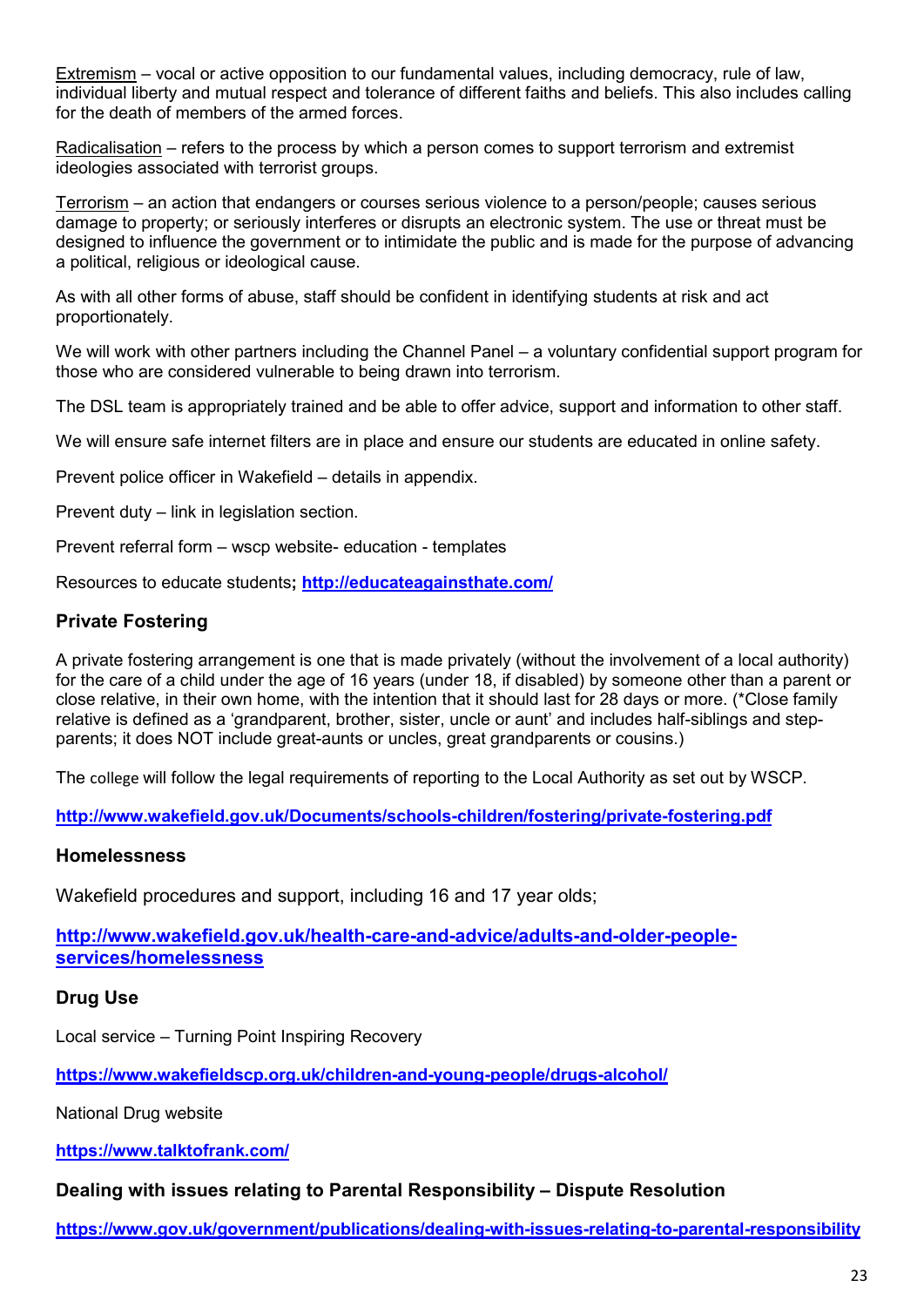#### **<https://helpwithchildarrangements.service.justice.gov.uk/>**

#### **Fabricated Illness**

Fabricated or induced illness (FII) is a rare form of child abuse. It occurs when a parent or carer, usually the child's biological mother, exaggerates or deliberately causes symptoms of illness in the child or young person in their care.

**[https://www.gov.uk/government/publications/safeguarding-children-in-whom-illness-is-fabricated](https://www.gov.uk/government/publications/safeguarding-children-in-whom-illness-is-fabricated-or-induced)[or-induced](https://www.gov.uk/government/publications/safeguarding-children-in-whom-illness-is-fabricated-or-induced)**

**<https://www.nhs.uk/conditions/fabricated-or-induced-illness/>**

#### **Safe Sleeping/Coping with Crying – for early years**

[ICON / Safer Sleep | Wakefield Safeguarding Children Partnership \(WSCP\) \(wakefieldscp.org.uk\)](https://www.wakefieldscp.org.uk/professionals-and-practitioners/icon/)

## **9. Online Safety**

Many of our students will use mobile phones, tablets and computers on a daily basis. They are a source of fun, entertainment, communication and education. However, we know that some adults and young people will use these technologies to harm children or other young people. The harm might range from sending hurtful or abusive communications, to enticing children or vulnerable people to engage in sexually harmful conversations, webcam photography, encouraging radicalisation or face-to-face meetings. The colleges' **online safety policy** explains how we aim to keep students safe in college which includes reasonable filters and monitoring. Cyberbullying and sharing nudes and semi nudes by students, via texts and emails, will be treated as seriously as any other type of bullying and in the absence of a child protection concern will be managed through our anti-bullying and confiscation procedures.

Chatrooms and some social networking sites are the more obvious sources of inappropriate and harmful behaviour and students are not allowed to access these sites in college. Some students will undoubtedly be 'chatting' outside college and are informed of the risks of this through PSHE/RSHE. Parents are encouraged to consider measures to keep their young people safe when using social media.

The breadth of issues classified within online safety is considerable, but can be categorised into three areas of risk:

- **Content**: being exposed to illegal, inappropriate or harmful material; for example pornography, fake news, racism, misogyny, self-harm, suicide, anti-Semitism or radical and extremist views;
- **Contact:** being subjected to harmful online interaction with other users; for example peer on peer pressure, commercial advertising as well as adults posing as children or young adults with the intention to groom and exploit them for financial, criminal, sexual or other purposes.
- **Conduct**: personal online behaviour that increases the likelihood of, or causes, harm; for example making, sending and receiving explicit images (consensual and non-consensual sharing of nudes and semi nudes and 'or pornography, or online bullying and
- **Commerce**. Risks such as online gambling, inappropriate advertising, phishing or other financial scams.

Students will be educated in online safety, and regularly reminded, as an ongoing part of our curriculum.

Acceptable IT use for staff and students will be enforced and parents are also informed of expectations.

We have self-assessed our colleges' online safety provision using Online Safety Self-Review Tool for Schools | [360safe | 360safe](https://360safe.org.uk/)

If we use any external speaker to add to our curriculum we will ensure we follow the below advice and checklist;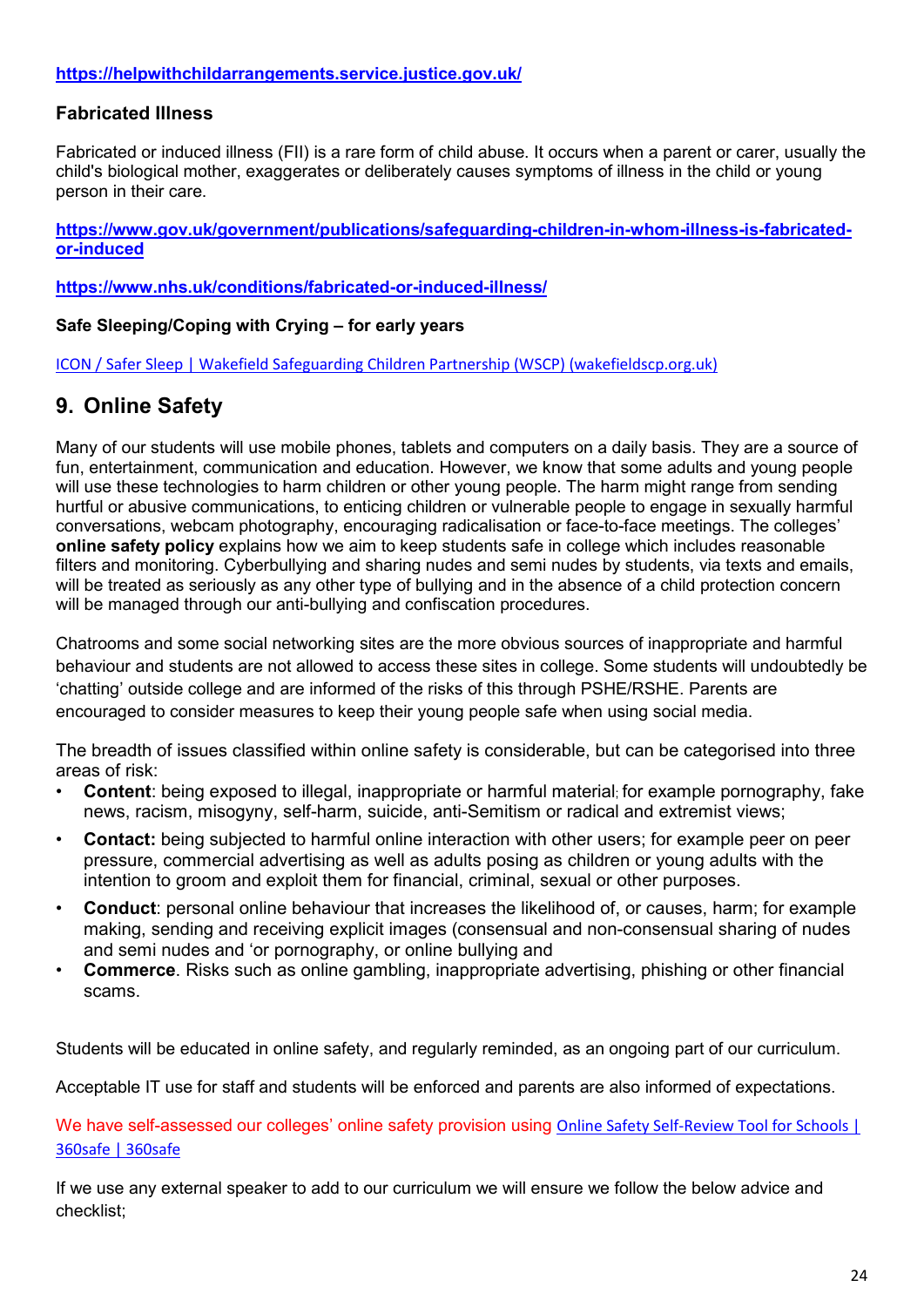#### **[https://www.gov.uk/government/publications/using-external-visitors-to-support-online-safety](https://www.gov.uk/government/publications/using-external-visitors-to-support-online-safety-education-guidance-for-educational-settings)[education-guidance-for-educational-settings](https://www.gov.uk/government/publications/using-external-visitors-to-support-online-safety-education-guidance-for-educational-settings)**

We will not respond to individual apps or challenges which may occur, so as not to give more attention to the publicity, but will simply reiterate our basic online safety messages as and when required.

[Harmful online challenges and online hoaxes - GOV.UK \(www.gov.uk\)](https://www.gov.uk/government/publications/harmful-online-challenges-and-online-hoaxes)

**To protect students from mobile technology accessing 3G, 4G and 5G we will have a ban on mobile phones whilst in college sessions. Reference to individual technology use may also be made in students behaviour plans/EHCP.** 

**See above section for Sharing Nudes and Semi Nudes.**

**Report harmful content;**

[Report Harmful Content - We Help You Remove Content](https://reportharmfulcontent.com/)

Teaching Online Safety in Schools & Colleges

**<https://www.gov.uk/government/publications/teaching-online-safety-in-schools>**

Education for a Connected World

**<https://www.gov.uk/government/publications/education-for-a-connected-world>**

Professionals online safety helpline

**<https://www.saferinternet.org.uk/helpline/professionals-online-safety-helpline>**

Online Safety for SEND

**<https://www.childnet.com/resources/star-sen-toolkit>**

**<https://www.thinkuknow.co.uk/professionals/resources/>**

Gaming Advice

**[https://www.nspcc.org.uk/preventing-abuse/keeping-children-safe/online-safety/online-games](https://www.nspcc.org.uk/preventing-abuse/keeping-children-safe/online-safety/online-games-helping-children-play-safe/)[helping-children-play-safe/](https://www.nspcc.org.uk/preventing-abuse/keeping-children-safe/online-safety/online-games-helping-children-play-safe/)**

#### **10. Helping Young People to Keep Themselves Safe/RSHE**

Young people are taught to understand relationships, respect and promote British values and respond to and calculate risk through our personal, social, health and economic (PSHE) Relationships and Sex Education and Health Education (RSHE) lessons and in all aspects of college life. We will have a consistent approach of following a robust sequential RSHE program. Included in this is the knowledge they need to recognise and to report abuse whilst being clear that it is never the fault of the young person who is abused and that victim blaming is always wrong.

Our approach is designed to help young people to think about risks they may encounter both on and off line and have help to work out how those risks might be overcome and the support available to them. Discussions about relationships and risk are empowering and enabling for all young people and promote sensible behaviour rather than fear or anxiety. Young people are taught how to conduct themselves and how to behave in a responsible manner. Young people are also reminded regularly about consent, online safety, including sharing nudes/semi nudes and bullying procedures including the legalities and consequences and where to go for help. We mark anti bullying week, children mental health week, internet safety day etc.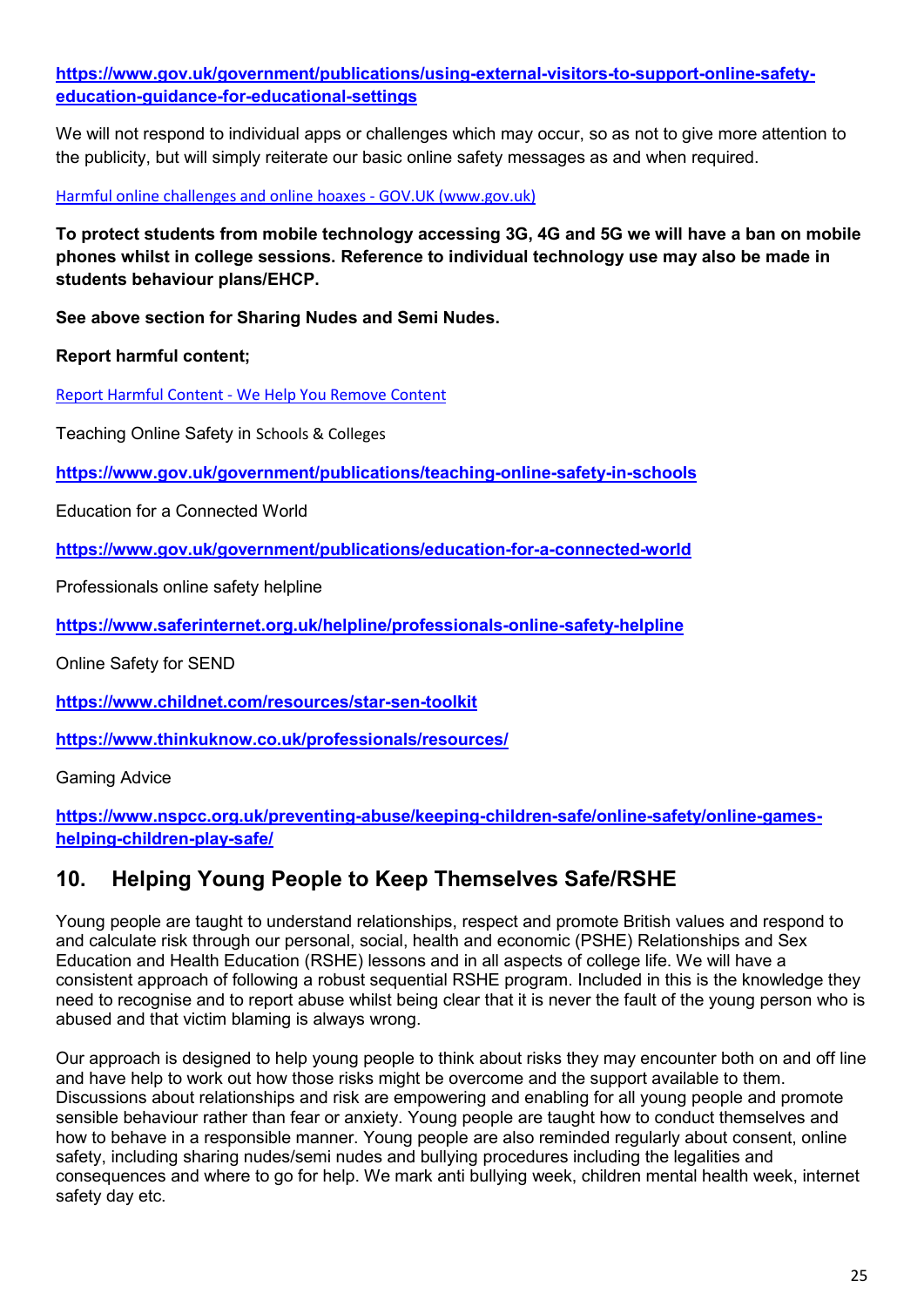The college continually promotes an ethos of respect for young people and the emotional health and wellbeing of our students is important to us. Students are encouraged to speak to a member of staff in confidence about any worries they may have. Students also have access to a wide range of support both on and off line.

However all our students are aware that if they disclose that they are being harmed or that they have, or intend, to harm another that this cannot be kept secret and that information will need to be shared.

We will follow the guidance on RSHE education. **<https://www.gov.uk/government/publications/sex-and-relationship-education>**

We acknowledge and sign up to Wakefield's Young Peoples Charter and actively promote this across college.

**<https://www.wakefieldscp.org.uk/children-and-young-people/young-peoples-charter/>**

We use Wakefield Resilience framework to build resilience in our students. **<https://www.riskandresilience.org.uk/>**

## **11. Support for Those Involved in a Child Protection Issue**

Child abuse is devastating for the child or young person and can also result in distress and anxiety for staff who become involved.

We will support students, their families, and staff by:

- Taking all suspicions and disclosures / allegations seriously.
- Nominating a link person *(DSL)* who will keep all parties informed and be the central point of contact.
- Where a member of staff is the subject of an allegation made by a student, a separate link person will be nominated to avoid any conflict of interest.
- Responding sympathetically to any request from students or staff for time out to deal with distress or anxiety.
- Maintaining confidentiality and sharing information on a need-to-know basis only with relevant individuals and agencies.
- Maintaining and storing records securely.
- Offering details of helplines, counselling or other avenues of external support.
- Following the procedures laid down in our whistleblowing, complaints and disciplinary procedures.
- Cooperating fully with relevant statutory agencies.

## **12. Complaints Procedure**

Our complaints procedure will be followed where a student or parent raises a concern about poor practice towards a student that initially does not reach the threshold for child protection action. Poor practice examples include unfairly singling out a student, belittling a student or discriminating against them in some way. Complaints are managed by senior staff, the Head of College and Trustees. An explanation of the complaints procedure is included [Student Policies - Camphill Wakefield](https://camphill.ac.uk/student-policies/) – complaints policy can be downloaded here.

Complaints from staff are dealt with under the colleges' complaints and disciplinary and grievance procedures.

All complaints and concerns will be recorded.

## **13. If you have Concerns about a Colleague or Safeguarding Practice**

Staff who are concerned about the conduct of a colleague or safeguarding practice within the college are undoubtedly placed in a very difficult situation.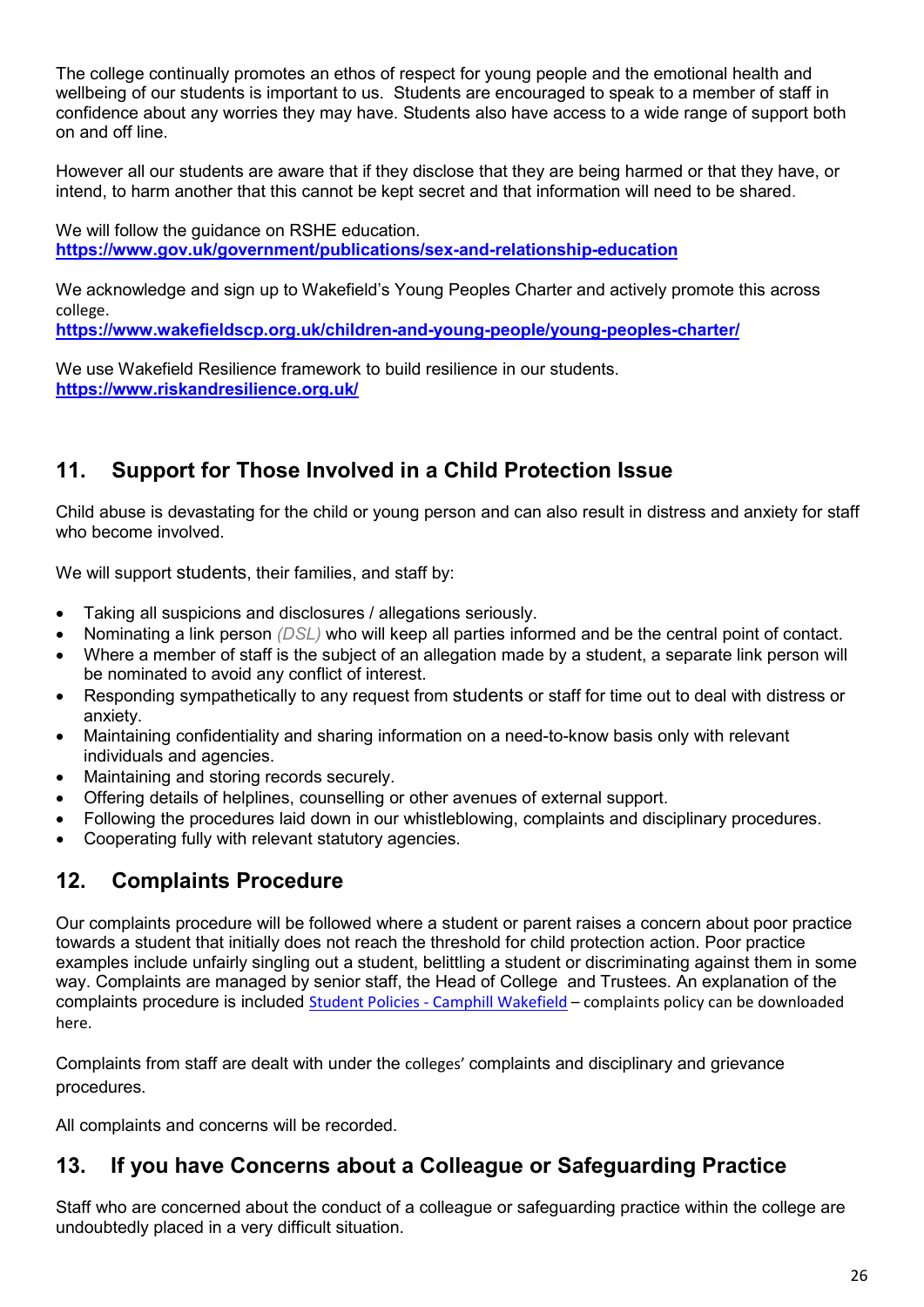All staff must remember that the welfare of the young person is paramount and staff should feel able to report all concerns, no matter how small, about a colleague or the safeguarding practice within the college. The colleges' whistleblowing code can be found in [Policy Downloads - Camphill Wakefield](https://camphill.ac.uk/policy-downloads/) – Child Protection and Safe Guarding Policy. This enables staff to raise concerns or allegations in confidence and for a sensitive enquiry to take place, the NSPCC contact information can be found at the bottom of the document.

All concerns of poor practice or possible child or young person abuse by colleagues should be reported immediately to the Principal. Complaints about the Principal should be reported to the chair of governors.

Staff may also report their concerns directly to the LADO or the police if they believe direct reporting is necessary to secure action or to the NSPCC whistleblowing helpline – see appendix.

All concerns will be recorded.

## **14. Allegations Against Staff**

When an allegation is made against a member of staff, including supply staff and volunteers, set procedures must be followed. See Keeping Children Safe in Education Part 4. It is important to have a culture of openness and transparency and a consultation with the LADO will happen if staff have;

- Behaved in a way which has harmed, or may have harmed a child or young person.
- Possibly committed a criminal offence against or related to a child or young person.
- Behaved towards a child or children in a way that indicates they would pose a risk of harm to children or young people.
- **Behaved or may have behaved in a way that indicates they may not be suitable to work with children or vulnerable people.**

We will also robustly record any low level concerns that may not reach the above thresholds.

#### Case Managers.

Allegations against staff should be immediately reported to the Headteacher. Allegations against the Headteacher should be reported to the Chair of Governors. Staff may also report their concerns directly to Police or LADO or NSPCC Whistle blowing helpline if they believe direct reporting is necessary to secure action.

The Principal should do an urgent initial consideration in order to establish if there is substance to the allegation, the head teacher should not carry out any investigation until consultation with the LADO. Full and accurate records will be made at every stage.

Referrals must be made to the LADO within one working day. Case managers may then be invited to a meeting coordinated by the LADO.

Depending on outcomes of investigations it may be necessary to report to the DBS/Teaching Regulation Agency as per guidance.

It is rare for a young person to make an entirely false or malicious allegation, although misunderstandings and misinterpretations of events do happen. We recognise that a young person may also make an allegation against an innocent party because they are too afraid to name the real perpetrator. However if a child or young person is found to continually make false allegations this may be a sign of mental health issues and a referral to services such as CAMHS may be required.

An uncomfortable fact is that some professionals do pose a serious risk to students and we must act on every allegation. However staff who are the subject of an allegation have the right to have their case dealt with fairly, quickly and consistently and to be kept informed of its progress. Suspension is *not* the default option and alternatives to suspension will always be considered. In some cases, staff may be suspended where this is deemed to be the best way to ensure that children and young people are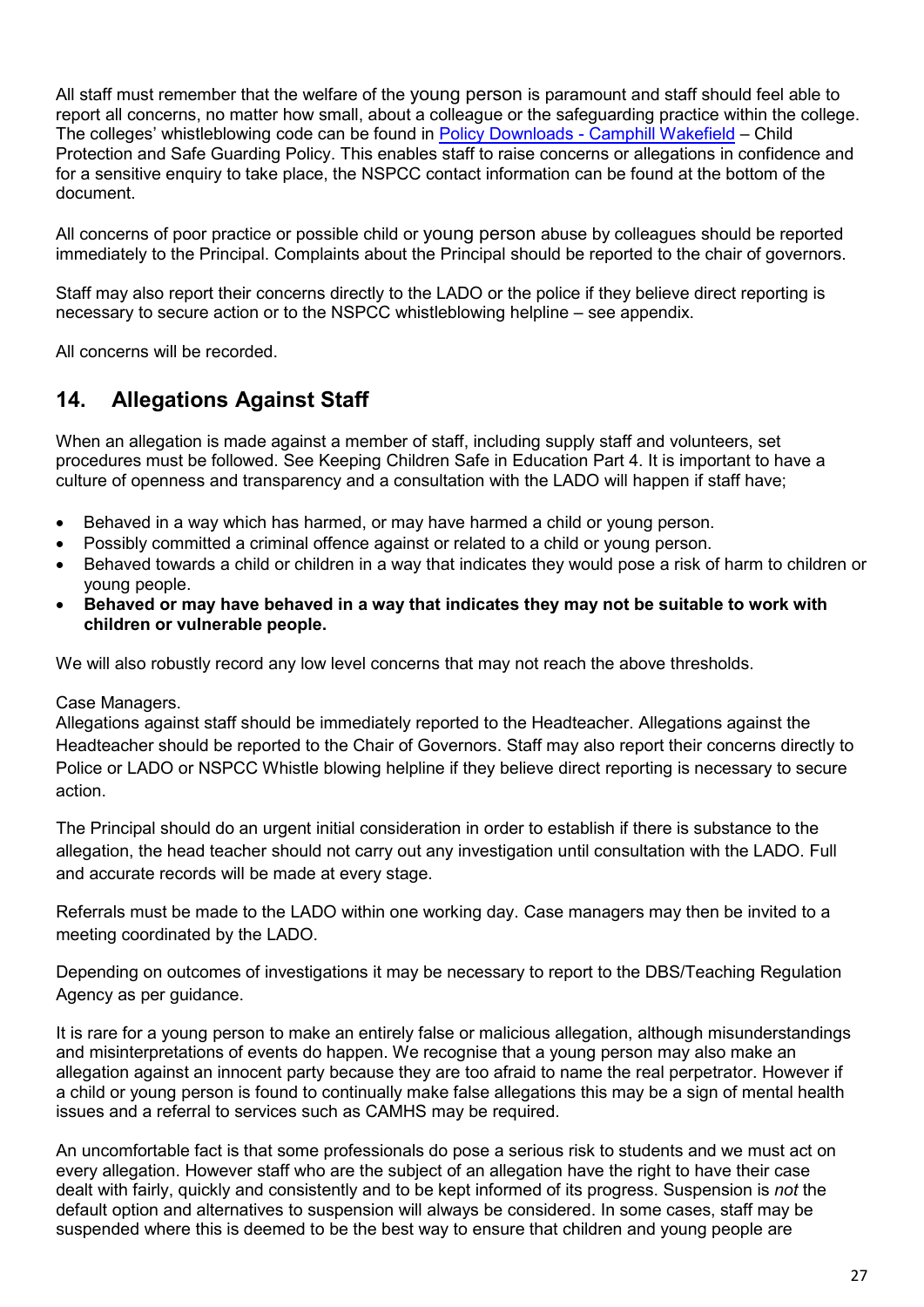protected. Staff will be advised to contact their trade union and will also be given access to a named representative.

The full procedures for dealing with allegations against staff, including supply staff, can be found in *Keeping Children Safe in Education* part 4.

**Staff, parents and Trustees are reminded that publication of material that may lead to the identification of a teacher who is the subject of an allegation is prohibited by law. Publication includes verbal conversations or writing, including content placed on social media sites. We will communicate this to all parties.** 

Safer Working Practice training is undertaken every 2 years to remind staff of code of conduct and behaviour expectations.

#### **15. Staff Training and Induction**

It is important that all staff, including temporary and volunteers, have regular training to enable them to recognise the possible signs of abuse and neglect and to know what to do if they have a concern, including Early Help and whistleblowing. All staff, including site staff and the Principal, will be regularly trained in Safeguarding and given at least annual updates in the form of email/newsletters/staff meetings. WSCP advice is that all college staff receive Education specific basic refresher training once every 2 years. Alongside Safer working Practice Training every 2 years.

Staff are trained to seek and record the voice of the young person and take this into consideration when taking decisions. However there may be circumstances where we override the students wishes and feelings to act in their best interests e.g. in case of CSE where, as a result of perpetrator grooming, the student does not want any intervention.

Our staff are trained in ACEs Adverse Childhood Experiences, they understand and aim to work towards trauma informed practice.

All of our staff are aware of and trained in the following; Safer Working Practices in Education guidance 2019 **<https://www.saferrecruitmentconsortium.org/>**

DSL's will receive face to face training updated every two years. They must also do Prevent training. All DSL's are strongly recommended to also attend the multi-agency Working Together Training – A Shared Responsibility.

DSL's will be supported and encouraged to attend additional training to keep up to date, including DSL forums, sign up to WSCP E-bulletin and other multi-agency training offered by WSCP and the Safeguarding Advisor. Specifically they are encouraged to attend specific Domestic Abuse training, before signing up to Operation Encompass, and specific Online Safety training. For further info on free face to face or recorded courses see **<https://www.wakefieldscp.org.uk/education/training-schools-colleges/>**

Trustees will receive strategic governor safeguarding training.

Principal and Chair of Trustees are encouraged to undertake managing allegations against staff training.

All training will be recorded, including sign in sheets, and monitored to flag in advance when updates are required. Any training done by third party or independent providers must reflect local protocols and training minimum standards.

The booklet 'What to do if you're worried a child is being abused' 2015 and Part One & Annex B of Keeping Children Safe in Education. This can be found on the staff noticeboard, opposite the Finance Office.

New staff and Trustees will receive an induction in safeguarding which includes the college young person protection policy, details of the DSL's and their role, reporting and recording arrangements specific to the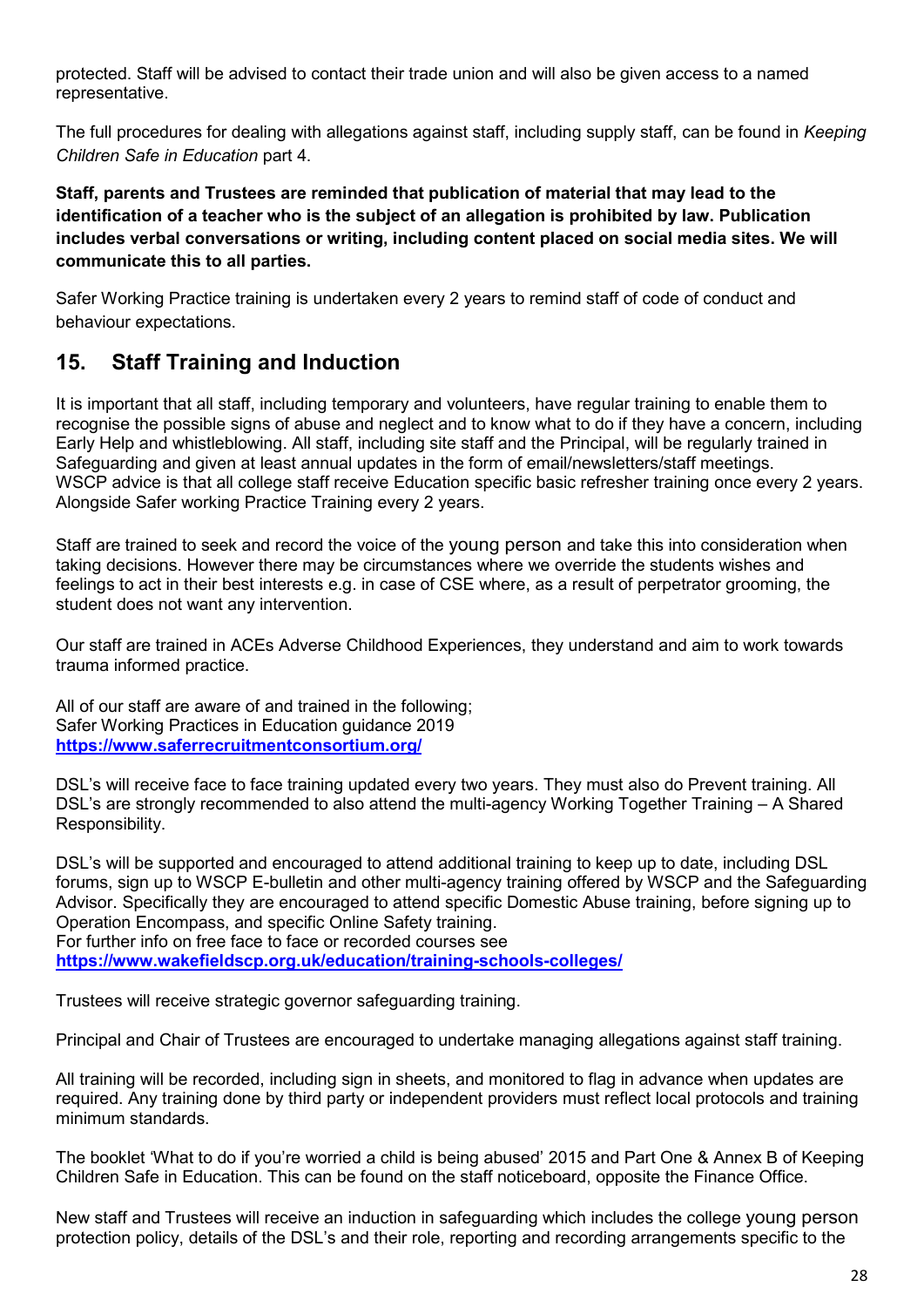college, dates of their last training, the staff code of conduct, CME and behaviour policy and the whistleblowing policy. **Staff will sign to say they have received this and understood.**

Supply staff and other visitors in contact with students will be given the colleges' with a brief summary of the above.

## **16. Safer Recruitment**

Our college endeavours to ensure that we do our utmost to employ 'safe' staff by following the guidance in Keeping Children Safe in Education together with WSCP and the colleges' individual procedures.

Recruitment, selection and pre-employment vetting is carried out in accordance with Keeping Children Safe in Education – Part 3. Including;

- Recruitment and selection process
- Pre-appointment and vetting checks
- Other checks that may be necessary
- How to ensure ongoing safeguarding

References will be sought before interview so any concerns can be explored. Under GDPR we will not keep DBS certificates.

At least one member of each recruitment panel will have attended safer recruitment training.

The Single Central Record is maintained in accordance with Keeping Children Safe in Education Part 3. We will obtain written confirmation from supply agencies that **agency and third party staff** have been appropriately checked and trained and ensure the correct person arrives in college.

#### **Volunteers**

Volunteers, including trustees will undergo checks commensurate with their work in the college and contact with students i.e. if they are in regulated activity or not and this will be recorded.

#### **Contractors**

We will check the identity of all contractors working on site and request evidence of checks where they work in regulated activity or unsupervised.

#### **Visitors**

If they work in regulated activity we will request identification when they visit and written evidence from their employer that all relevant checks have been carried out. The Principal will use their professional judgement regarding escorting visitors in the college. All visitors will be asked to wear a badge identifying them as a visitor.

**Supply staff** and other visiting staff will be given the colleges' leaflet.

#### **17. Site Security**

Visitors to the college are asked to sign in, if necessary show ID, and are given a badge, which confirms they have permission to be on site. All visitors will be issued with a leaflet informing them of who the DSL's are, the code of conduct expected and what to do if they have a safeguarding concern. Parents who are simply delivering or collecting their children do not need to sign in. All visitors are expected to enter through one entrance and observe the colleges' safeguarding and health and safety regulations to ensure young people in college are kept safe. The Principal will exercise professional judgement in determining whether any visitor should be escorted or supervised while on site. All staff are expected to clearly wear their ID badges whilst on site.

#### **18. Extended College and Off-Site Arrangements**

Where extended college activities are provided by and managed by the college, our own young person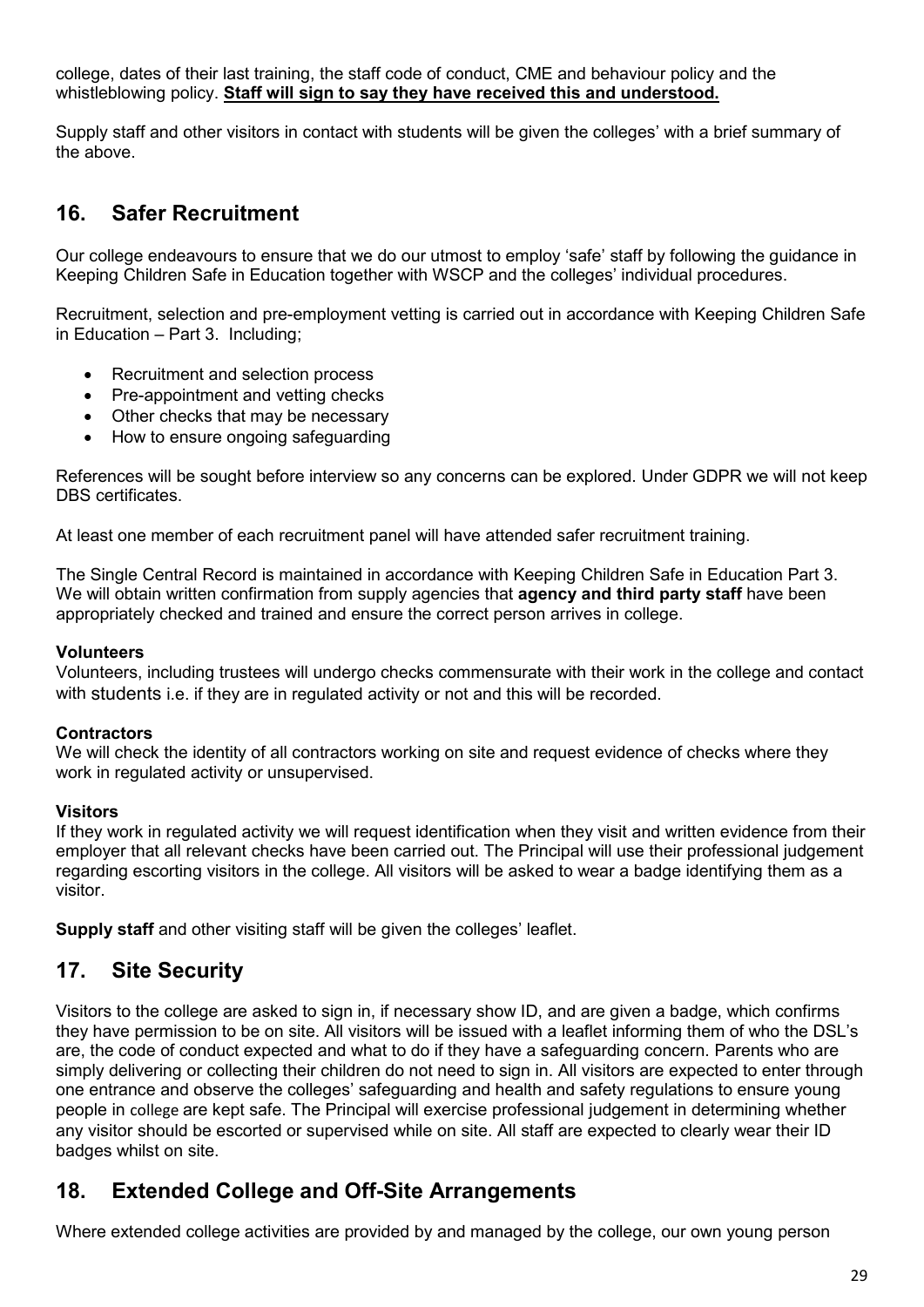protection policy and procedures apply and a DSL will be available. If other organisations provide services or activities on our site we will check that they have appropriate procedures in place, including safer recruitment procedures and clarify whose procedure is to be followed if there are concerns. There will be clear communication channels to ensure the DSL is kept appropriately informed.

#### Keeping children safe in out-of-college settings: code of practice - GOV.UK (www.gov.uk)

When our students attend off-site activities, including day and residential visits and work related activities, we will risk assess and check that effective child protection arrangements are in place. We will clarify whose procedures are to be followed, with the DSL kept appropriately informed. **If external staff have regular contact with our students they will be asked to sign up to the colleges' code of conduct to ensure clarity of expectations e.g. mobile phone use and social media restrictions.**

#### **Alternative Provision**

We will obtain written confirmation from any alternative provision that all relevant checks have been carried out as we would with our own staff. We will share any risk assessments and safeguarding issues where relevant and will regularly visit the provision and our students. We will ensure they have effective safeguarding in place and keep the DSL appropriately informed.

### **19. Photography and Images**

The vast majority of people who take or view photographs or videos of young people do so for entirely innocent and acceptable reasons. Sadly, some people abuse children or young people through taking or using images, so we must ensure that we have some safeguards in place.

To protect students we will:

- Seek their consent for photographs to be taken or published (for example, on our website or in newspapers or publications).
- Seek parental consent.
- Not use students' full name with an image.
- Ensure students' are appropriately dressed.
- Ensure that personal data is not shared.
- Store images appropriately, securely and for no longer than necessary.
- Only use college equipment, i.e. not personal devices.
- Encourage students to tell us if they are worried about any photographs that are taken of them.

## **20. Physical Intervention and Use of Reasonable Force**

All staff are encouraged to use de-escalation techniques and creative alternative strategies that are specific to the young person. Restraint will only be used as a last resort and all incidents of this are reviewed, recorded and monitored. Reasonable force will be used in accordance with government guidance. Safeguarding and welfare concerns will be explicitly taken into account if restraint is used on SEND students.

**<https://www.gov.uk/government/publications/use-of-reasonable-force-in-schools>** [Reducing the need for restraint and restrictive intervention - GOV.UK \(www.gov.uk\)](https://www.gov.uk/government/publications/reducing-the-need-for-restraint-and-restrictive-intervention)

#### **21. Intimate Care**

If a young person requires regular intimate care on site this is likely to be written into a care plan which staff will adhere to. If an accident occurs and a child or young person needs assistance with intimate care this will be risk managed to afford dignity to the young person as well as security to the staff member. Staff will behave in an open and transparent way by informing another member of staff and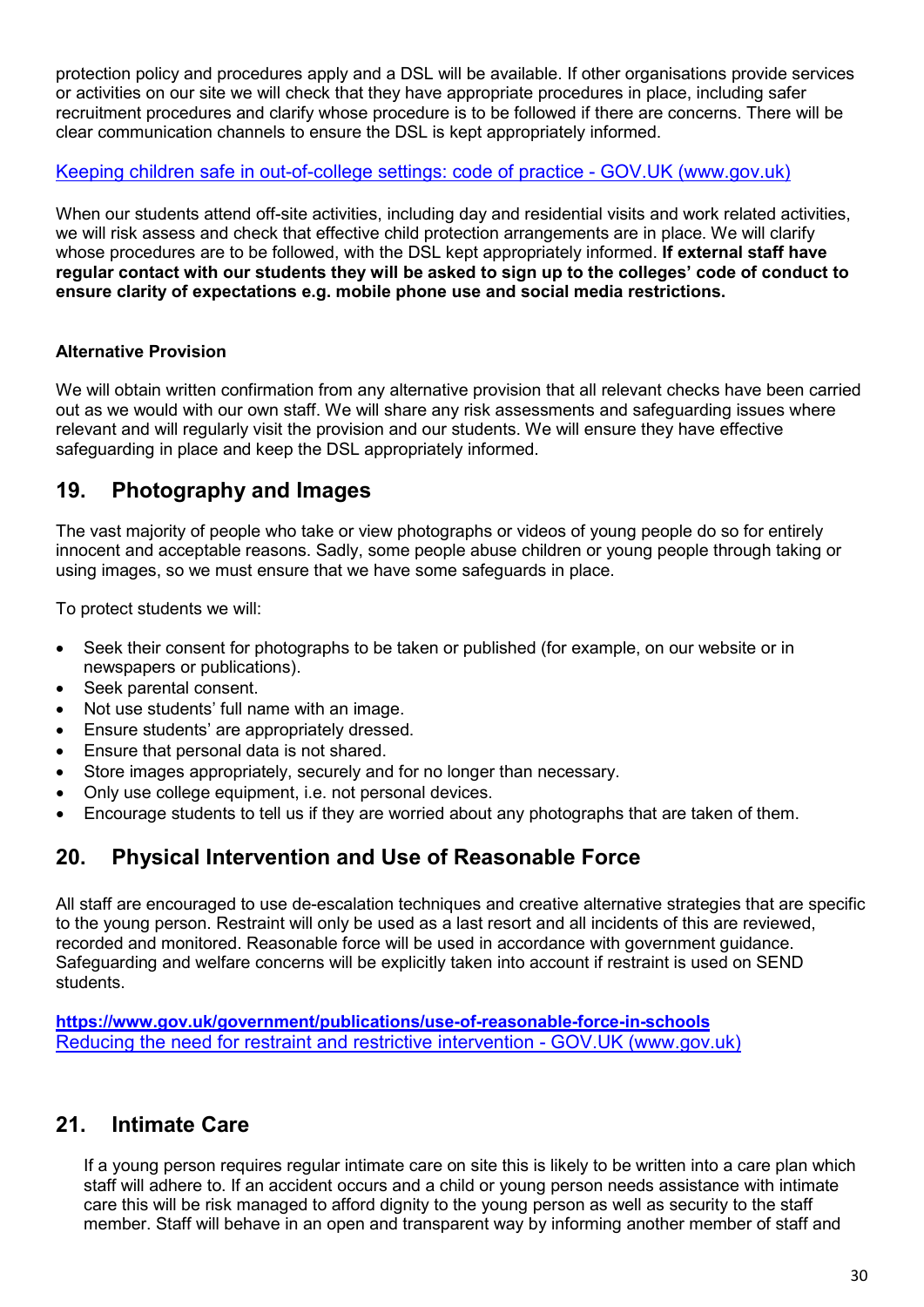having the young persons' consent to help. Parents will be informed and incidents recorded.

PERSONAL CARE PROCEDURE LINK

## **22. First Aid and Managing Medical Conditions.**

Staff will be trained appropriately in first aid and follow safer working practice guidance of 'saying before touching'.

Section 100 of the Children and Families Act 2014 places a duty on colleges' to make arrangements for supporting students at their college with medical conditions. Individual Health Care Plans may need to be drawn up and multi-agency communication will be essential. Staff will be appropriately trained and responsibilities will be carried on in accordance with government guidance Sept 2014.

**[https://www.gov.uk/government/publications/supporting-pupils-at-school-with-medical-conditions--](https://www.gov.uk/government/publications/supporting-pupils-at-school-with-medical-conditions--3) [3](https://www.gov.uk/government/publications/supporting-pupils-at-school-with-medical-conditions--3)**

## **23. Changing Rooms and Other Sports Issues**

We will take advice from the local Safeguarding Partners as well as national advice from the NSPCC Sports unit.

#### **<https://thecpsu.org.uk/>**

#### **24. Special Circumstances (to be included as appropriate for your college)**

#### **Looked after Young People LAC/Young People in Care CiC**

The most common reason for young people becoming looked after is as a result of abuse or neglect. The college ensures that appropriate staff have information about a child or young persons' looked after status and care arrangements, including contact. The designated teacher for Looked After Children and the DSL team have details of their social worker. As well as the name and contact details of the local authority's virtual head for children in care. They will work with the virtual head to discuss how funding can be best used to support the progress of LAC/CiC and meet the needs in their PEP (Personal Education Plan) **<https://www.gov.uk/government/publications/promoting-the-education-of-looked-after-children> <https://www.gov.uk/government/publications/designated-teacher-for-looked-after-children>** Wakefield Virtual School – see contacts section

#### **Young people with a social worker**

**We will promote educational outcomes of this group by DSL's appropriately sharing information about the welfare, safeguarding and child protection issues that this group of children or young people are experiencing, or have experienced, with teachers and school and college leadership staff. DSL's will ensure staff, know who these students are, understand their academic progress and attainment and maintain a culture of high aspirations for this cohort; supporting teaching staff to identify the challenges that children or young people in this group might face and the additional academic support and adjustments that they could make to best support these students.**

#### **College Work Experience**

The college has detailed procedures to safeguard students undertaking work experience, including arrangements for checking people who provide placements and supervise students on work experience which are in accordance with the guidance in *Keeping Children Safe in Education*.

## **24. Remote Learning Safeguarding Considerations/Future lockdowns.**

During lockdowns we follow government and local arrangements for safeguarding by providing support for vulnerable young people in college and support for others via remote learning and home visits if necessary.

During Covid a safeguarding tracker was completed and returned to the Local Authority to allow coordinated support for young people and families. We will complete this if required for any further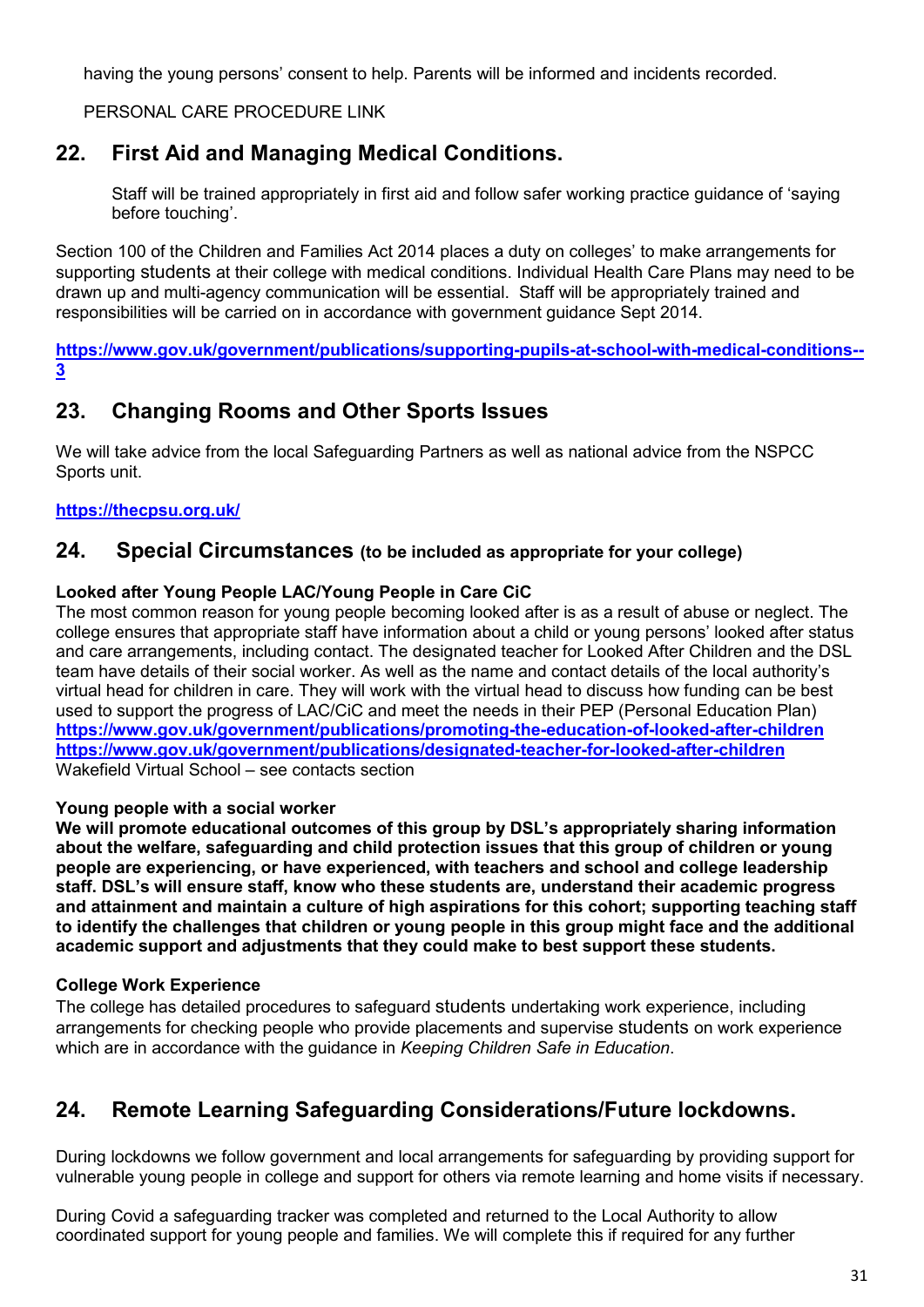lockdowns.

Vulnerable children & young people include those who have a social worker and those children and young people up to the age of 25 with education, health and care (EHC) plans. Those who have a social worker include children and young people on Child Protection CP, those who are Child in Need CIN and those who are Looked After Children LAC or Children in Care CIC in West Yorkshire. Those with an EHC plan will be risk-assessed in consultation with the Local Authority and parents, to decide whether they need to continue to be offered a school or college place in order to meet their needs, or whether they can safely have their needs met at home. Many children and young people with EHC plans can safely remain at home. Vulnerable also includes any other child the DSL deem to need to be in college for any reason.

Out DSL will follow local checklists when undertaking any home visits to children and young people who are not accessing provision. [Resources & Agencies | Wakefield Safeguarding Children Partnership \(WSCP\)](https://www.wakefieldscp.org.uk/education/education-resources/)  [\(wakefieldscp.org.uk\)](https://www.wakefieldscp.org.uk/education/education-resources/)

Attendance will be monitored in accordance with government guidance, with links made to local arrangements.

The basics of this policy will remain unchanged e.g. reporting and recording, DSL availability and safer recruitment arrangements.

Remote education is provided through a login on the college website. These are password protected so that only the student can access this.

Safeguarding considerations will include using local WSCP checklists and government guidance;

[Safeguarding and remote education during coronavirus \(COVID-19\) - GOV.UK \(www.gov.uk\)](https://www.gov.uk/guidance/safeguarding-and-remote-education-during-coronavirus-covid-19)

## **Part B Child Protection Procedures**

#### **Categories and Definitions**

To ensure that our students are protected from harm, we need to understand what types of behaviour constitute abuse and neglect.

#### **For allegations against staff please see earlier section.**

#### **Abuse**

A form of maltreatment of a young person. Somebody may abuse or neglect a young person by inflicting harm, or by failing to act to prevent harm. Children or young people may be abused in a family or in an institutional or community setting by those known to them or, more rarely, by others. Abuse can take place wholly online, or technology may be used to facilitate offline abuse.

Young people & children may be abused by an adult or adults, however it is important that we recognise that students can also be abused by another child or children.

Abuse of a child or young person is never acceptable we will ensure we do not have a culture where low standards are considered acceptable or viewed as 'normal for' a family or community.

For further information on Mental health issues Suicide Peer on Peer abuse including sexual violence and harassment Drug use Sharing nudes and semi nudes. Homelessness Domestic Abuse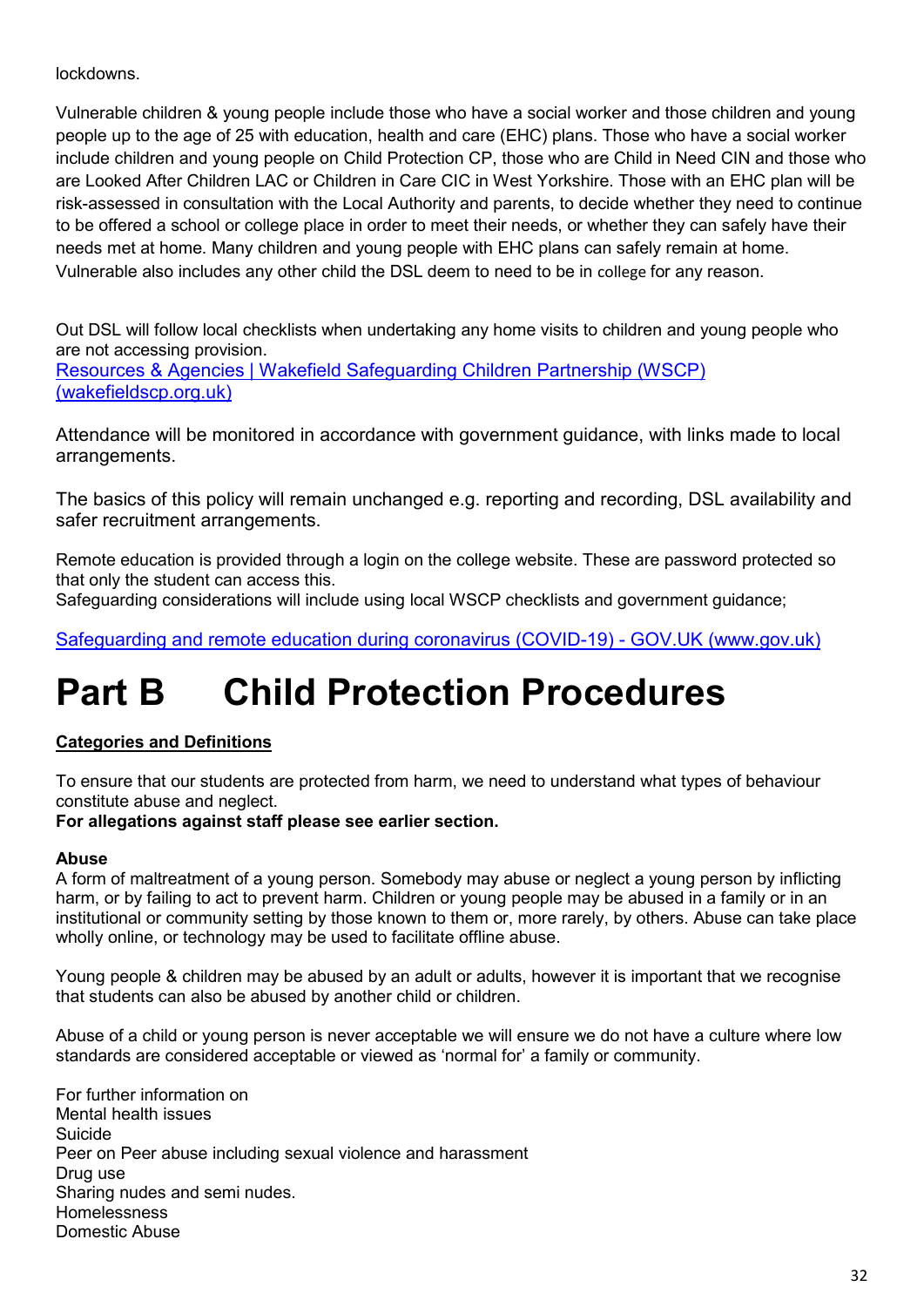HBV/A **CSE** CCE/County Lines Bullying Online safety Radicalisation Serious violence Please see- Current Issues.

#### **Voice of the Young Person**

We will always seek and record the voice of the young person and take this into consideration when taking decisions. However there may be circumstances where we override the students wishes and feelings to act in their best interests e.g. in case of CSE where, as a result of perpetrator grooming, the student does not want any intervention. We promote support for any alleged victim, including child on child abuse, and will never victim blame.

**Contextual Safeguarding/Extra Familial Harm** is an approach to understanding, and responding to, young people's experiences of significant harm beyond their families. It recognizes that the different relationships that young people form in their neighborhoods, colleges and online can feature violence and abuse. Parents and carers have little influence over these contexts, and young people's experiences of extra-familial abuse can undermine parent-child relationships. For example online safety, CSE, CCE, drug use, mental health issues.

There are four categories of abuse: physical abuse, emotional abuse, sexual abuse and neglect. However it is important to remember that young people can be abused outside their family home.

#### **Physical abuse**

Physical abuse may involve hitting, shaking, throwing, poisoning, burning or scalding, drowning, suffocating or otherwise causing physical harm to a young person. Physical harm may also be caused when a parent or carer fabricates the symptoms of, or deliberately induces, illness in a young person. (This used to be called Munchausen's Syndrome by Proxy, but is now more usually referred to as fabricated or induced illness).

#### **Emotional abuse**

Emotional abuse is the persistent emotional maltreatment of a young person such as to cause severe and persistent adverse effects on the young persons' emotional development. It may involve conveying to a young person that they are worthless or unloved, inadequate, or valued only insofar as they meet the needs of another person. It may include not giving the young person opportunities to express their views, deliberately silencing them or 'making fun' of what they say or how they communicate. It may feature age or developmentally inappropriate expectations being imposed on young people. These may include interactions that are beyond a young persons' developmental capability, as well as overprotection and limitation of exploration and learning, or preventing the young person participating in normal social interaction. It may involve seeing or hearing the ill-treatment of another. It may involve serious bullying (including cyber bullying), causing young people frequently to feel frightened or in danger, or the exploitation or corruption of young people. Some level of emotional abuse is involved in all types of maltreatment of a young person, although it may occur alone.

#### **Sexual abuse**

Involves forcing or enticing a child or young person to take part in sexual activities, not necessarily involving a high level of violence, whether or not the young person is aware of what is happening. The activities may involve physical contact, including assault by penetration (for example, rape or oral sex) or non-penetrative acts such as masturbation, kissing, rubbing and touching outside of clothing. They may also include noncontact activities, such as involving young people in looking at, or in the production of, sexual images, watching sexual activities, encouraging young people to behave in sexually inappropriate ways, or grooming a young person in preparation for abuse Sexual abuse can take place online, and technology can be used to facilitate offline abuse. Sexual abuse is not solely perpetrated by adult males. Women can also commit acts of sexual abuse, as can other children or young people.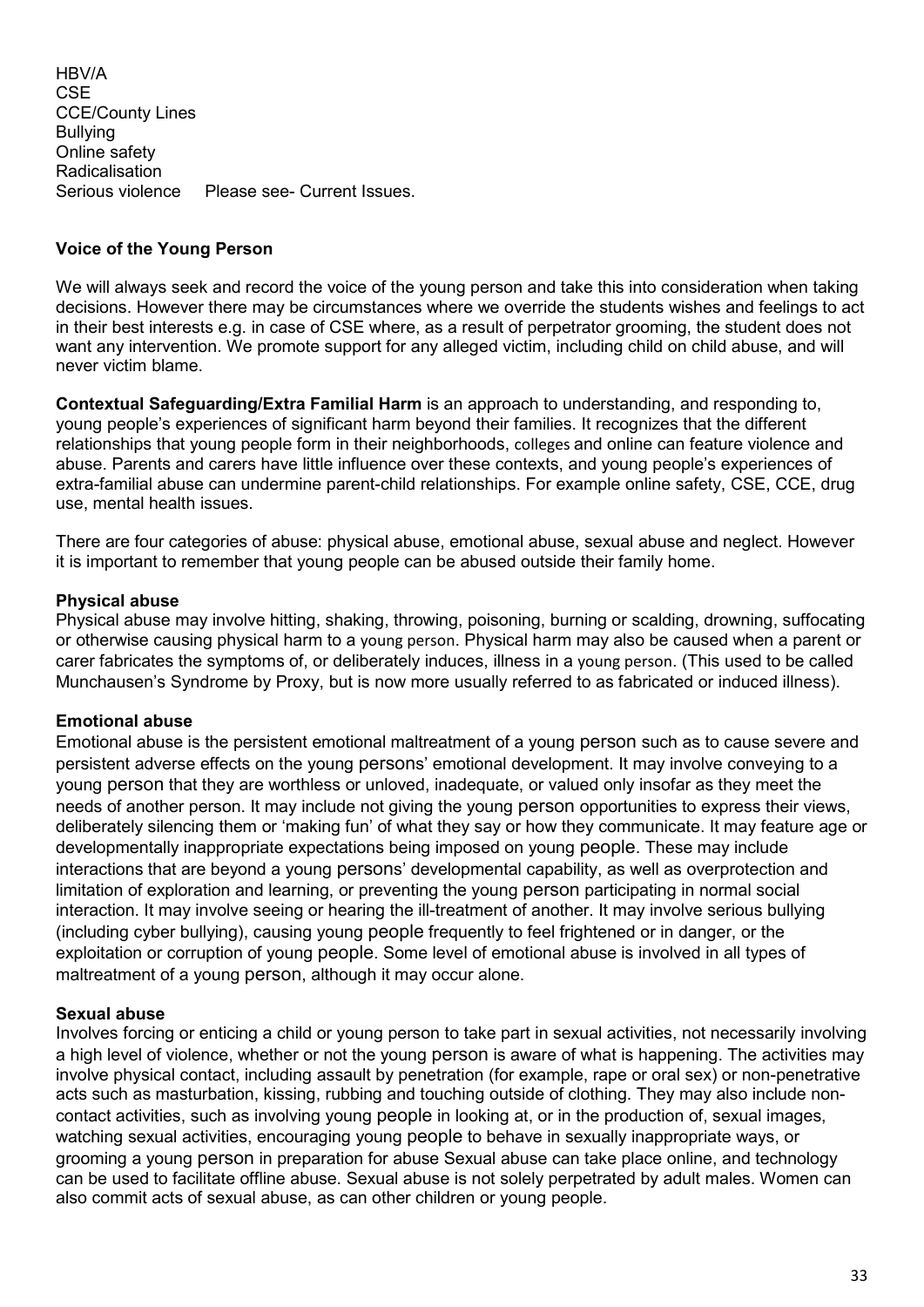#### Position of Trust

The age of consent for sexual activity is 18 years old if you are in a position of trust over that young person.

See abuse of position of trust in earlier section.

#### **Neglect**

Neglect is the persistent failure to meet a young persons' basic physical and/or psychological needs, likely to result in the serious impairment of the young persons' health or development. Neglect may occur during pregnancy as a result of maternal substance abuse. Once a child is born, neglect may involve a parent or carer failing to:

- Provide adequate food, clothing and shelter (including exclusion from home or abandonment).
- Protect a young person from physical and emotional harm or danger.
- Ensure adequate supervision (including the use of inadequate care-givers).
- Ensure access to appropriate medical care or treatment. It may also include neglect of, or unresponsiveness to, a young persons' basic emotional needs.

Wakefield Neglect Toolkit – will be consulted before any referral is made regarding Neglect. **<https://www.wakefieldscp.org.uk/professionals-and-practitioners/neglect-strategy/>**

Definitions taken from *Working Together to Safeguard Children* (HM Government, 2018).

#### **Grooming**

Grooming is when someone builds an emotional connection with a young persons to gain their trust for the purposes of abuse such as exploitation. Children and young people can be groomed online or face-to-face, by a stranger or by someone they know - for example a family member, friend or college staff. Groomers may be male or female. They could be any age.

Many children and young people don't understand that they have been groomed or that what has happened is abuse.

#### **Indicators of abuse**

Physical signs define some types of abuse, for example, bruising, bleeding or broken bones resulting from physical or sexual abuse, or injuries sustained while a child or vulnerable person has been inadequately supervised. The identification of physical signs is complicated, as children or vulnerable people may go to great lengths to hide injuries, because they are ashamed or embarrassed, or their abuser has threatened them or they don't want the abuser to get into trouble. It is also quite difficult for anyone without medical training to categorise injuries into accidental or deliberate with any degree of certainty. However young people may have no physical signs or they may be harder to see (e.g. bruising on black

skin) therefore staff need to also be alert to behavioural indicators of abuse.

A young person who is being abused or neglected may: (not designed to be a checklist)

- Have bruises, burns, fractures or other injuries which do not have a plausible explanation. E.g. bruises. on babies who are not yet mobile, bruises on cheeks, ears, palms, arms, feet, back, buttocks, tummy, backs of legs, bruises in clusters, bruises with finger/belt marks, cigarette burns.
- Challenge authority, have outbursts of anger, poor behaviour trauma response.
- Be reckless with regard to their own or other's safety.
- Show signs of pain or discomfort.
- Keep arms and legs covered, even in warm weather.
- Be concerned about changing for PE or swimming.
- Display a change in behaviour from quiet to aggressive, or happy-go-lucky to withdrawn.
- Display affection or attention seeking behaviour.
- Regularly flinch to sudden but harmless actions e.g. raising a hand.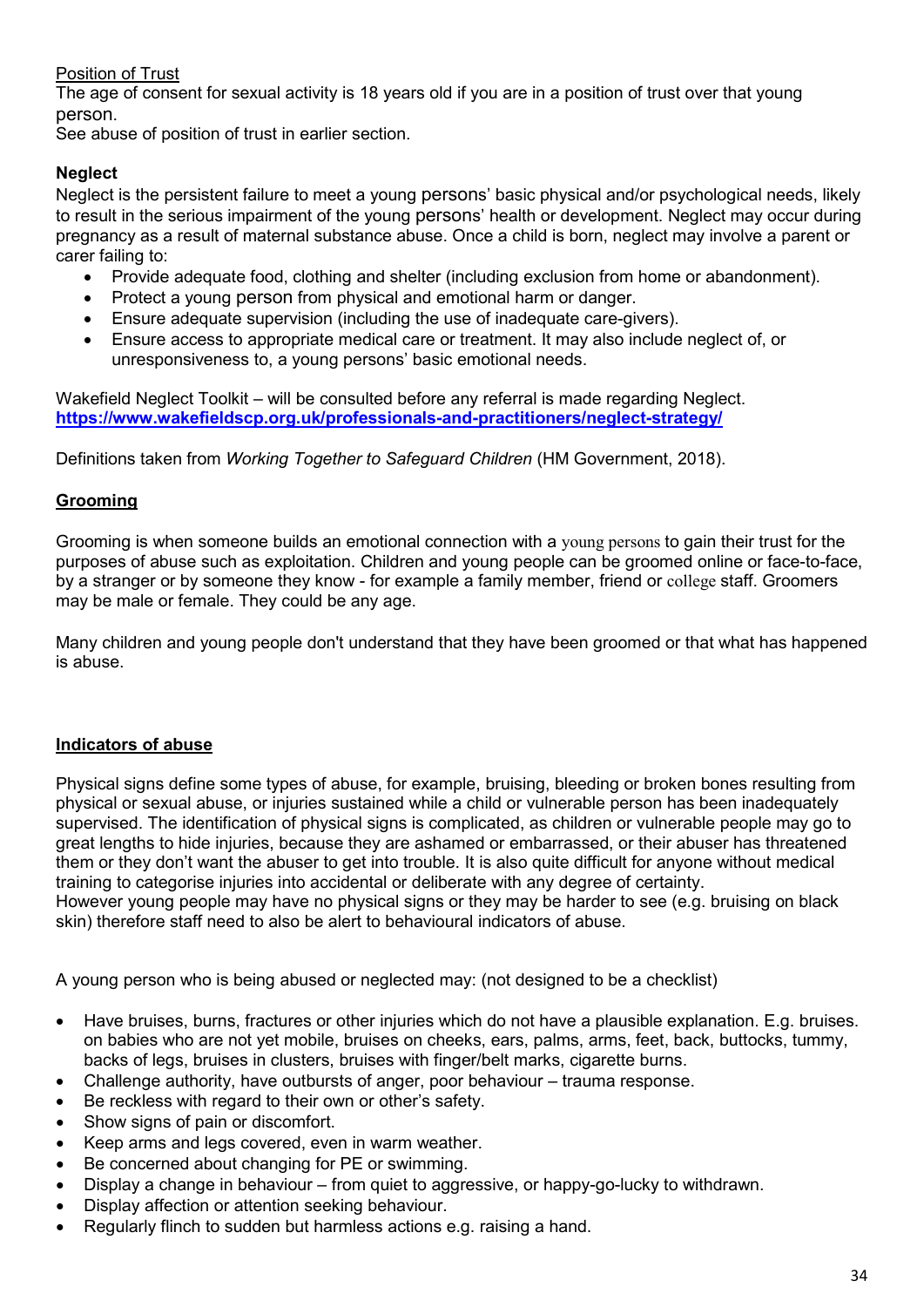- Look unkempt and uncared for.
- Change their eating habits.
- Have difficulty in making or sustaining friendships.
- Appear fearful.
- Self-harm incl. head banging, eating disorders.
- Frequently miss college or arrive late.
- Show signs of not wanting to go home.
- Display violence/sexualised behaviour towards animals, toys, peers.
- Regress to younger child behaviour.
- Become disinterested in their college work.
- Be constantly tired or preoccupied.
- Be wary of physical contact.
- Be involved in, or particularly knowledgeable about drugs or alcohol.
- Display sexual knowledge or behaviour beyond that normally expected for their age.
- Have unexplained gifts/money/mobile phones or are over secretive online.
- Have low self-esteem.
- Steal or scavenging compulsively.
- Overly affectional to strangers or people they haven't known for very long.
- Traumatic mutism.

Responses from parents that may cause concern;

- Unexpected delay in seeking treatment medical, dental which is obviously needed.
- Denial of any injury.
- Explanations that differs from that of the child or young person e.g. for bruising.
- Claims of falls/fits etc. that never happen in college.
- Unrealistic expectations or constant complaints about the child or young person.
- Uninterested in child or young person.
- Alcohol /drug misuse.
- Mental health issues which affect parenting.
- Requesting removal of child or young person.
- Domestic abuse.

Disabled children and young people; other signs to consider

- Force feeding.
- Over medication.
- Bruising if non mobile.
- Poor toileting arrangements.
- Lack of stimulation.
- Unjustified use of restraint.
- Rough handling.
- Unwilling to learn child or young persons' means of communication.
- Ill-fitting equipment.
- Misappropriation of child or vulnerable persons' finances.
- Invasive procedures.
- Non consideration of young persons' dignity.

Individual indicators will rarely, in isolation, provide conclusive evidence of abuse. They should be viewed as part of a jigsaw, and each small piece of information will help the DSL team to decide how to proceed.

#### **It is very important that staff report and record their concerns as soon as possible – they do not need 'absolute proof' that the young person is at risk before taking action.**

#### **Impact of abuse**

The impact of young person abuse should not be underestimated. Many young people do recover well and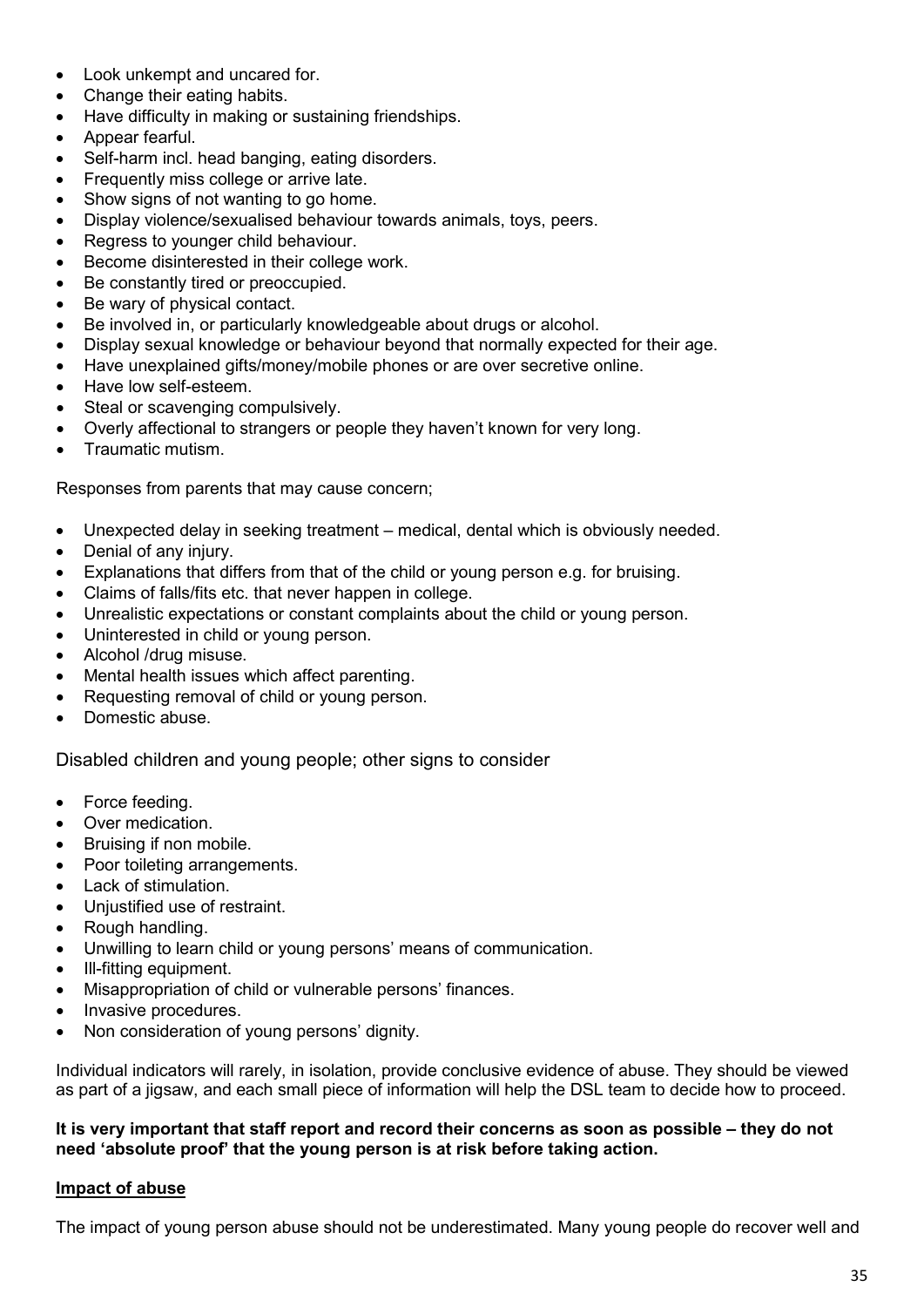go on to lead healthy, happy and productive lives, although most adult survivors agree that the emotional scars remain, however well buried. For some, full recovery is beyond their reach, and research shows that abuse can have an impact on the brain and its development. The rest of their childhood and their adulthood may be characterised by anxiety or depression, self-harm, eating disorders, alcohol and substance misuse, unequal and destructive relationships and long-term medical or psychiatric difficulties. Our staff are trained in ACEs Adverse Childhood Experiences, they understand and work towards trauma informed practice.

Adult Survivor helpline -see appendix.

#### **Taking Action**

It is the responsibility of staff to report and record their concerns as soon as possible. A DSL will be available at all times, within the college day, for staff to speak to.

We actively encourage a 'never do nothing' attitude if staff have a concern about a child or young person and promote discussion with a DSL if in any doubt. Abuse of a young person is never acceptable we will ensure we do not have a culture where low standards are considered acceptable or viewed as 'normal for' a family or community.

Any young person, in any family in any college could become a victim of abuse. Staff should always maintain an attitude of "it could happen here" and remain professionally curious.

Key points for staff to remember for taking action are:

- If an emergency take the action necessary to help the child or vulnerable person, for example, call 999 or seek medical attention.
- **REPORT your concern to a DSL as soon as possible.**
- **Complete a record of your concern, using a professional tone and language and immediately pass onto to a DSL if you need assistance with this please speak to Jennie Lewty or Lynda Abrahams.**
- Do not start your own investigation.
- Share information on a need-to-know basis only do not discuss the issue unnecessarily with colleagues, friends or family.
- Seek support for yourself if you are distressed, see helplines in contacts section.
- Ask for feedback and if there are no improvements push for reconsideration. See escalation section.

#### **The DSL team will discuss the concern and agree a course of action. The progress of which will be monitored during DSL team peer supervision meetings.**

See flowchart in Keeping Children Safe in Education Part 1.

Wakefield has a Continuum of Need for children and families who need support, this ranges from Level 1 to level 4. It is worth noting that a cause for concern does not always require a Level 4 response, it may be the family need a lower level of support to help the situation.

Wakefield Families Together website provides lots of advice and support – Early help; [Wakefield Families Together – Wakefield Families Together](https://www.wakefieldfamiliestogether.co.uk/)

The Children First hubs and Team Around the School (TAS) arrangements/school link workers are able to signpost school staff and offer support.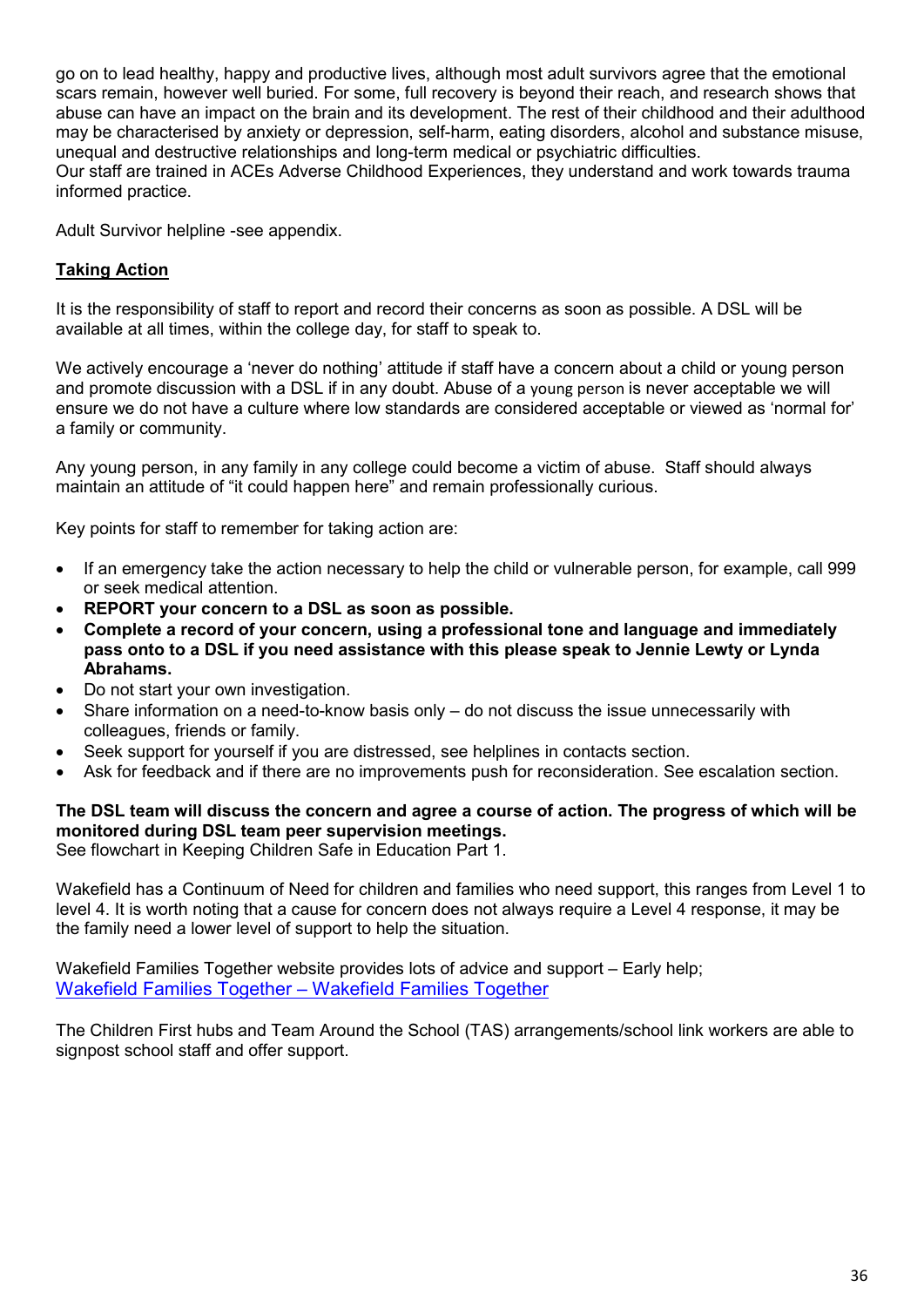

Level 1 – Universal services are meeting the needs – no extra intervention needed.

Level 2 – For example a universal service is providing extra support, or have referred to one other single agency. Early Help Single Agency.

Level 3 – Multi agency approach to support. Multi agency early help/ SoS assessment. Children First Hub and TAS arrangements may be able to support. Multi agency Early Help.

Level 4 – Statutory intervention and assessment is needed where child or young persons' is at risk or currently suffering significant harm. Social care/ police assess, investigate and lead at this level.

College does have a duty to intervene early and support however it is not colleges' responsibility to investigate or decide whether a young person has been abused. Colleges do not have the powers to investigate concerns.

#### **If you are concerned about a students' welfare**

There will be occasions when staff may suspect that a student may be at risk, but have no 'real' evidence. The students' behaviour may have changed, for example their artwork could be bizarre, and they may write stories or poetry that reveal confusion, distress or mental health issues or their behaviour may have changed. In these circumstances, **staff will give the** student **the opportunity to talk**. The signs they have noticed may be due to a variety of factors, for example, a parent has moved out, a pet has died or a grandparent is very ill.

It is fine for staff to ask the student if they are OK, if they are worried about anything or if everything is ok at home?

Staff should record these early concerns. If the student does begin to reveal that they are being harmed, staff should follow the dealing with a disclosure/ allegation advice.

Following an initial conversation with the student, if the member of staff remains concerned, they should discuss their concerns with a DSL.

#### **Notifying parents**

The college will normally seek to discuss any concerns about a student with their parents. This must be handled sensitively and a DSL will be in the most informed position to make contact with the parent in the event of a concern, suspicion or disclosure/ allegation.

However, if the college believes that notifying parents could increase the risk to the student or exacerbate the problem, advice will first be sought from Social Care MASH or college link workers.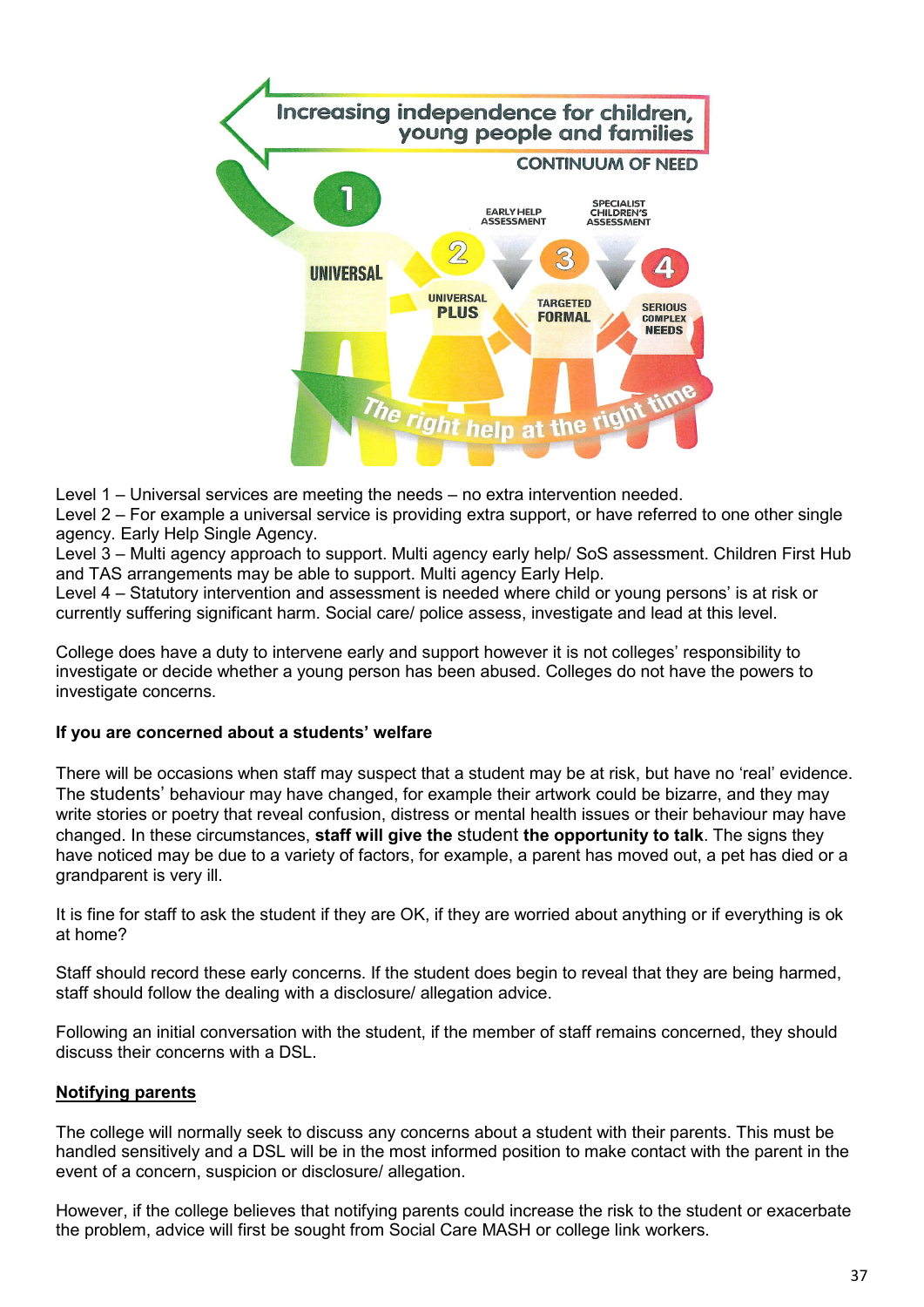We will be alert if parents and students 'stories' differ in any way e.g. with regards to how an injury was caused and will ensure this is noted and shared with other agencies as appropriate.

If parents have any queries regarding safeguarding they are encouraged to contact a DSL.

If the concern is low level and can be dealt with through the pastoral support in college (Level 2) a DSL will initiate early intervention to;

- Use a restorative approach and engage with the parents/carers as soon as possible (unless the situation is so serious that would put the student at increased risk.) We then can evidence quick action was taken and the length of time of involvement.
- We will invite the parents/carers into college for a meeting to demonstrate professional concerns and discuss a supportive working partnership for the best interests of the student (e.g. breakfast club, additional in college support).
- At this meeting we will discuss the plan of next action should the situation not improve and offer signposting to other local services.
- We will record all contacts with the family, dates and times, including phone calls/letters.
- We will then monitor the student closely behaviour/concerns/interaction with peers and parents/academic progress etc. This will demonstrate the frequency of concerns and help to build patterns.

If necessary, the college will assess using the Signs of Safety framework – what are we worried about? what's working well? what needs to happen? (Including all subsections, e.g. complicating factors) and then scaling.

If college needs further help (i.e. move to level 3) other agencies/hub link worker will be contacted and if issues escalate the social worker link workers can be contacted or if necessary a referral made to social care/MASH (level 4)

Risk assessments may be required in certain circumstances e.g. HSB. Colleges can use a general risk assessment template and may wish to consult with other agencies for additional support and input.

The Wakefield Neglect toolkit will be considered in any cases of Neglect. **<https://www.wakefieldscp.org.uk/professionals-and-practitioners/neglect-strategy/>**

#### **It is important to continually reassess concerns if there are no improvements. Dealing with Disclosures/ Allegations**

It takes a lot of courage for a young person to disclose that they or their peers are being abused. There are many reasons why they may be blocked from telling including -they may feel ashamed, particularly if the abuse is sexual; their abuser may have threatened what will happen if they tell; they may have lost all trust in adults; or they may believe, or have been told, that the abuse is their own fault.

If a student talks to a member of staff about any risks to their safety or wellbeing, the staff member will need to let the student know that they must pass the information on – staff are not allowed to keep secrets. The point at which they tell the student this is a matter for professional judgement. If they jump in immediately the student may think that they do not want to listen, if left until the very end of the conversation, the student may feel that they have been misled into revealing more than they would have otherwise.

Bear in mind that in some cases young people may tell 'half a truth' to test out how information may be handled by the listener. Young people can also withdraw truthful disclosures/allegations later in the process if they feel things have gotten out of their control. Effective communication and relationship building with children and young people will help in these situations.

During their conversations with the students it is best practice for staff to: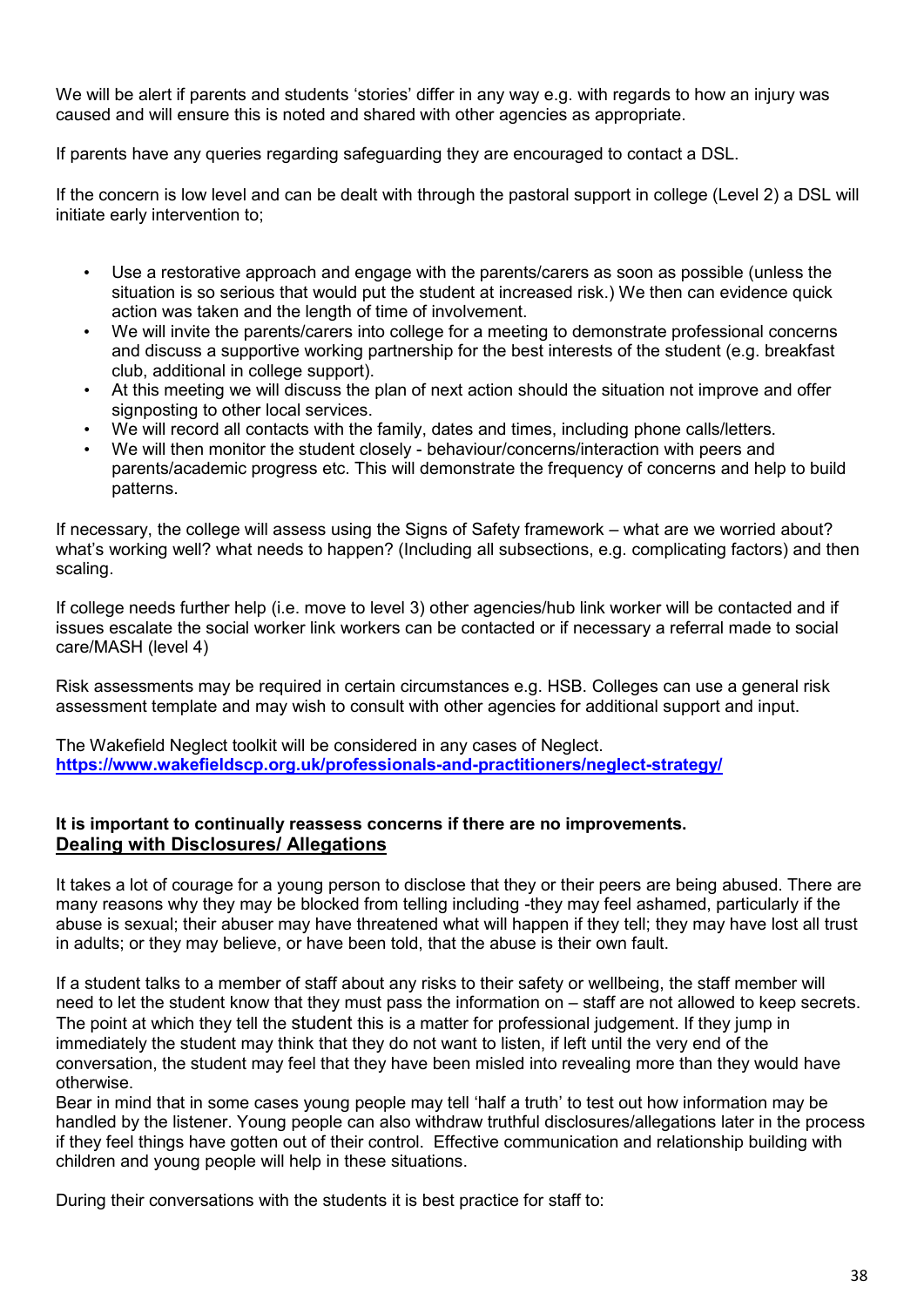- Focus on listening rather than giving advice.
- Allow students to speak freely.
- Remain calm and not overreact the student may stop talking if they feel they are upsetting their listener.
- Give reassuring nods or words of comfort –'I want to help', 'This isn't your fault', 'you are doing the right thing talking to me'.
- Not be afraid of silences, and allow space and time for student to continue, staff will recognise the barriers. The student may have had to overcome to disclose.
- Clarifying or repeating back to check what they have heard if needed but will not lead the discussion in any way and *will not* ask direct or leading questions – such as: whether it happens to siblings too.
- Use questions such as Tell me what happened.....? Is there anything else you want to tell me?
- At an appropriate time tell the student that in order to help them, the member of staff must pass the information on.
- Not automatically offer physical touch as comfort. It may be anything but comforting to a child or vulnerable person who has been abused. However this will be case and age specific. If it is appropriate and in their best interest, the member of staff will use safe touch following advice given in Safer Working Practice guidelines and in training.
- Remember professional boundaries and not share personal experiences or information such as 'that happened to me'.
- Avoid admonishing the young person for not disclosing earlier. Saying things such as 'I wish you had told me about this when it started' or 'I can't believe what I'm hearing' is not helpful and may be interpreted by them to mean that they have done something wrong.
- Not pass judgement on the perpetrator.
- Tell the student what will happen next. The student may agree to go with you to see the Designated Safeguarding Lead. Otherwise let them know that you will be consulting them.
- Write up their conversation as soon as possible and hand it to the designated lead, do not discuss with other staff.
- Seek support if they feel distressed From DSL team / helplines in contacts section.

Staff should be aware that SEND students may face additional safeguarding challenges and any barriers to disclosure etc. should be removed.

#### **Records and Monitoring**

#### **Why recording is important**

Our staff will be encouraged to understand why it is vital that recording is timely, comprehensive and accurate.

Cause for concerns recording form is available on Databridge or CPOMS. Staff who do not have ready access to technology should phone or speak face to face to a member of the safeguarding team. **Any concerns about a young person will be recorded in a professional manner and passed to a DSL as soon as possible**. All records will provide a factual and evidence based account and there will be accurate recording of any actions. Records will be signed, dated and timed.

#### **We will seek the young persons' voice/opinion and ensure this is noted in the records.**

At no time will a member of staff take photographic evidence of any injuries or marks to a young persons' body. The body map will be used in accordance with recording guidance.

It may be appropriate on receipt of a concern for a DSL to open a secure safeguarding file and start a chronology page. This will help in building patterns and decision making.

We will feedback to the staff member any actions, however this will be on a need to know basis. It may not be appropriate for staff members to know full details.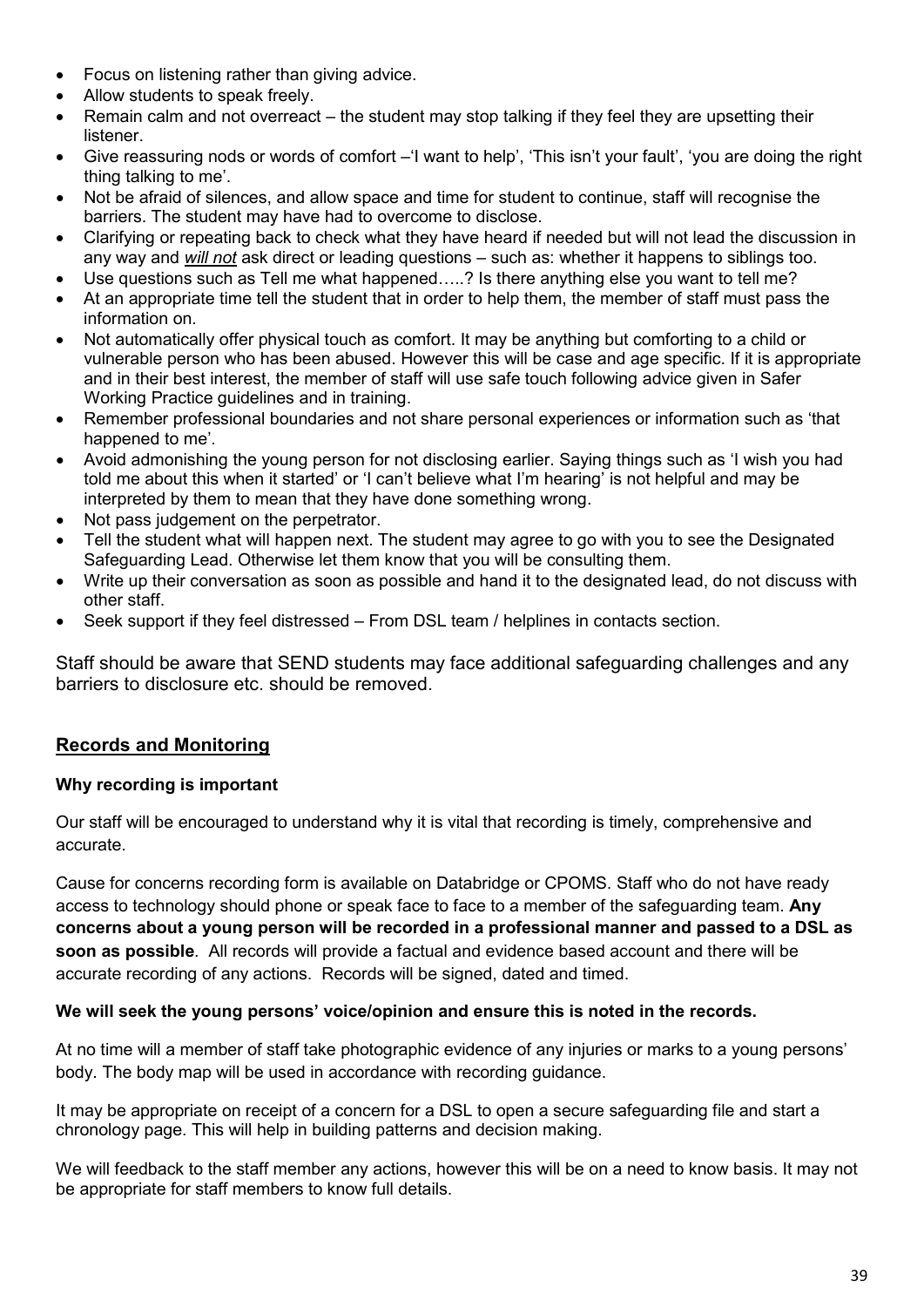#### **The Safeguarding File On CPOMS**

The establishment of a safeguarding file is an important principle in terms of storing and collating information about young people which relates to either a safeguarding concern or an accumulation of welfare concerns which are outside of the usual range of concerns in ordinary life events.

It needs to be borne in mind that what constitutes a 'concern' for one young person may not be a 'concern' for another and the particular child or young persons circumstances and needs will differ i.e. a young persons' subject to a child protection plan, looked after child or young person, Child in Need may be looked at differently to a child or young person recently bereaved, parental health issues etc. We will therefore use professional judgement when making this decision as will have clear links and discussions between pastoral staff and DSL's.

This file will be kept separately from the main student file and will be held securely only to be accessed by appropriately trained DSL's. **The main file, open to staff, will have a marker to signify that a separate safeguarding file exists for that young person so that all staff coming into contact with that child or young person are aware that an additional vulnerability exists**.

The College will keep professionally written records of concerns about young people even where there is no need to refer the matter to external agencies immediately. Each young person will have an individual file i.e. no family files.

All incidents/episodes will be recorded e.g. phone calls to other agencies, in the chronology with more detail and analysis in the body of the file. This will help build a picture and help the DSL team in analysis and action, which may include no further action, monitoring, whether an Early help assessment should be undertaken, or whether a referral should be made to other agencies - Social Care MASH/Children First Hubs/TAS in line with the Continuum of Need document (see link in appendix) and reflecting the Signs Of Safety approach. (See referral checklist on WSCP education webpage)

In cases where there is multi agency involvement - meetings and plans, actions and responsibilities shall be clarified and outcomes recorded.

In some cases files will be made available for external scrutiny for example by a regulatory agency or because of a serious case review or audit.

Records will be kept up to date and **reviewed regularly by a DSL** to evidence and support actions taken by staff in discharging their safeguarding arrangements

The file can be non-active in terms of monitoring i.e. a young person is no longer CiC, subject to a child protection plan. If future concerns then arise it can be re-activated and indicated as such on the front sheet and on the chronology as new information arises.

If the young person moves to another college, the file will be securely sent or taken, to a DSL at the new establishment/college **within 5 days** and a **written receipt will be obtained.** There will be a timely liaison between each college DSL, and if necessary a face to face meeting, to ensure a smooth and safe transition for the child or young person. We will retain a copy of the chronology to evidence actions, in accordance with record retention guidance. [https://learning.nspcc.org.uk/research-resources/briefings/child](https://learning.nspcc.org.uk/research-resources/briefings/child-protection-records-retention-storage-guidance)**[protection-records-retention-storage-guidance](https://learning.nspcc.org.uk/research-resources/briefings/child-protection-records-retention-storage-guidance)**

Child protection records may be exempt from the disclosure provisions of the Data Protection Act, which means that young people and parents do not have an automatic right to see them in certain circumstances. If any member of staff receives a request from a student or parent to see child protection records, they will refer the request to the Principal, who will consult with information governance.

#### **Referral to Social Care MASH (Level 4)**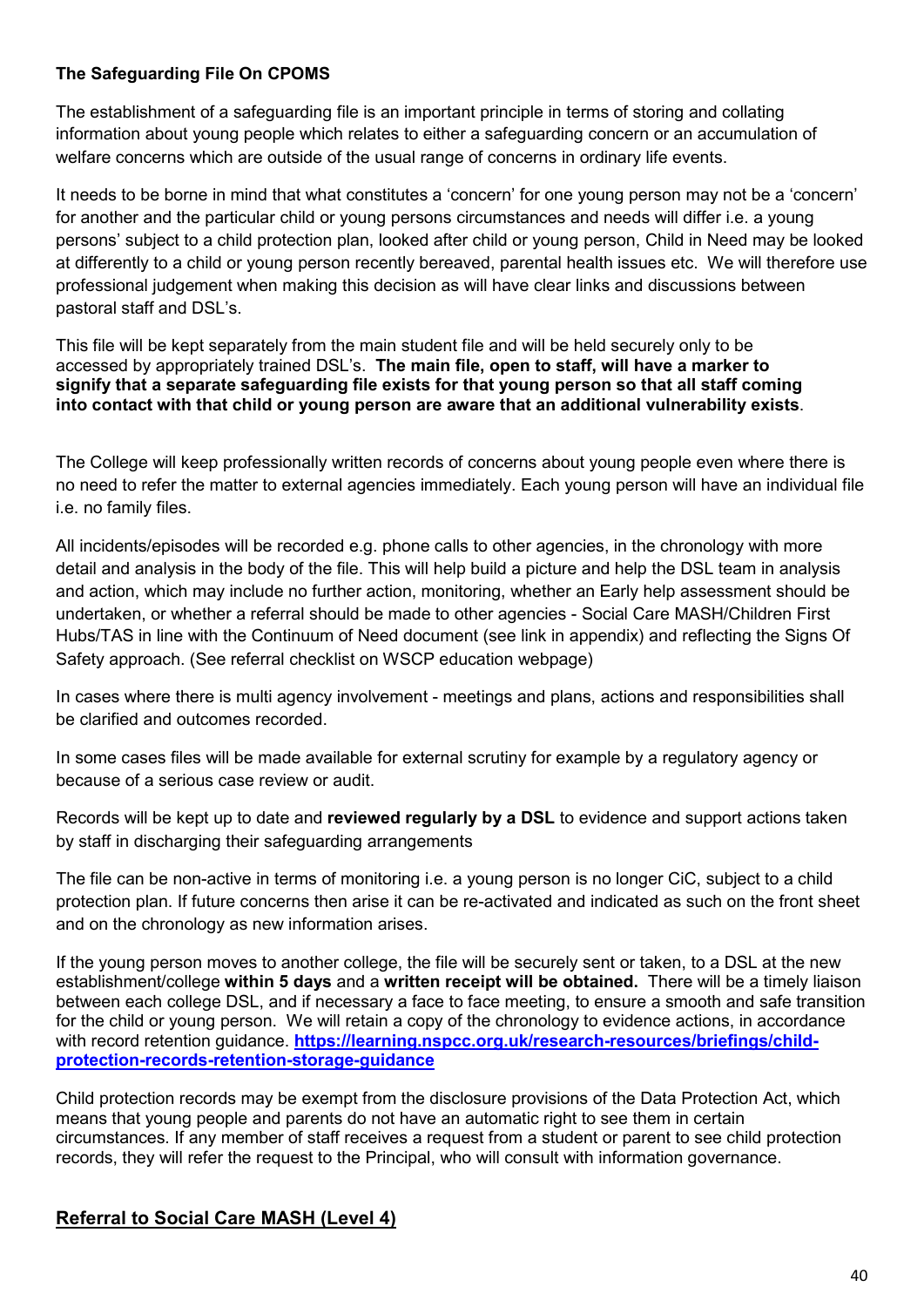Wakefield offer a consultation service before referral is taken. It is important to ring for a discussion before filling in a MARF.

A DSL will make a referral to Social Care MASH if it is believed that a student is suffering or is at risk of suffering significant harm – Level 4 on the Continuum of Need. In DSL absence anyone can make a referral. This is done in Wakefield with reference to the Continuum of Need (see link in appendix) and MARF Multi Agency Referral Form, sent securely. There is a DSL referral checklist and referral form available on WSCP safeguarding for colleges webpage. Social care should inform the DSL of the outcome within one working day. If this does not happen the DSL should follow this up in the following days and escalate if required.

If there is already a social worker assigned to this case, for safeguarding reasons, the social worker should be contacted directly.

The student (subject to their age and understanding) and the parents will be told that a referral is being made, unless to do so would increase the risk to the child or young person.

The DSL will then be expected to take part in assessments, strategy meetings, case conferences etc. as and if required.

Reports for meetings will be shared with parents beforehand, unless there is good reason not to and reports will be sent to the appropriate meeting chair if the DSL cannot attend in person.

The Wakefield Neglect toolkit will be considered in any cases of Neglect before referrals are made to other agencies.

**<https://www.wakefieldscp.org.uk/professionals-and-practitioners/neglect-strategy/>**

#### **Escalation / Professional Disagreement**

If the situation does not appear to be improving or there is any professional disagreement with the outcome the college will press for reconsideration and follow WSCP professional disagreement procedure. **[https://westyorkscb.proceduresonline.com/p\\_res\\_profdisag.html?zoom\\_highlight=professi](https://westyorkscb.proceduresonline.com/p_res_profdisag.html?zoom_highlight=professional+disagreement)**

#### **[onal+disagreement](https://westyorkscb.proceduresonline.com/p_res_profdisag.html?zoom_highlight=professional+disagreement)**

Any member of staff can refer to other agencies in exceptional circumstances i.e. in an emergency or when there is a genuine concern that action has not been taken.

#### **Referral to Police**

Remember if a criminal offence has occurred it will be necessary to contact the police 101 or 999 as appropriate. It may be useful to state which department we require e.g. child safeguarding unit / CVE team / indecent images team.

If we believe a young person is being radicalised we will refer to the Prevent police officer using the referral form on the WSCP education page.

#### **When to Report to Police guidance:**

**[https://www.npcc.police.uk/documents/Children%20and%20Young%20people/When%20to%20call%](https://www.npcc.police.uk/documents/Children%20and%20Young%20people/When%20to%20call%20the%20police%20guidance%20for%20schools%20and%20colleges.pdf) [20the%20police%20guidance%20for%20schools%20and%20colleges.pdf](https://www.npcc.police.uk/documents/Children%20and%20Young%20people/When%20to%20call%20the%20police%20guidance%20for%20schools%20and%20colleges.pdf)**

**Local partnership intelligence portal PIP –** to report intelligence -does not replace usual procedures if child or young person is at risk. [Partnership Intelligence Portal | West Yorkshire Police](https://www.westyorkshire.police.uk/partnership-intelligence-portal)

#### **Home Visits**

When our staff are required to do home visits we will follow best practice and consult the checklist <https://www.wakefieldscp.org.uk/education/templates/>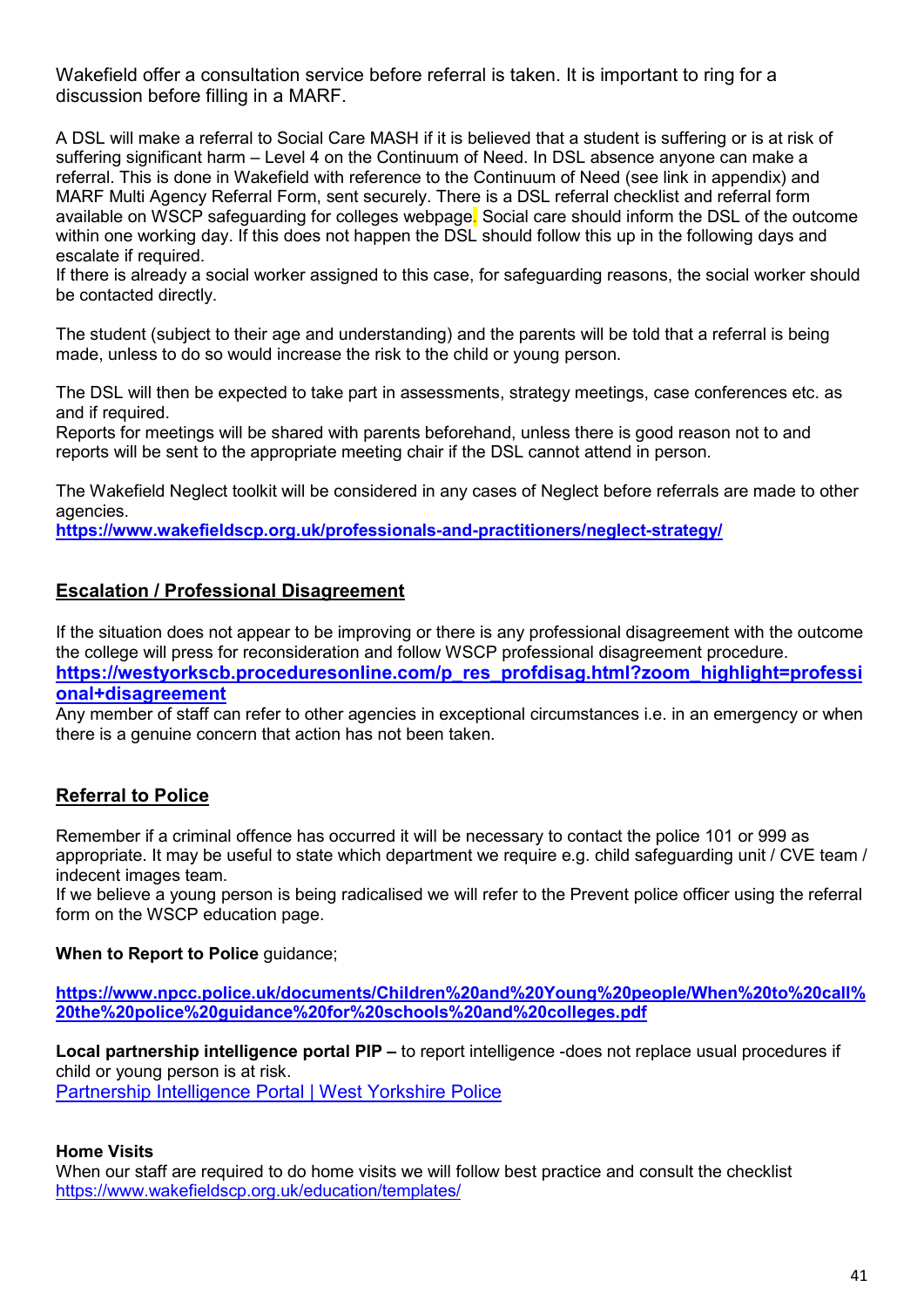#### **Confidentiality and Information Sharing**

Staff will only discuss concerns with a Designated Safeguarding Lead, Principal or Chair of Trustees (depending on who is the subject of the concern). That person will then decide who else needs to have the information and they will disseminate it on a 'need-to-know' basis.

We will normally seek to discuss any concerns about a student with their parents. This must be handled sensitively and a DSL will be in the most informed position to make contact with the parent in the event of a concern, suspicion or disclosure/ allegation.

However, if we believe that notifying parents could increase the risk to the child or young person or exacerbate the problem, advice will first be sought from Social Care MASH.

The Seven Golden Rules for Safeguarding Information Sharing

- Data Protection/Human rights laws are not a barrier.
- Be open and honest. (unless unsafe or inappropriate)
- Seek advice. (anonymise if necessary)
- Share with consent if appropriate.
- Consider safety and wellbeing.
- Necessary, proportionate, relevant, adequate, accurate, timely and secure.
- Keep a record of decision and reason for it.

**<https://www.gov.uk/government/publications/safeguarding-practitioners-information-sharing-advice>**

**<https://www.gov.uk/government/publications/data-protection-toolkit-for-schools>**

Data protection legislation GDPR does not prevent college staff from sharing information with relevant agencies, where that information may help to protect a child or young person. Ideally information sharing will be done in writing so that there is an evidence trail however there may be occasions where this method is too slow. **In cases where agencies such as MASH (Multi Agency Safeguarding Hub) ring the college requesting information reception staff will take a message and inform a DSL** *immediately,* the DSL will ensure they can identify who is requesting the information before sharing and then record what has been shared, when, why and with whom.

Child protection records may be exempt from the disclosure provisions of the Data Protection, which means that children, young people and parents do not have an automatic right to see them in certain circumstances. However it will be usual practice for parents to have been informed of any concerns at the time. If any member of staff receives a request from a student or parent to see child protection records, they will refer the request to the Principal who will consult with information Trustees.

**Any personal safeguarding information shared with external agencies will be done so securely e.g. by secure email, password protected or recorded delivery.**

## **Local & National Contact Details**

#### **Wakefield Social Care MASH**

Phone; 0345 8503 503 consultation is necessary before referral Minicom: 01924 303450 (type talk welcome) Email; **social\_care\_direct\_children@wakefield.gov.uk**

**Wakefield Continuum of Need document; <https://www.wakefieldscp.org.uk/professionals-and-practitioners/early-help-strategy/>**

**Wakefield Families Together website** [Wakefield Families Together – Wakefield Families Together](https://www.wakefieldfamiliestogether.co.uk/)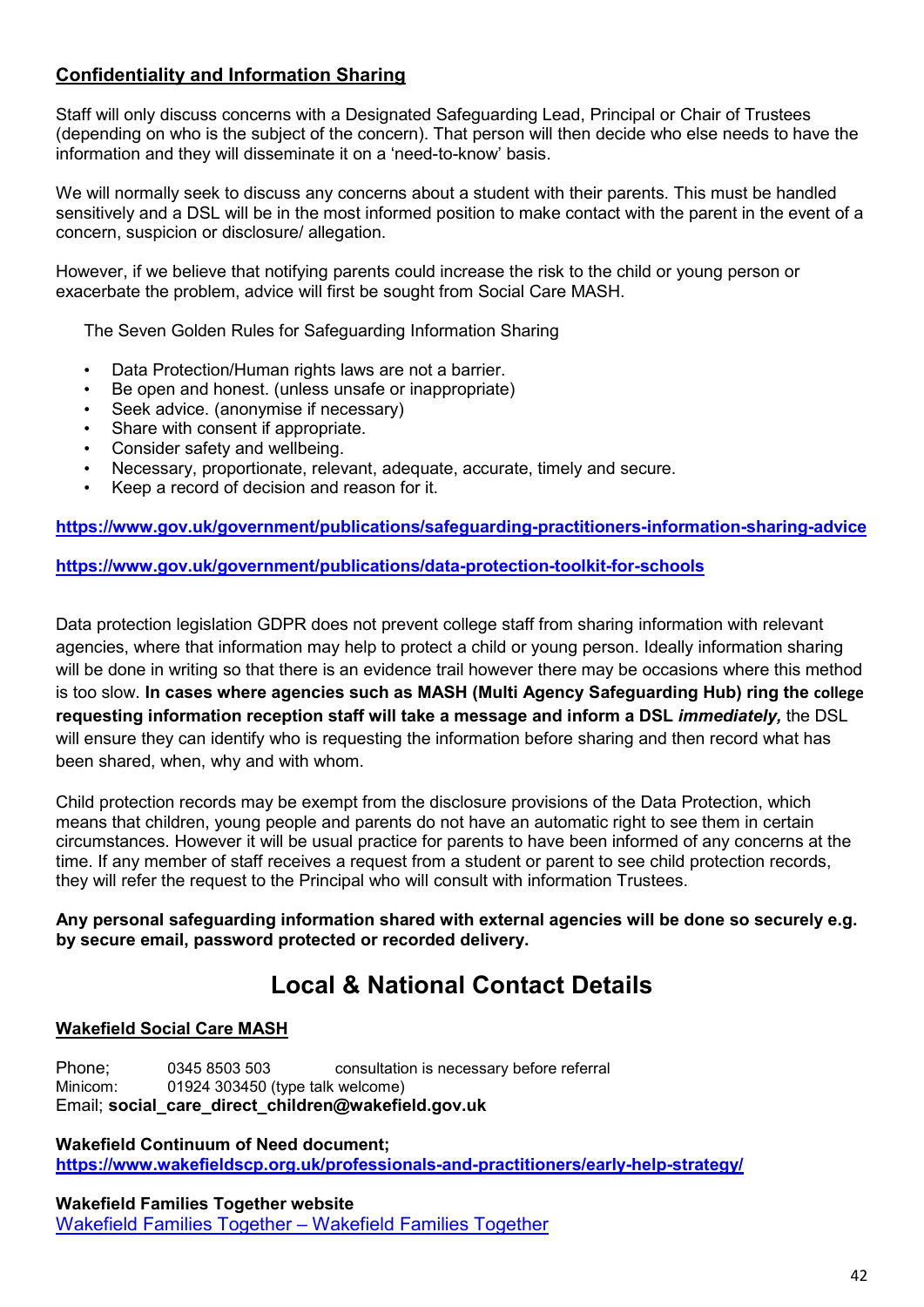#### **Other Cluster /TAS contacts**

Services manager etc PCSO linked to the college …..

#### **Police**

If a criminal offence has occurred contact police via 101 or 999 as appropriate.

#### **Child Safeguarding Unit**

wakefield.sguchild@westyorkshire.pnn.police.uk

#### **CVE Police Team**

[cveteam@wakefield.gov.uk](mailto:cveteam@wakefield.gov.uk)

01924 303570

**West Yorkshire Police partnership intelligence portal PIP –** to report intelligence -does not replace usual procedures if child or vulnerable person is at risk. (Schools have one sign in all DSL's have access to)

[Partnership Intelligence Portal | West Yorkshire Police](https://www.westyorkshire.police.uk/partnership-intelligence-portal)

#### **Wakefield Safeguarding Children Partnership WSCP/ 3 Safeguarding Partners**

**<https://www.wakefieldscp.org.uk/>**

#### **Local Authority Designated Officer (LADO) – for allegations against staff**

Marie Pettman lado.referrals@wakefield.gov.uk 01977 727032

#### **Safeguarding Advisor for Education**

Vicki Maybin

vmaybin@wakefield.gov.uk

07788743527

#### **Safeguarding Information webpage for Wakefield Schools;**

TRAINING OFFER, TEMPLATES, AUDIT, RESOURCES & local and national agencies, MANAGING ALLEGATIONS,

**<https://www.wakefieldscp.org.uk/education/>**

#### **Future in Mind - Mental health practitioner**

[Wakefield Safeguarding Children Partnership \(WSCP\) \(wakefieldscp.org.uk\)](https://www.wakefieldscp.org.uk/)

#### **CAMHS Single point of access SPA**

01977 735865

**https://www.southwestyorkshire.nhs.uk/services/camhs-wakefield/**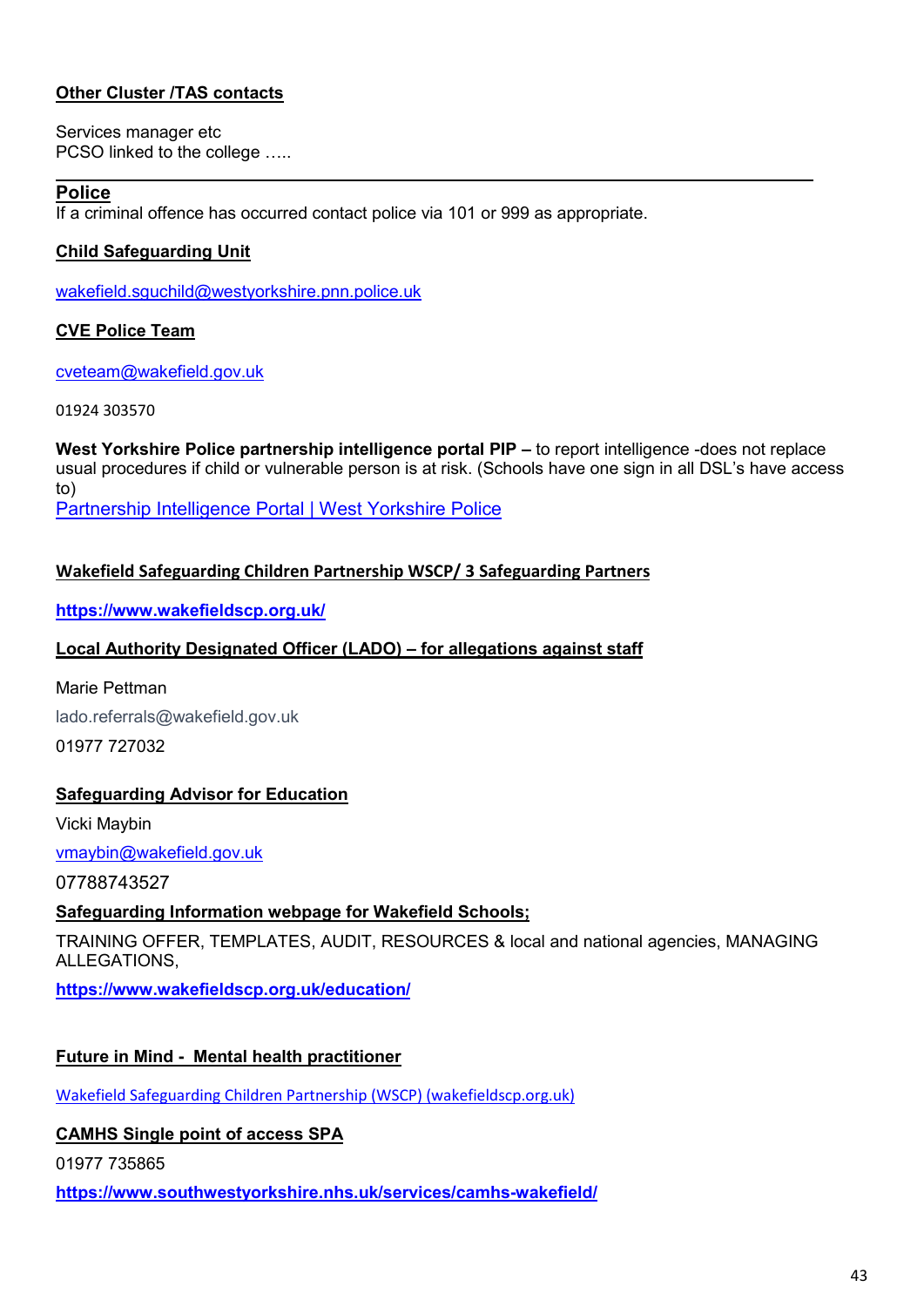#### **Wakefield Resilience Framework;**

**<https://www.riskandresilience.org.uk/>**

#### **Wakefield School nursing/ Health visiting service;**

**<https://www.bdct.nhs.uk/services/school-nursing-teams-wakefield/> <https://www.bdct.nhs.uk/services/health-visiting-wakefield/>**

#### **Wakefield District Domestic Abuse Service WDDAS**

**[http://www.wakefield.gov.uk/health-care-and-advice/adults-and-older-people-services/domestic](http://www.wakefield.gov.uk/health-care-and-advice/adults-and-older-people-services/domestic-abuse)[abuse](http://www.wakefield.gov.uk/health-care-and-advice/adults-and-older-people-services/domestic-abuse)**

0800 915 1561

domesticabuse@wakefield.gov.uk

#### **Prevent Contacts – referral form see templates on WSCP website.** Prevent – Wakefield Community Safety Team [communitysafety@wakefield.gov.uk](mailto:communitysafety@wakefield.gov.uk)

01924 306645 / 01924 306776 Or 07468 700810 / 07827 955425

Prevent Police Officers

[wd.prevent@westyorkshire.pnn.police.uk](mailto:wd.prevent@westyorkshire.pnn.police.uk) or 07789753634 / 07590357469

#### **Wakefield Education Welfare service;**

**[http://www.wakefield.gov.uk/schools-and-children/supporting-families/education-welfare](http://www.wakefield.gov.uk/schools-and-children/supporting-families/education-welfare-service/about-education-welfare-service)[service/about-education-welfare-service](http://www.wakefield.gov.uk/schools-and-children/supporting-families/education-welfare-service/about-education-welfare-service)** [Elective Home Education - Wakefield Council](https://www.wakefield.gov.uk/schools-and-children/supporting-families/education-welfare-service/elective-home-education) [Children Missing Education - Wakefield Council](https://www.wakefield.gov.uk/schools-and-children/supporting-families/education-welfare-service/children-missing-education)

#### **Virtual Head for CiC**

Jackie Roper jroper@wakefield.gov.uk

#### **Wakefield Local Offer –** for children or young people with SEND and their families **<http://wakefield.mylocaloffer.org/Home>**

**NSPCC Speak out Stay safe service for Primary schools <https://learning.nspcc.org.uk/services/speak-out-stay-safe>**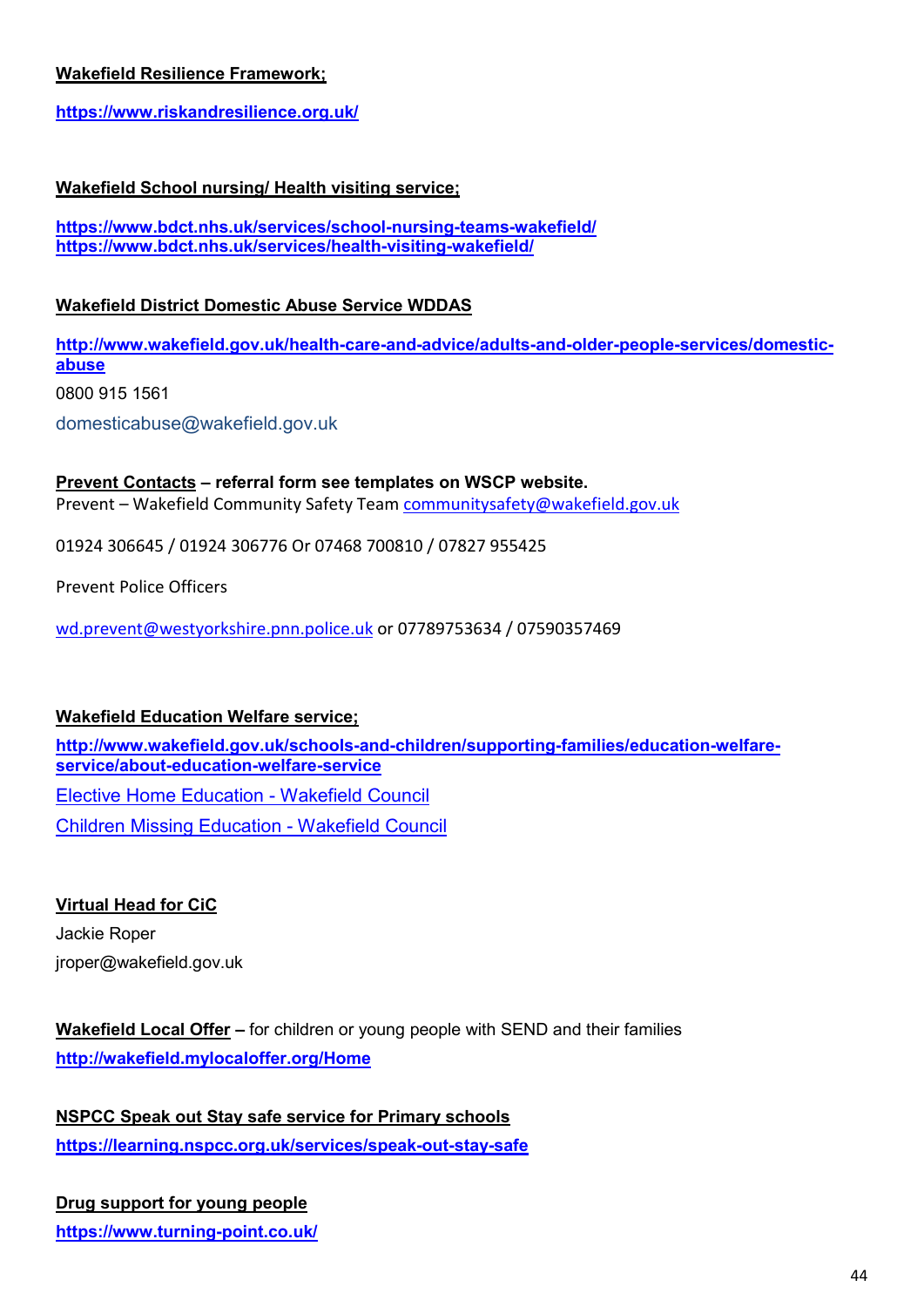#### **Wakefield voluntary sector Young Lives Consortium**

**<http://www.ylc.org.uk/>**

#### **Wakefield Adult Services**

**<http://www.wakefield.gov.uk/health-care-and-advice/adults-and-older-people-services>**

#### **Wakefield Well Women Centre**

**<http://www.wellwomenwakefield.org.uk/>**

#### **Wakefield District Housing WDH**

**<https://www.wdh.co.uk/ContactUs/>** OneCALL 0345 8 507 507

#### **Wakefield Youth Work Team**

**<http://wfyouth.co.uk/>**

#### **Wakefield Young Carers;**

**<http://www.wakefield.gov.uk/schools-and-children/early-help/young-carers>**

#### **NSPCC Helpline**

0808 800 5000

#### **NSPCC Whistleblowing Helpline**

0800 028 0285

#### **NSPCC Report Abuse in Education**

0800 136 663

#### **Counter Terrorism helpline** 0800 789 321

#### **Forced Marriage Unit**

020 7008 0151 fmu@fco.gov.uk

#### **National Association People Abused in Childhood NAPAC**

0808 801 0331

**<https://napac.org.uk/>**

#### **Stop It Now**

Leading charity working in the field of sexual abuse. Also provides support for people who are worried about their own thoughts or behaviour towards children or young people.